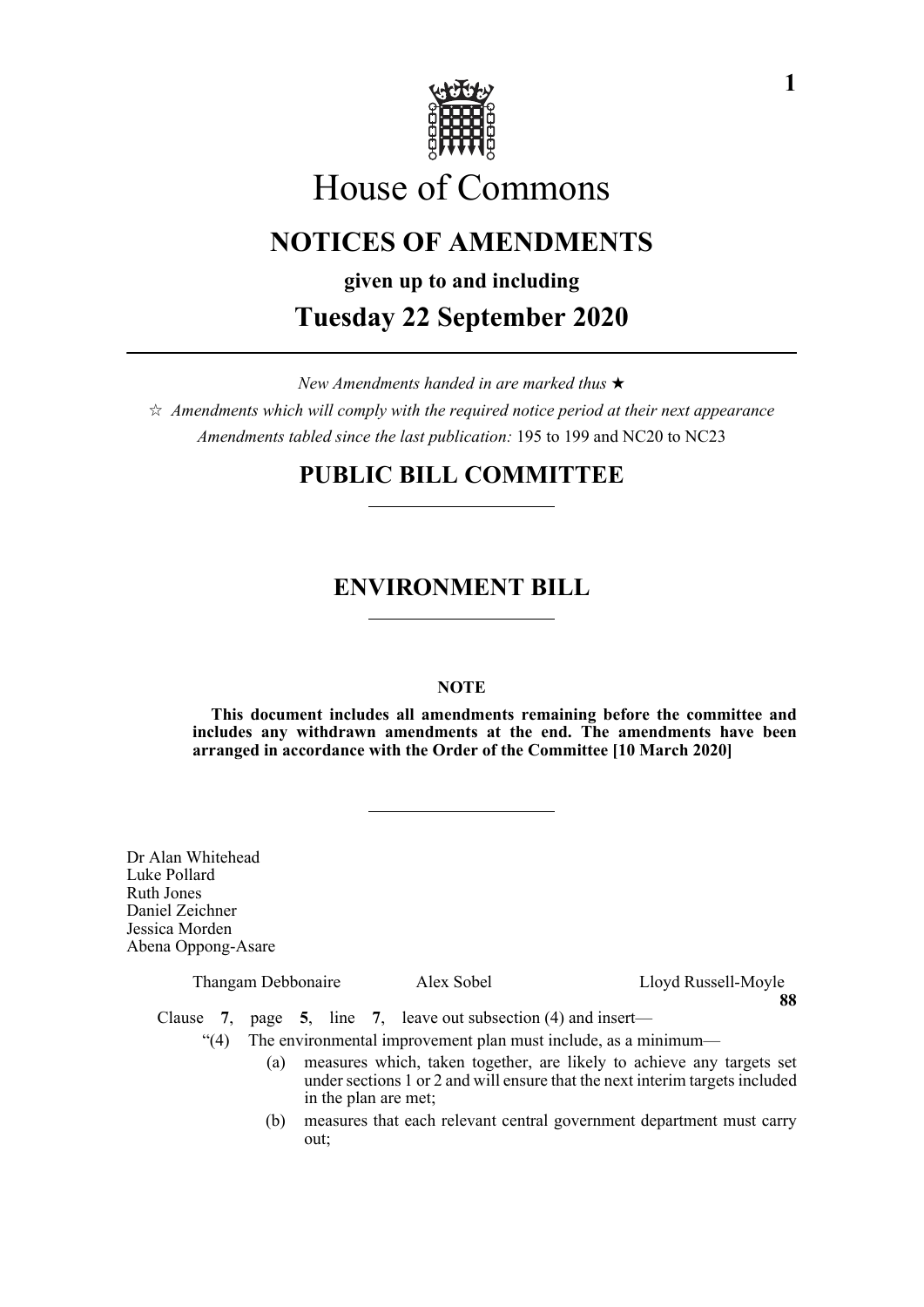- (c) measures to protect sensitive and vulnerable population groups (including children, older people, people with chronic illnesses and outdoor and transport workers) from the health impacts of pollution;
- (d) a timetable for adoption, implementation and review of the chosen measures, and the authorities responsible for their delivery;
- (e) an analysis of the options considered and their estimated impact on delivering progress against the relevant targets; and
- (f) measures to minimise, or where possible eliminate, the harmful impacts of pollution on human health and the environment."

## *Member's explanatory statement*

*This amendment looks to strengthen Environmental Improvement Plans by connecting them to; measures which are proportionate to targets set out in the bill, departmental action, vulnerable people, a timetable and analysis.*

Neil Parish Alex Sobel

**112**

## Clause **7**, page **5**, line **7**, leave out subsection (4) and insert—

- "(4) An environmental improvement plan must set out the steps Her Majesty's Government intends to take in the period to which the plan relates, which the Secretary of State considers will—
	- (a) enable targets set under section 1(1) and that meet the conditions at section 6(8) to be met, and
	- (b) make a significant contribution to meeting the environmental objectives irrespective of whether targets are in place to cover all matters relating to the environmental objectives."

Dr Alan Whitehead Luke Pollard Ruth Jones Daniel Zeichner Jessica Morden Abena Oppong-Asare

#### Thangam Debbonaire Alex Sobel Lloyd Russell-Moyle **87**

Clause **7**, page **5**, line **13**, at end insert—

"(5A) It may also set out the steps Her Majesty's Government intends to take to improve the conservation of land environments of archaeological, architectural, artistic, cultural or historic interest, including improving people's enjoyment of them (and if it does so references in this Part to improving the natural environment, in relation to that plan, include conservation of land environments of archaeological, architectural, artistic, cultural or historic interest, including improving people's enjoyment of them)."

## *Member's explanatory statement*

*This amendment invites the government to consider the historic environment in environmental improvement plans.*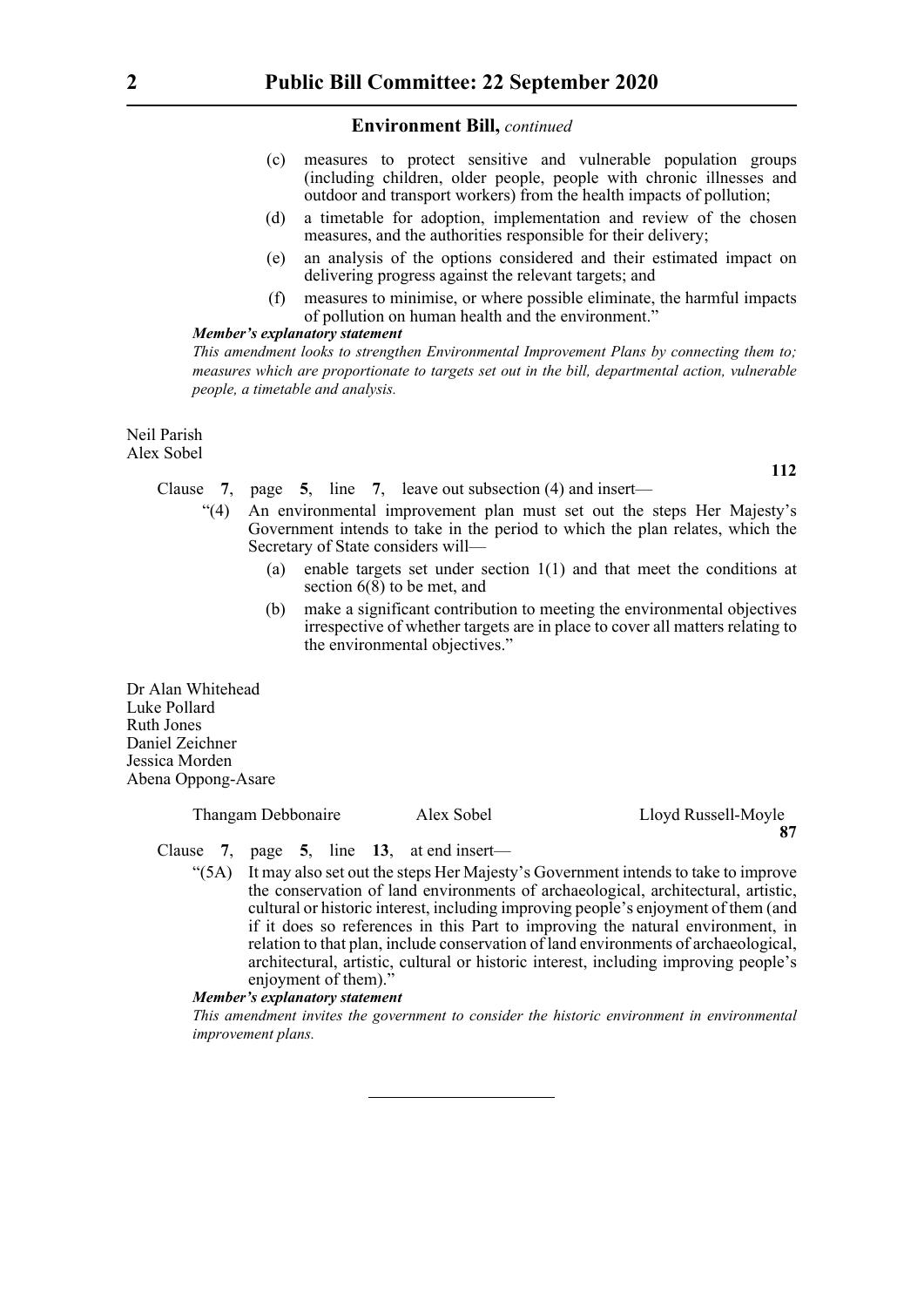Dr Alan Whitehead Luke Pollard Ruth Jones Daniel Zeichner Jessica Morden Abena Oppong-Asare

|                                                                                                            | Thangam Debbonaire                                                   | Alex Sobel                                                                                                                                                                                                                    | Lloyd Russell-Moyle<br>89 |
|------------------------------------------------------------------------------------------------------------|----------------------------------------------------------------------|-------------------------------------------------------------------------------------------------------------------------------------------------------------------------------------------------------------------------------|---------------------------|
|                                                                                                            | Clause 8, page 5, line 32, at end insert "and,                       | (c) consider biodiversity reports published by authorities under section 40A<br>of the Natural Environment and Rural Communities Act 2006 (as<br>amended by section 94 of this Act)."                                         |                           |
| Dr Alan Whitehead<br>Luke Pollard<br>Ruth Jones<br>Daniel Zeichner<br>Jessica Morden<br>Abena Oppong-Asare |                                                                      |                                                                                                                                                                                                                               |                           |
|                                                                                                            | Thangam Debbonaire                                                   | Alex Sobel                                                                                                                                                                                                                    | Lloyd Russell-Moyle<br>90 |
| Clause                                                                                                     | 8, page 5, line 32, at end insert "and,<br>(c)<br>likely to be met." | include an analysis of whether the policies and measures set out in the<br>environmental improvement plan will ensure that any targets set under<br>sections 1 and 2 and any interim targets set under sections 10 and 13 are |                           |

Dr Alan Whitehead Luke Pollard Ruth Jones Daniel Zeichner Jessica Morden Abena Oppong-Asare

Thangam Debbonaire Alex Sobel Lloyd Russell-Moyle **91**

Clause **16**, page **10**, line **6**, leave out "proportionately" *Member's explanatory statement This amendment removes ministerial estimates of proportionality as a limitation on the policy statement on environmental principles.*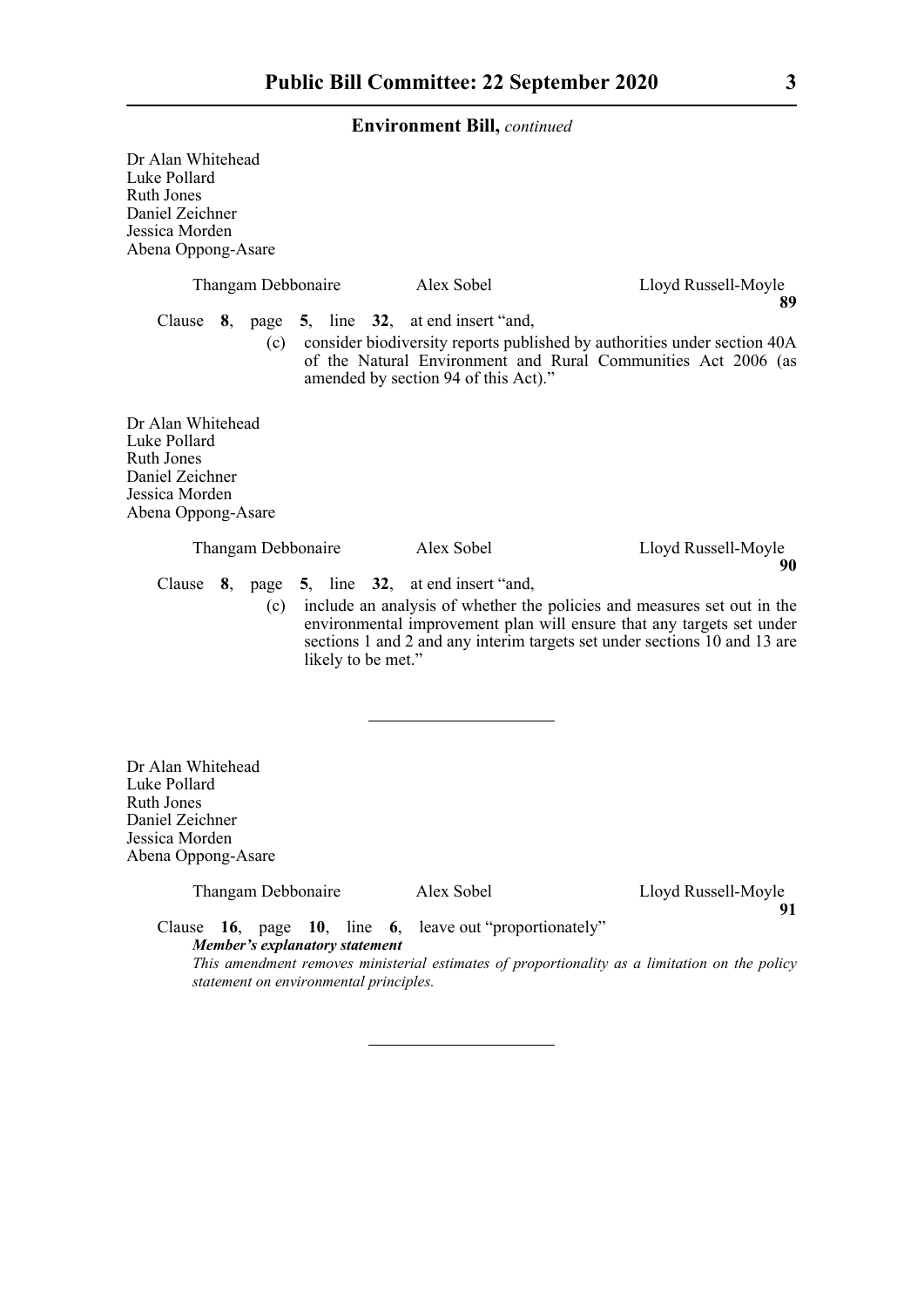Dr Alan Whitehead Luke Pollard Ruth Jones Daniel Zeichner Jessica Morden Abena Oppong-Asare Thangam Debbonaire Alex Sobel Lloyd Russell-Moyle **92** Clause **18**, page **11**, line **13**, leave out subsection (2) *Member's explanatory statement This amendment removes the proportionality limitation on the requirement to consider the policy statement on environmental principles.* Deidre Brock **114** Clause **18**, page **11**, line **19**, leave out paragraph (a) *Member's explanatory statement This amendment removes the exceptions for armed forces, defence and national security policy from the requirement to have due regard to the policy statement on environmental principles.* Dr Alan Whitehead Luke Pollard Ruth Jones Daniel Zeichner Jessica Morden Abena Oppong-Asare Thangam Debbonaire Alex Sobel Lloyd Russell-Moyle **93** Clause **18**, page **11**, line **19**, leave out "the armed forces, defence or" *Member's explanatory statement This amendment removes the exceptions for armed forces and defence policy from the requirement to have due regard to the policy statement on environmental principles.* Dr Alan Whitehead Luke Pollard Ruth Jones Daniel Zeichner Jessica Morden Abena Oppong-Asare Thangam Debbonaire Deidre Brock Alex Sobel Lloyd Russell-Moyle **94** Clause **18**, page **11**, line **20**, leave out paragraph (b) *Member's explanatory statement This amendment removes the exceptions for tax, spending and resources from the requirement to have due regard to the policy statement on environmental principles.*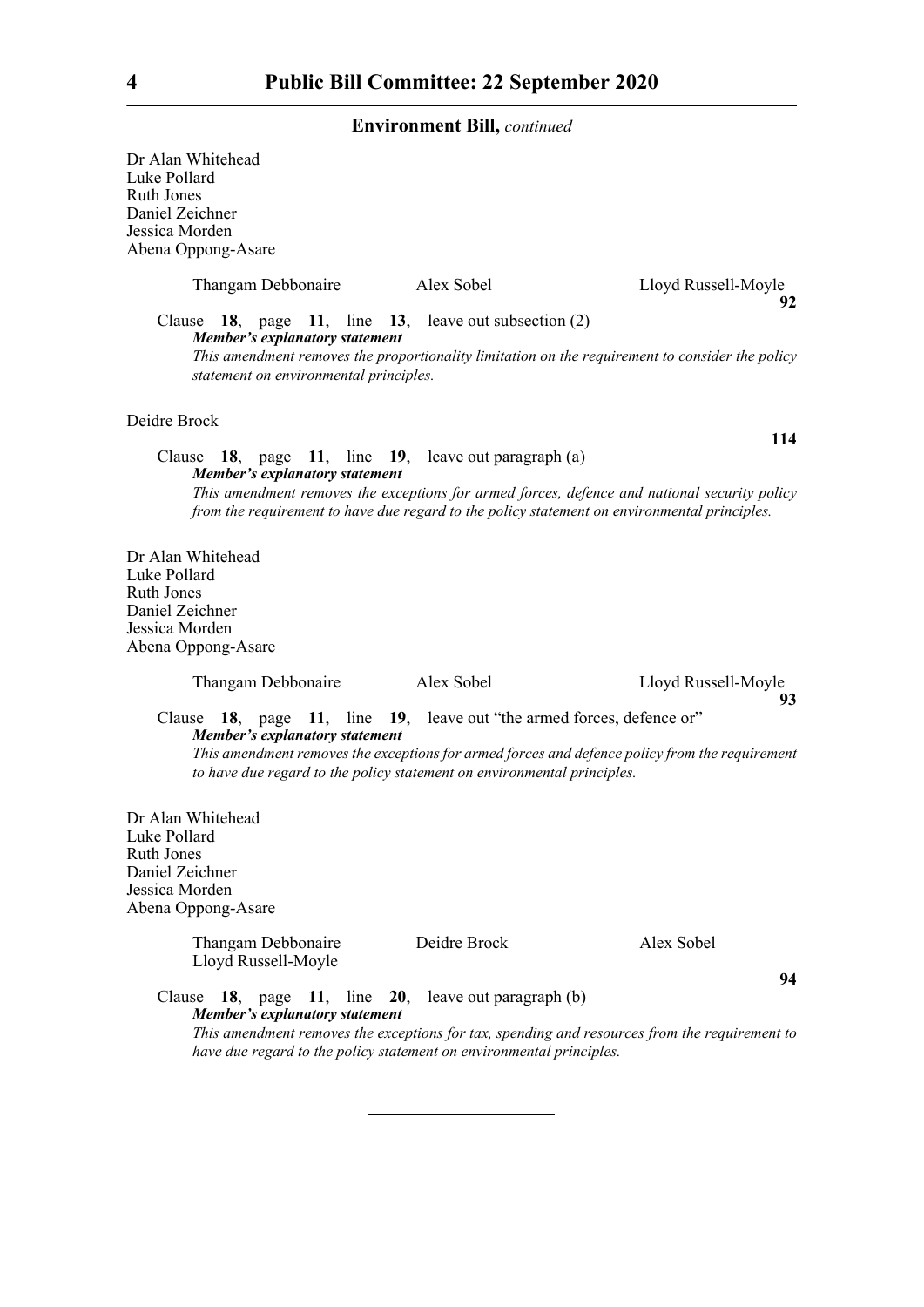Dr Alan Whitehead Luke Pollard Ruth Jones Daniel Zeichner Gill Furniss

Clause **20**, page **12**, line **16**, at end insert—

"(1A) The Secretary of State must—

- (a) consult on the criteria and thresholds to be applied in determining significance for the purposes of subsection (1), and
- (b) publish guidance on those matters reflecting the results of the consultation."

*Member's explanatory statement This amendment would require the Government to consult on what counts as "significant" for the purposes of this Clause.*

Dr Alan Whitehead Luke Pollard Ruth Jones Daniel Zeichner Gill Furniss

**196**

- $\star$  Clause 20, page 12, line 19, at end insert—
	- "(2A) The report must include—
		- (a) the results of an independent assessment of developments in international environmental protection legislation, and
		- (b) the Government's proposed response to those developments."

## *Member's explanatory statement*

*This amendment would require the report to include an independent assessment and the Government's response to it.*

Dr Alan Whitehead Luke Pollard Ruth Jones Daniel Zeichner Jessica Morden Abena Oppong-Asare

| Thangam Debbonaire | Alex Sobel |
|--------------------|------------|
|--------------------|------------|

Lloyd Russell-Moyle **95**

Clause **20**, page **12**, line **32**, at end insert—

"(7) The Secretary of State must—

- (a) keep under consideration whether there are any steps which they could take which would or might secure better or further effect full compliance with the Aarhus Convention, and
- (b) if they consider it appropriate to do so, take any of the steps identified by that consideration.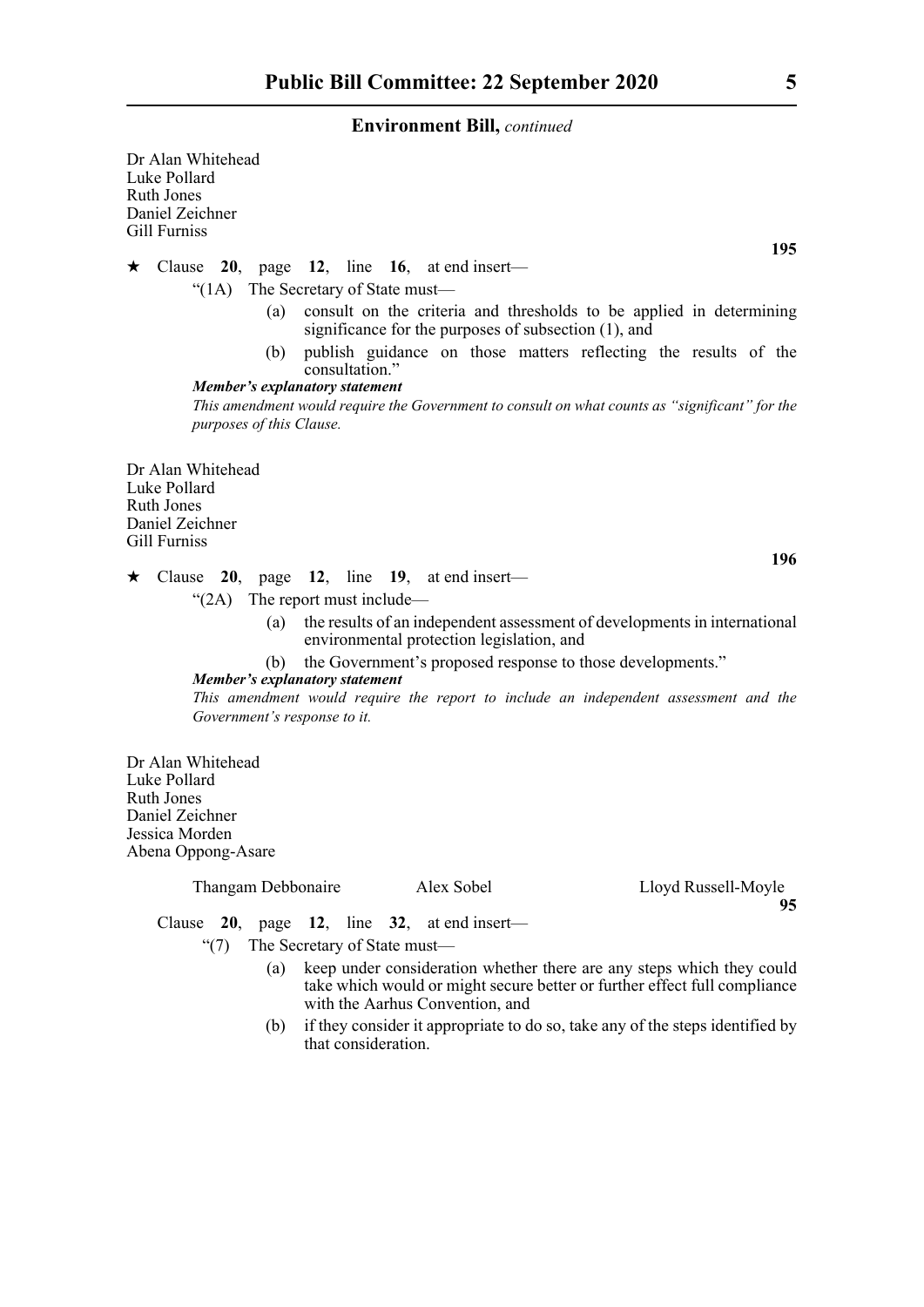(8) A report under this section must set out what steps have been taken during the reporting period to secure better or further effect full compliance with the Aarhus Convention and what steps the Secretary of State intends to take during the next reporting period to that effect."

## *Member's explanatory statement*

*This amendment requires the Secretary of State to consider what steps may be taken to improve compliance with the UNECE Convention on Access to Information, Public Participation in Decision-making and Access to Justice in Environmental Matters and, if they consider it appropriate to do so, to take those steps.* 

Dr Alan Whitehead Luke Pollard Ruth Jones Daniel Zeichner Gill Furniss

 $\star$  Clause 20, page 12, line 32, at end insert—

"(7) The Secretary of State must make an oral statement to Parliament about the report as soon as reasonably practicable following the laying of the report." *Member's explanatory statement* 

*This amendment would require an oral statement to accompany the written report.*

Dr Alan Whitehead Luke Pollard Ruth Jones Daniel Zeichner Jessica Morden Abena Oppong-Asare

Thangam Debbonaire Lloyd Russell-Moyle

#### **179**

**15**

**197**

Schedule **1**, page **121**, line **16**, at end insert "with the consent of the Environmental Audit and Environment, Food and Rural Affairs Committees of the House of Commons" *Member's explanatory statement* 

*The amendment would require the appointment of the Chair and other non-executive members of the Office for Environmental Protection to be made with the consent of the relevant select committees.*

Dr Alan Whitehead Luke Pollard Ruth Jones Daniel Zeichner Thangam Debbonaire Abena Oppong-Asare

| lessica Morden |  |
|----------------|--|
|                |  |

Jessica Morden Alex Sobel Lloyd Russell-Moyle

Schedule **1**, page **122**, line **5**, leave out "may" and insert "must"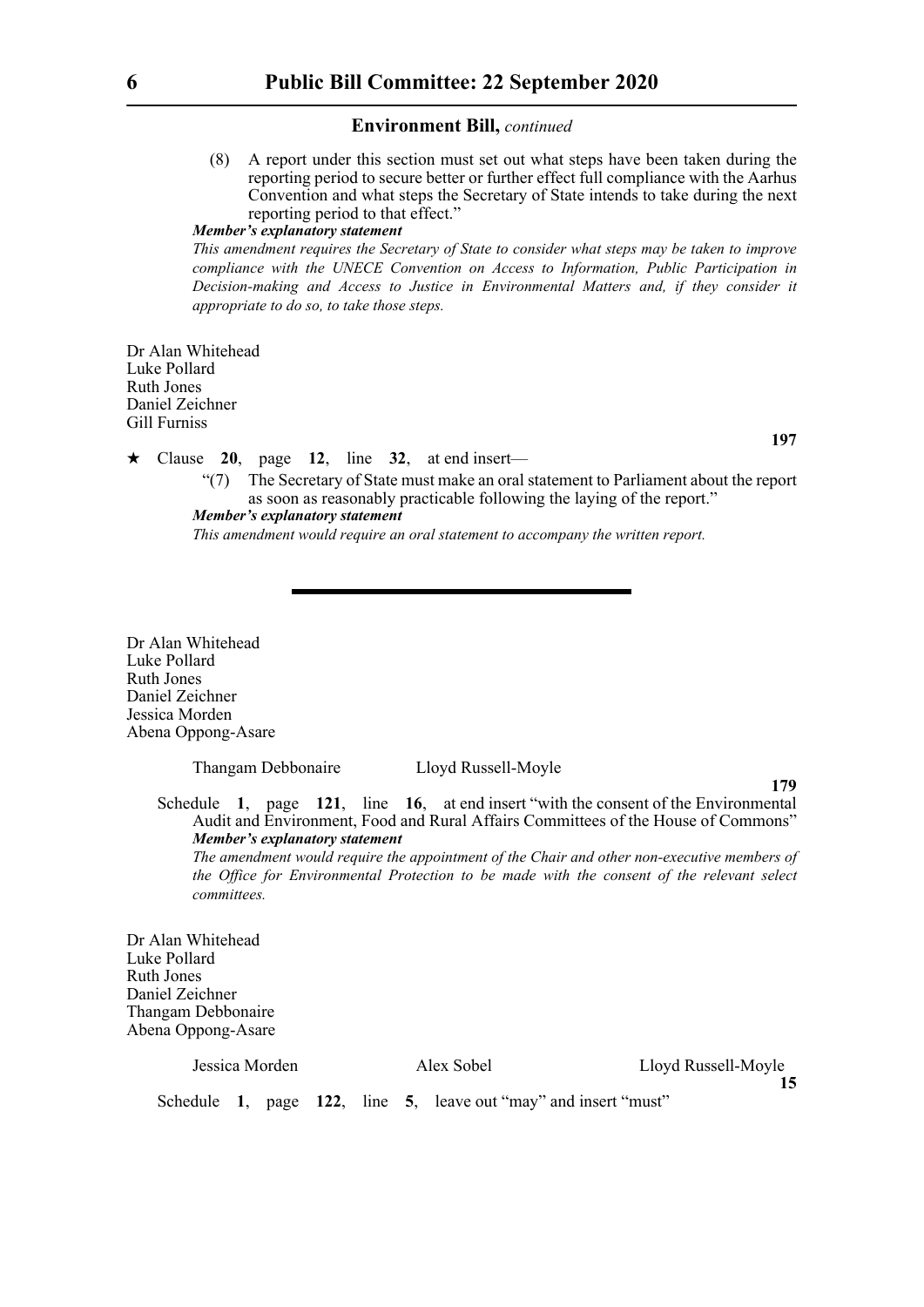Dr Alan Whitehead Luke Pollard Ruth Jones Daniel Zeichner Jessica Morden Thangam Debbonaire

Abena Oppong-Asare Lloyd Russell-Moyle

**154**

Schedule **1**, page **122**, line **11**, leave out sub-paragraph (3) *Member's explanatory statement This amendment prevents the Government from giving directions to the interim chief executive of*

Dr Alan Whitehead Luke Pollard Ruth Jones Daniel Zeichner Jessica Morden Thangam Debbonaire

*the OEP.*

Abena Oppong-Asare Lloyd Russell-Moyle

Schedule **1**, page **122**, line **15**, at end insert ";but an appointment may be made in reliance on this sub-paragraph only with the approval of the Chair.". *Member's explanatory statement This amendment requires the Chair's approval for civil servants or other external persons as interim chief executive of the OEP.*

## Deidre Brock

Schedule **1**, page **124**, line **26**, at end insert—

- "10A Where the function is being exercised in relation to Scotland or in Scotland the OEP must—
	- (a) delegate the function to an environmental governance body designated by the Scottish Ministers, and
	- (b) provide the resources for that function to be exercised."

## *Member's explanatory statement*

*This amendment aims to introduce the geographical imperative to ensure clear lines of reporting and response in Scotland and to clarify that the body acting in Scotland will be acting with consent of Scottish Ministers, thus respecting the devolution settlement.*

Dr Alan Whitehead Luke Pollard Ruth Jones Daniel Zeichner Jessica Morden Thangam Debbonaire

Abena Oppong-Asare Lloyd Russell-Moyle

**157**

Schedule **1**, page **124**, line **40**, at end insert—

"12A(1) At the start of each five-year period, the Secretary of State must publish and lay before Parliament an indicative five-year budget for the OEP.

**188**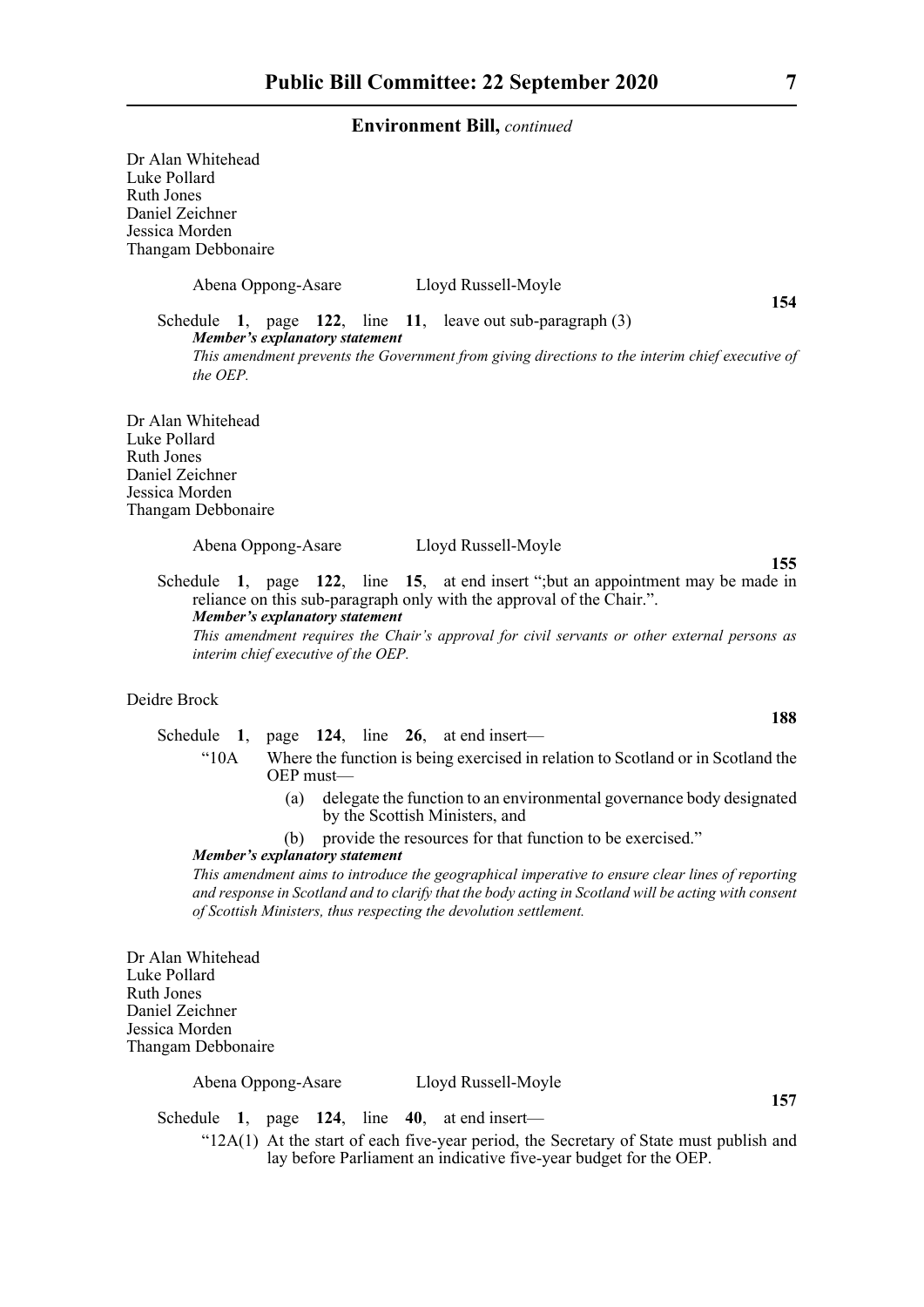- (2) In sub-paragraph (1) "five-year period" means—
	- (a) the period of five financial years beginning with the financial year that begins after the commencement of this Schedule, and
	- (b) each subsequent period of five financial years.
- 12B If the OEP requests additional funding, due to a change in the nature or extent of its functions, the Secretary of State must publish and lay before Parliament a statement responding to the request."

## *Member's explanatory statement*

*This amendment requires the OEP to be given a five-year indicative budget, and allows it to request in-budget increases.* 

Dr Alan Whitehead Luke Pollard Ruth Jones Daniel Zeichner Jessica Morden Thangam Debbonaire

Abena Oppong-Asare Lloyd Russell-Moyle

**156**

**189**

Schedule **1**, page **126**, line **2**, leave out "have regard to the need to" *Member's explanatory statement This amendment makes the independence of the OEP an absolute requirement.*

Dr Alan Whitehead Luke Pollard Ruth Jones Daniel Zeichner Jessica Morden Abena Oppong-Asare

| Thangam Debbonaire |  | Alex Sobel                     |  | Lloyd Russell-Moyle |                                                                                                                                                                                                   |  |
|--------------------|--|--------------------------------|--|---------------------|---------------------------------------------------------------------------------------------------------------------------------------------------------------------------------------------------|--|
|                    |  |                                |  | 97                  |                                                                                                                                                                                                   |  |
|                    |  |                                |  |                     | Clause 22, page 13, line $8$ , at end insert—                                                                                                                                                     |  |
|                    |  | $\degree$ (c)                  |  |                     | respect, protect and fulfil the rights contained in the UNECE Convention<br>on Access to Information, Public Participation in Decision-making and<br>Access to Justice in Environmental Matters." |  |
|                    |  | Member's explanatory statement |  |                     |                                                                                                                                                                                                   |  |
|                    |  |                                |  |                     | This amendment requires the OEP to oversee implementation of the UNECE Convention on Access                                                                                                       |  |
|                    |  |                                |  |                     | to Information, Public Participation in Decision-making and Access to Justice in Environmental                                                                                                    |  |

Deidre Brock

*Matters.*

Clause **22**, page **13**, line **16**, leave out subsection (5) *Member's explanatory statement This amendment removes the restriction on the OEP overlapping with the Committee on Climate Change.*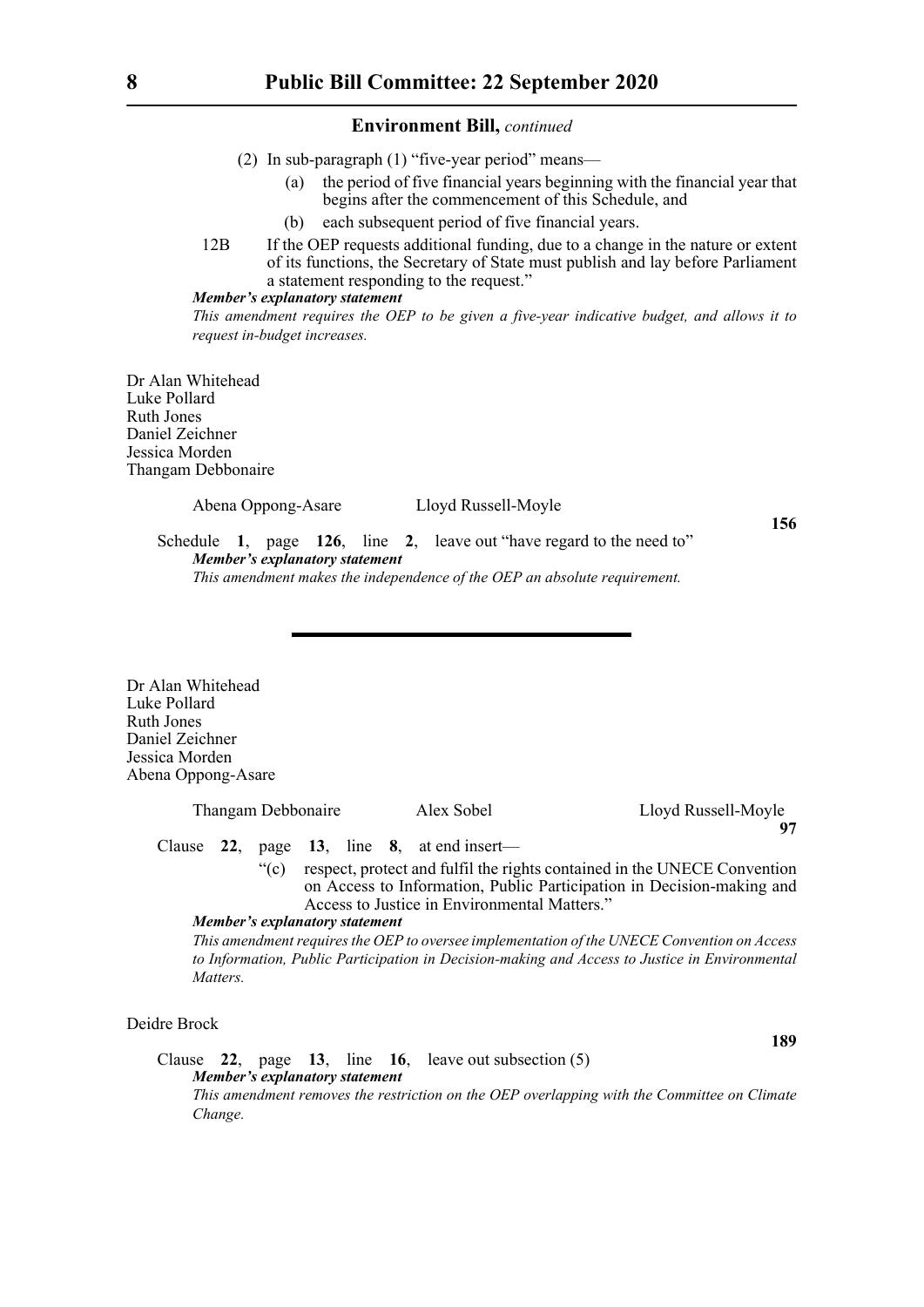| Dr Alan Whitehead<br>Luke Pollard<br>Ruth Jones<br>Daniel Zeichner |      |                                       |                                                         |                                                                                                                                             |
|--------------------------------------------------------------------|------|---------------------------------------|---------------------------------------------------------|---------------------------------------------------------------------------------------------------------------------------------------------|
| Jessica Morden<br>Abena Oppong-Asare                               |      |                                       |                                                         |                                                                                                                                             |
|                                                                    |      | Thangam Debbonaire                    | Alex Sobel                                              | Lloyd Russell-Moyle<br>105                                                                                                                  |
|                                                                    |      |                                       | Clause $22$ , page 13, line 18, at end insert—          |                                                                                                                                             |
|                                                                    |      |                                       |                                                         | "(5A) The Energy Act 2013 is amended in accordance with subsections (5B) and (5C).                                                          |
|                                                                    | (5B) |                                       | In section $131(1)$ , for "may" substitute "must".      |                                                                                                                                             |
|                                                                    |      |                                       | $(5C)$ In section 131(2), after subsection (c), insert— |                                                                                                                                             |
|                                                                    |      |                                       |                                                         | "(d) the duty of the Authority in assisting the delivery of greenhouse<br>gas emissions targets as set out in the Climate Change Act 2008." |
|                                                                    | (5D) |                                       | with the day on which this Act is passed."              | This section comes into force at the end of the period of three months beginning                                                            |
|                                                                    |      | <b>Member's explanatory statement</b> |                                                         |                                                                                                                                             |
|                                                                    |      |                                       |                                                         | This amendment is intended to facilitate co-operation between the OEP and the Energy Authority.                                             |
|                                                                    |      |                                       |                                                         |                                                                                                                                             |

Deidre Brock

Clause **24**, page **14**, line **29**, at end insert—

- "(g) a Scottish local authority,
- (h) a Scottish housing association, or
- (i) a Scottish environmental regulator."

## *Member's explanatory statement*

*This amendment seeks to ensure clear reporting lines in Scotland and to ensure that the OEP's remit does not clash with that of the Scottish regulator.*

Dr Alan Whitehead Luke Pollard Ruth Jones Daniel Zeichner Jessica Morden Abena Oppong-Asare

| Thangam Debbonaire |  |  |  | Alex Sobel | Lloyd Russell-Moyle                                                                      |  |
|--------------------|--|--|--|------------|------------------------------------------------------------------------------------------|--|
| taken"             |  |  |  |            | Clause $25$ , page 15, line 26, at end insert "including setting out what action will be |  |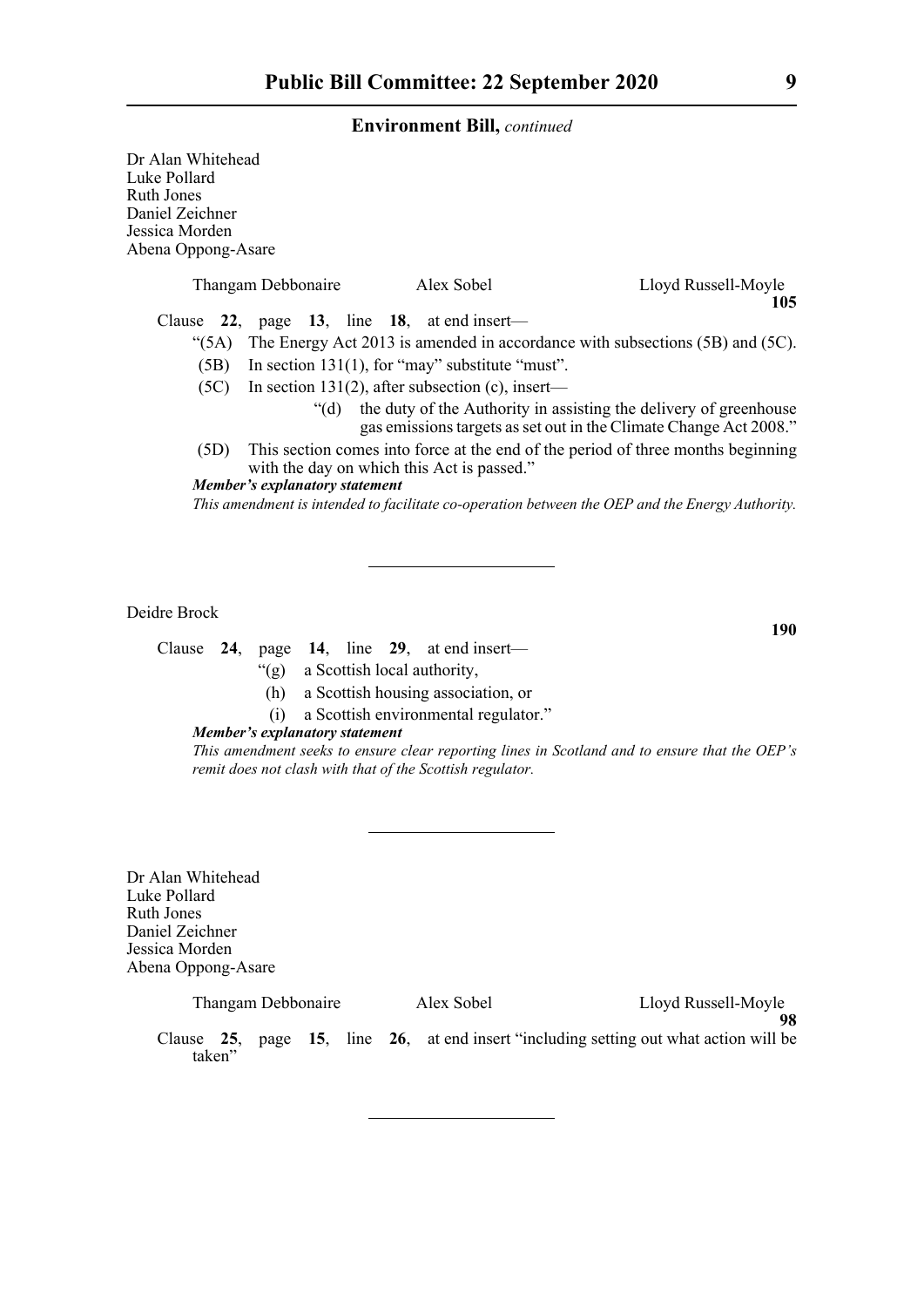Dr Alan Whitehead Luke Pollard Ruth Jones Daniel Zeichner Jessica Morden Abena Oppong-Asare

| Thangam Debbonaire                            | Alex Sobel | Lloyd Russell-Moyle<br>99                                                                       |
|-----------------------------------------------|------------|-------------------------------------------------------------------------------------------------|
| $law$ "                                       |            | Clause 26, page 15, line 31, at end insert "(including international environmental              |
| Member's explanatory statement<br>by the OEP. |            | This amendment clarifies that international environmental law must be monitored and reported on |

Rebecca Pow

Clause **26**, page **15**, line **33**, at end insert—

- "(2A) But the OEP must not monitor the implementation of, or report on, a matter within the remit of the Committee on Climate Change.
- (2B) A matter is within the remit of the Committee on Climate Change if it is a matter on which the Committee is, or may be, required to advise or report under Part 1, sections 34 to 36, or section 48 of the Climate Change Act 2008."

*Member's explanatory statement* 

*This amendment modifies the OEP's duty to monitor, and power to report on, the implementation of environmental law under clause 26. It provides that the OEP must not monitor or report on matters within the remit of the Committee on Climate Change, which is defined in subsection (2B) by reference to specified provisions of the Climate Change Act 2008.*

Dr Alan Whitehead Luke Pollard Ruth Jones Daniel Zeichner Thangam Debbonaire Abena Oppong-Asare

| Jessica Morden | Alex Sobel                                                                         | Lloyd Russell-Moyle |  |
|----------------|------------------------------------------------------------------------------------|---------------------|--|
| "must"         | Clause 27, page 16, line 16, leave out "may, if the Minister sees fit," and insert |                     |  |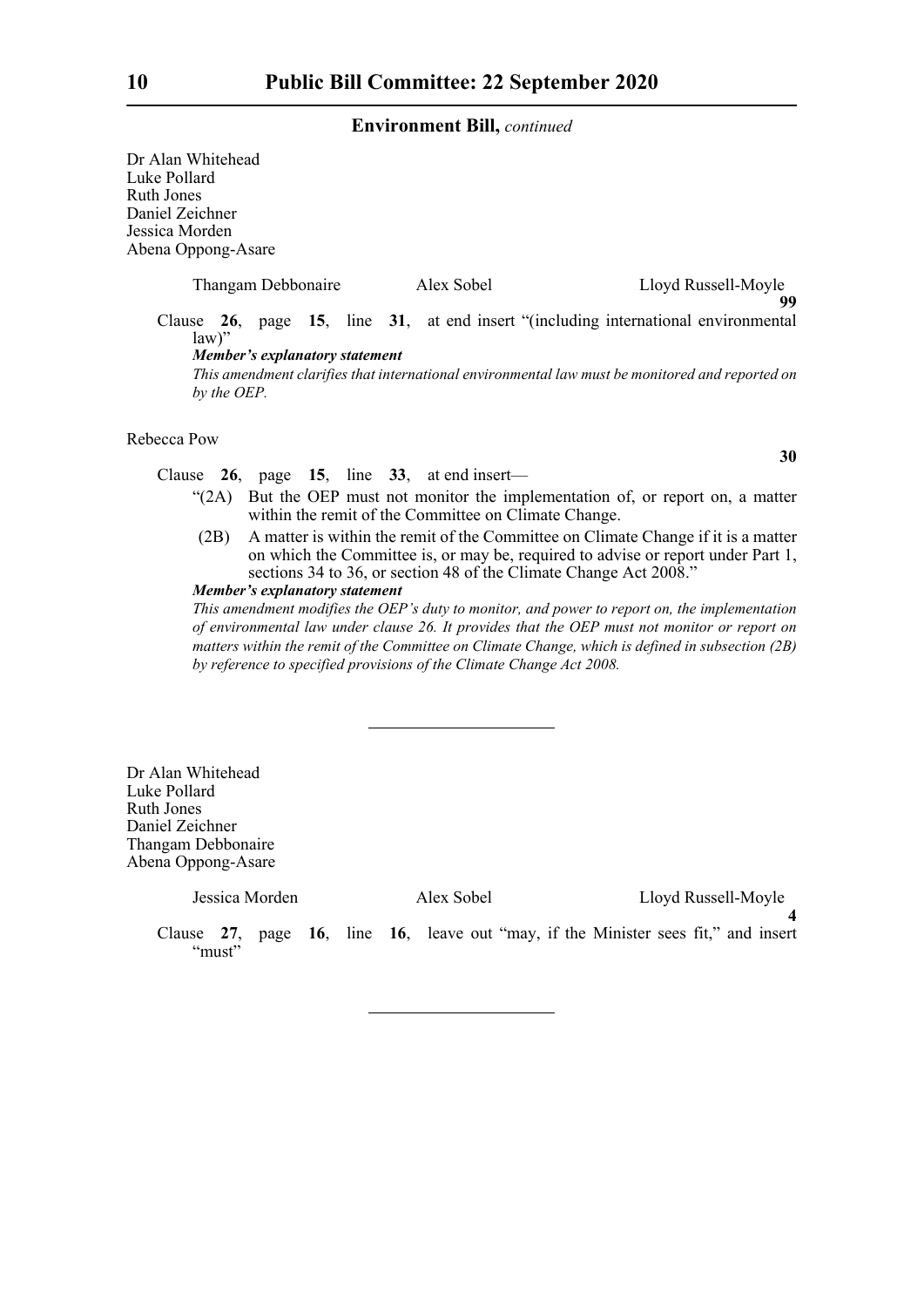Dr Alan Whitehead Luke Pollard Ruth Jones Daniel Zeichner Jessica Morden Thangam Debbonaire Abena Oppong-Asare Lloyd Russell-Moyle **117** Clause **28**, page **16**, line **30**, after "means a" insert— "Minister of the Crown, a government department and public body, including a local authority, or any" *Member's explanatory statement This amendment clarifies that Ministers, government departments and public bodies are public authorities in respect of all their functions.*

Deidre Brock

Clause **28**, page **16**, line **39**, at end insert—

- "(f) a Scottish local authority,
- (g) a Scottish housing association, or
- (h) a Scottish environmental regulator."

## *Member's explanatory statement*

*This amendment seeks to increase the definition of 'public authority' in relation to failures by public authorities to comply with environmental law.*

## Deidre Brock

Clause **29**, page **17**, line **5**, leave out subsection (4) *Member's explanatory statement This amendment would allow public bodies to report the actions of other public bodies where they are at fault.*

Dr Alan Whitehead Luke Pollard Ruth Jones Daniel Zeichner Jessica Morden Abena Oppong-Asare

| Thangam Debbonaire |  |
|--------------------|--|
|                    |  |

 $\text{Ilex}$  Sobel Lloyd Russell-Moyle

Clause **30**, page **18**, line **6**, leave out "may" and insert "must" *Member's explanatory statement Where the OEP carries out an investigation this amendment seeks to ensure that it is made public.*

**191**

**192**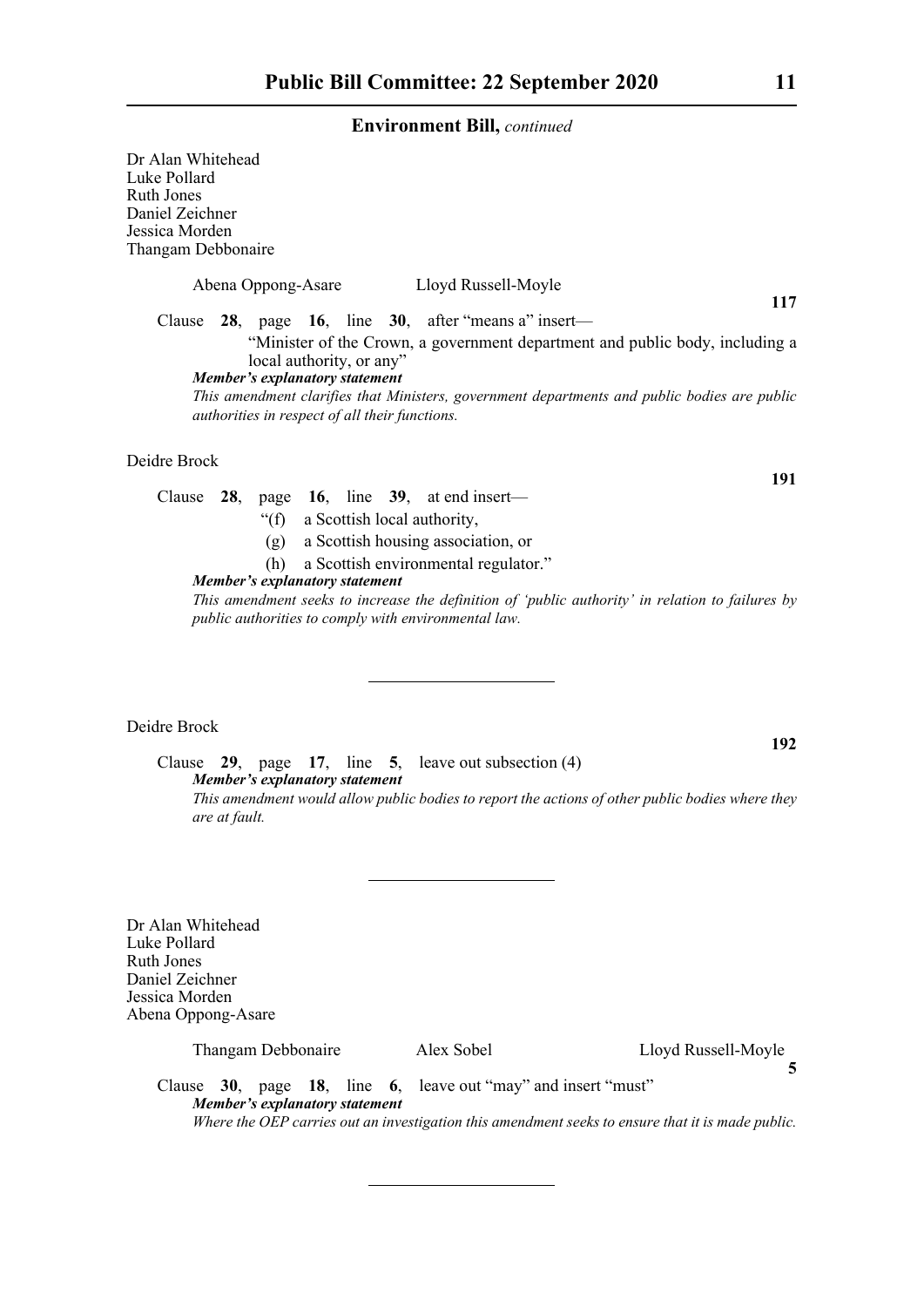Dr Alan Whitehead Luke Pollard Ruth Jones Daniel Zeichner Jessica Morden Abena Oppong-Asare

| Thangam Debbonaire                                                                                                                                               | Alex Sobel | Lloyd Russell-Moyle |  |  |  |
|------------------------------------------------------------------------------------------------------------------------------------------------------------------|------------|---------------------|--|--|--|
| Clause 32, page 18, line 40, leave out "may" and insert "must"<br>Member's explanatory statement                                                                 |            |                     |  |  |  |
| Where the OEP has reasonable grounds for suspecting a serious break of environmental law, this<br>amendment seeks to ensure that an information notice is given. |            |                     |  |  |  |

Dr Alan Whitehead Luke Pollard Ruth Jones Daniel Zeichner Jessica Morden Thangam Debbonaire

Abena Oppong-Asare Lloyd Russell-Moyle

**118**

Clause **33**, page **19**, line **39**, at end insert—

"(2A) A decision notice may also direct the public authority to rectify the failure to comply with environmental law.

(2B) A public authority must comply with a direction under subsection (2A)." *Member's explanatory statement* 

*This amendment allows the OEP to require a public authority to remedy a failure to comply with environmental law.*

Dr Alan Whitehead Luke Pollard Ruth Jones Daniel Zeichner Jessica Morden Thangam Debbonaire

Abena Oppong-Asare Lloyd Russell-Moyle

**123**

Clause **35**, page **20**, line **40**, at end insert—

"(1A) Where the OEP has given a decision notice to a public authority but has not applied for an environmental review, any person with sufficient interest may apply for an environmental review.".

## *Member's explanatory statement*

*This amendment allows any person to apply for an environmental review where the OEP decides not to.*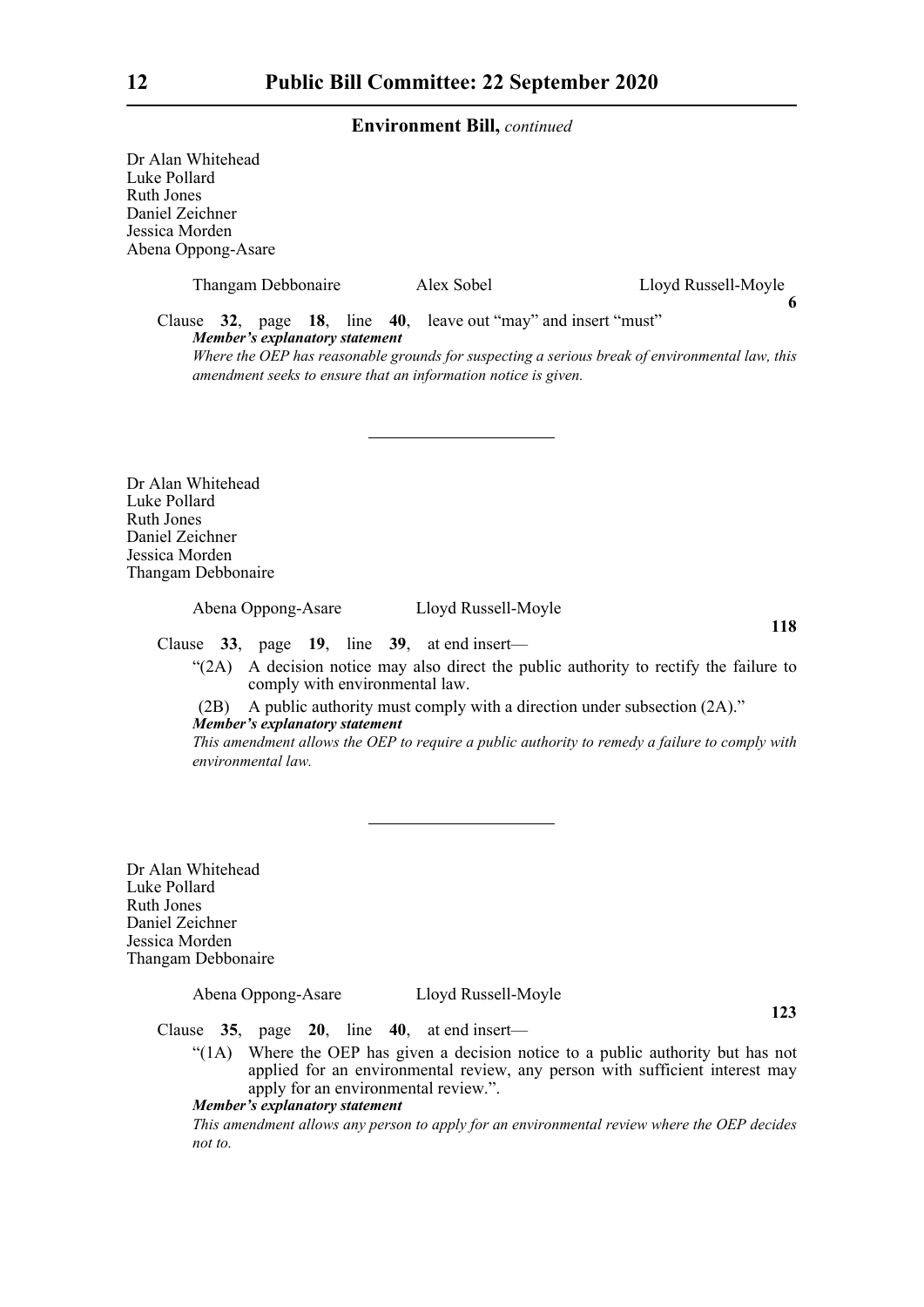Dr Alan Whitehead Luke Pollard Ruth Jones Daniel Zeichner Jessica Morden Thangam Debbonaire Abena Oppong-Asare Lloyd Russell-Moyle **119** Clause **35**, page **21**, line **2**, at end insert— "(2A) The purpose of an environmental review is to promote the integrity of environmental law and the achievement of environmental improvement in accordance with the law. (2B) When considering an environmental review, the Tribunal may review any finding of fact on which the decision in question was based and, where relevant, whether the achievement of environmental improvement required, had been achieved." *Member's explanatory statement This amendment clarifies the purpose of environmental review and provides that the Tribunal may review findings of fact during a review.*  Dr Alan Whitehead Luke Pollard Ruth Jones Daniel Zeichner Jessica Morden Thangam Debbonaire Abena Oppong-Asare Lloyd Russell-Moyle Clause **35**, page **21**, line **14**, at end insert— "(4A) In the case of an environmental review, the Upper Tribunal shall treat notices issued by the OEP as authoritative in respect of any relevant issues." *Member's explanatory statement The amendment ensures that OEP notices will be treated as authoritative in any related environmental review, helping to ensure that the notices play a meaningful role in any subsequent*

Dr Alan Whitehead Luke Pollard Ruth Jones Daniel Zeichner Jessica Morden Thangam Debbonaire

## Abena Oppong-Asare Lloyd Russell-Moyle

*enforcement action.*

Clause **35**, page **21**, line **14**, at end insert—

- "(4A) A person who has made a complaint under section 29 may intervene in an environmental review which relates to that complaint or an issue which the Upper Tribunal considers is related to the issue in that complaint.
- (4B) Any person with sufficient interest may make an application to the Upper Tribunal to intervene in an environmental review.
- (4C) The Upper Tribunal may not order an intervener to pay the costs of any relevant party to the proceedings in connection with the proceedings.

**120**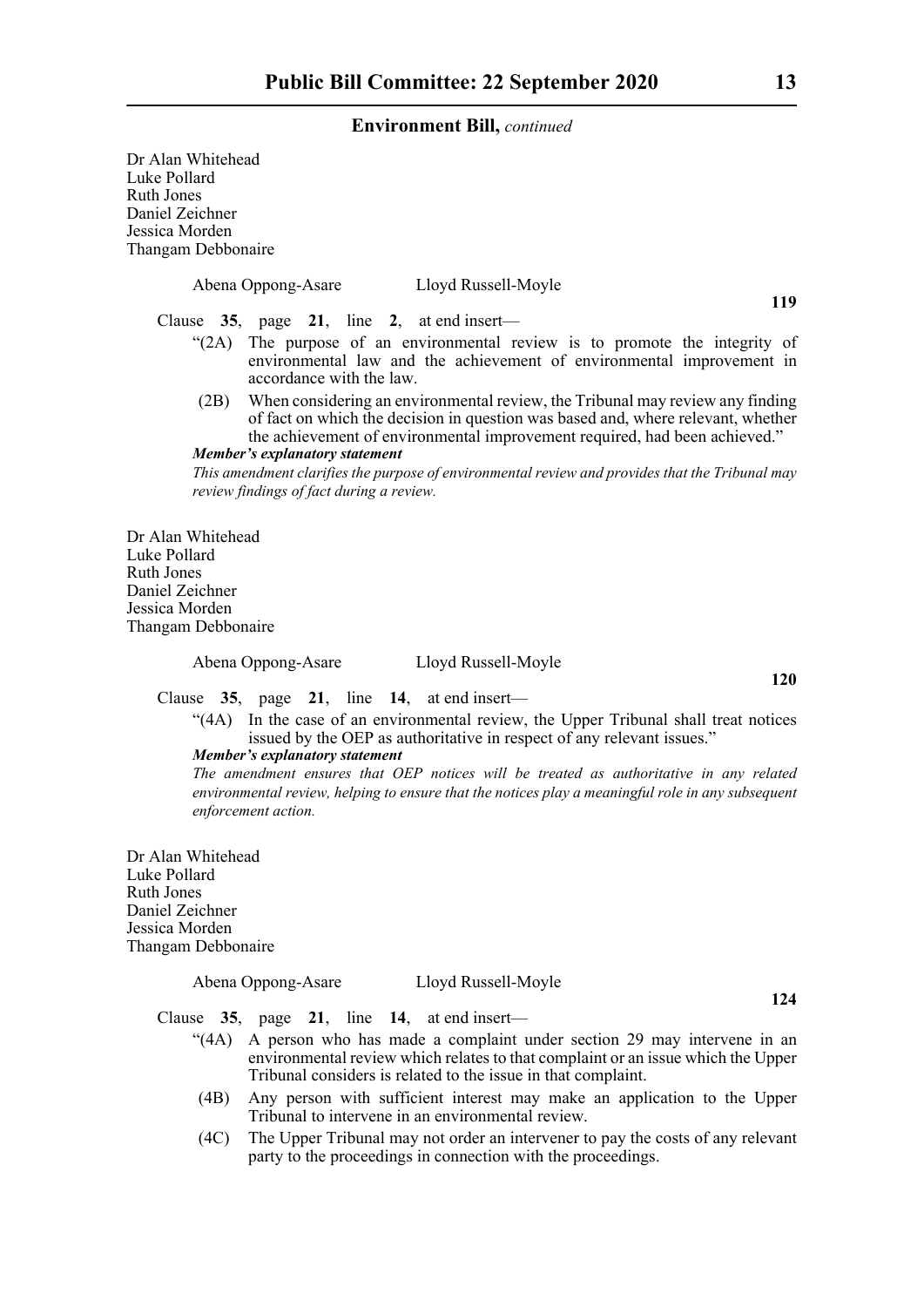(4D) The Upper Tribunal may not order a relevant party to the proceedings to pay the intervener's costs in connection with the proceedings."

#### *Member's explanatory statement*

*This amendment allows relevant people to intervene in environmental reviews and any other person to apply to intervene in environmental reviews. It also makes provision about payment of costs of proceedings.*

Dr Alan Whitehead Luke Pollard Ruth Jones Daniel Zeichner Jessica Morden Thangam Debbonaire

Abena Oppong-Asare Lloyd Russell-Moyle

**121**

**180**

Clause **35**, page **21**, line **24**, leave out from "review" to end of line 28. *Member's explanatory statement This amendment allows the Upper Tribunal to grant any remedy it thinks fit.*

Dr Alan Whitehead Luke Pollard Ruth Jones Daniel Zeichner Jessica Morden Abena Oppong-Asare

Thangam Debbonaire Lloyd Russell-Moyle

Clause **35**, page **21**, line **28**, at end insert—

"(8A) Where the Upper Tribunal makes a statement of non-compliance, it may issue ongoing financial penalties where it deems these to be necessary."

*Member's explanatory statement* 

*The amendment would clarify that the Tribunal has the power to issues fines in instances of noncompliance.*

Dr Alan Whitehead Luke Pollard Ruth Jones Daniel Zeichner Jessica Morden Abena Oppong-Asare

Thangam Debbonaire Lloyd Russell-Moyle

**184**

Clause **35**, page **21**, line **28**, at end insert—

"(8A) Where the Upper Tribunal makes a statement of non-compliance it may impose a remediation requirement to take such steps as it may specify, within such period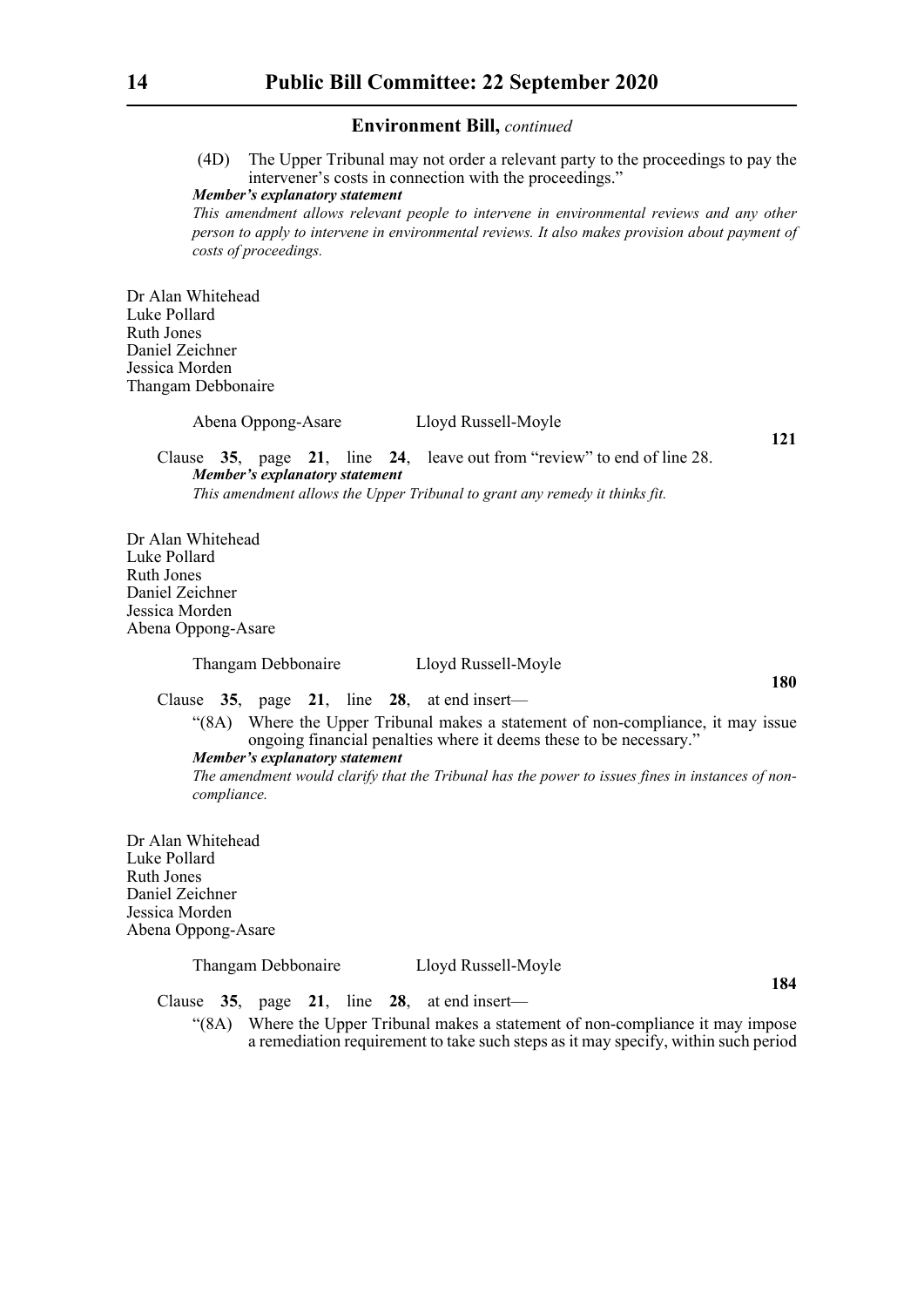as it may specify, to secure that the net environmental position is restored to what it would have been if the offence had not been committed."

*Member's explanatory statement* 

*The amendment would give the Tribunal the power to require a public authority to make amends for environmental harm resulting from a breach of the law.*

Geraint Davies Mr Barry Sheerman

**113**

Clause **41**, page **25**, line **35**, leave out "(except buildings or other structures)"

Dr Alan Whitehead Luke Pollard Ruth Jones Daniel Zeichner Jessica Morden Thangam Debbonaire

Abena Oppong-Asare Lloyd Russell-Moyle

**126**

Clause **41**, page **25**, line **35**, after "structures" insert "but including sites of archaeological, architectural, artistic, cultural or historic interest insofar as they form part of the landscape"

*Member's explanatory statement* 

*This amendment seeks to widen the definition of "natural environment" in this Part to include the historic environment. For the avoidance of doubt, we do not seek the inclusion of the historic environment in the definition of "environmental law", or in the enforcement functions of the OEP.*

Dr Alan Whitehead Luke Pollard Ruth Jones Daniel Zeichner Jessica Morden Thangam Debbonaire

Abena Oppong-Asare Lloyd Russell-Moyle

**125**

Clause **41**, page **25**, line **35**, after "water" insert ", including the marine environment"

## *Member's explanatory statement*

*This amendment clarifies that the natural environment includes a reference to the marine environment and is not confined to inland waters.*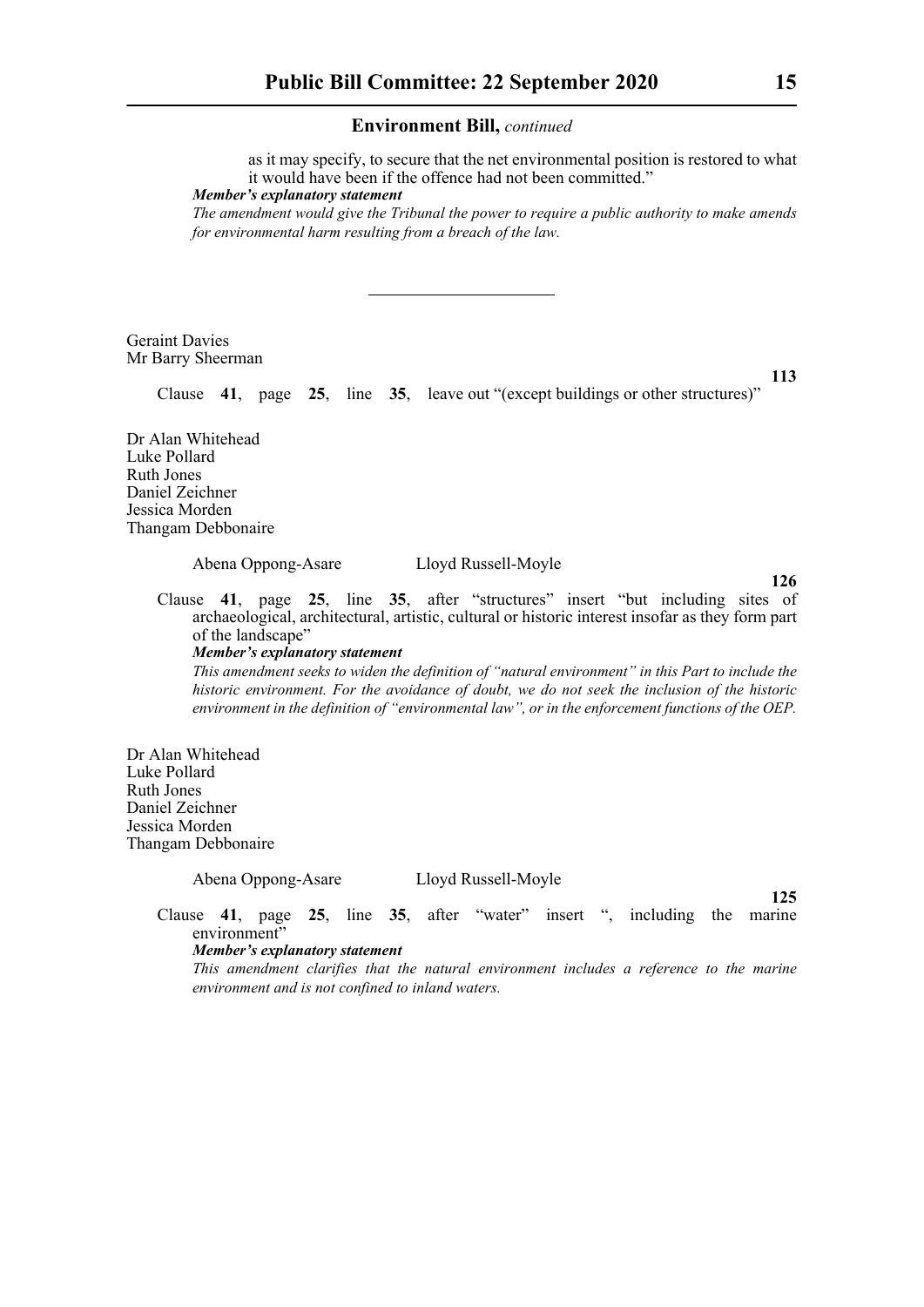## Deidre Brock

Clause **41**, page **25**, line **35**, at end insert—

"(d) the marine environment,"

*Member's explanatory statement* 

*This amendment aims to ensure that the seas and oceans and the health of those environments are considered when the OEP is working.*

## Rebecca Pow

Clause **42**, page **26**, line **1**, after "considering" insert "advising" *Member's explanatory statement* 

*The fourth limb of the definition of environmental protection covers the functions of monitoring, assessing, considering or reporting on anything within the other three limbs. This amendment adds the function of "advising", which was included in the equivalent provisions of the draft Environment (Principles and Governance) Bill (clause 31(2)(d)), and last session's Environment Bill (clause 40(2)(d)).*

Dr Alan Whitehead Luke Pollard Ruth Jones Daniel Zeichner Jessica Morden Thangam Debbonaire

Abena Oppong-Asare Lloyd Russell-Moyle

**127**

**115**

**116**

Clause **43**, page **26**, line **6**, leave out "mainly" *Member's explanatory statement* 

*This amendment ensures that any legislative provision that concerns environmental protection is included in the definition of "environmental law".*

## Deidre Brock

## Clause **43**, page **26**, line **10**, leave out paragraph (b) *Member's explanatory statement*

*This amendment removes the exceptions for legislative provisions relating to armed forces and national security matters from the definition of 'environmental law' for the purposes of the scope of the OEP's functions.*

## Deidre Brock

## Clause **43**, page **26**, line **11**, leave out paragraph (c) *Member's explanatory statement*

*This amendment removes the exceptions for legislative provisions relating to tax, spending and the allocation of resources within government from the definition of 'environmental law' for the purposes of the scope of the OEP's functions.*

**31**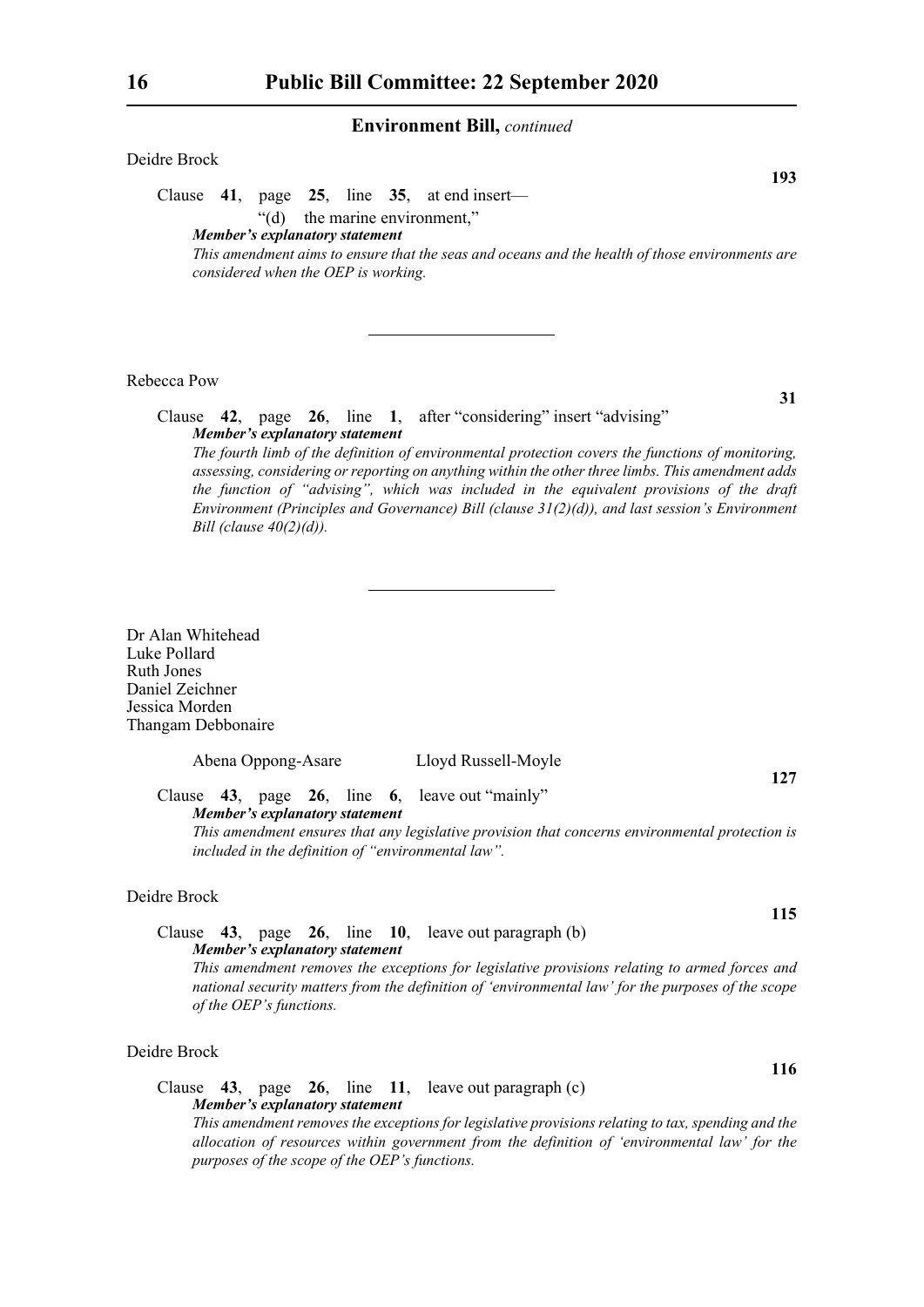| Rebecca Pow                                                                                                                                                                                                                                                                                                                                                                            |
|----------------------------------------------------------------------------------------------------------------------------------------------------------------------------------------------------------------------------------------------------------------------------------------------------------------------------------------------------------------------------------------|
| 32<br>Clause 43, page 26, line 16, leave out "the National Assembly for Wales" and<br>insert "Senedd Cymru"<br>Member's explanatory statement<br>See Amendment 28.                                                                                                                                                                                                                     |
| Rebecca Pow                                                                                                                                                                                                                                                                                                                                                                            |
| 33<br>Clause 43, page 26, line 21, leave out "the National Assembly for Wales" and<br>insert "Senedd Cymru"<br><b>Member's explanatory statement</b><br>See Amendment 28.                                                                                                                                                                                                              |
| Rebecca Pow                                                                                                                                                                                                                                                                                                                                                                            |
| 34<br>Clause 43, page 26, line 22, leave out "Assembly" and insert "Senedd"<br>Member's explanatory statement<br>See Amendment 28.                                                                                                                                                                                                                                                     |
| Rebecca Pow<br>35<br>Clause 44, page 27, line 7, leave out "the National Assembly for Wales" and insert<br>"Senedd Cymru"<br>Member's explanatory statement<br>See Amendment 28.                                                                                                                                                                                                       |
| Rebecca Pow<br>36<br>Clause 44, page 27, line 17, leave out "the National Assembly for Wales" and<br>insert "Senedd Cymru"<br>Member's explanatory statement<br>See Amendment 28.                                                                                                                                                                                                      |
| Kerry McCarthy<br>Alex Sobel                                                                                                                                                                                                                                                                                                                                                           |
| 78<br>Clause $44$ , page $27$ , line $24$ , at end insert—                                                                                                                                                                                                                                                                                                                             |
| "global footprint" means-                                                                                                                                                                                                                                                                                                                                                              |
| direct and indirect environmental harm, caused by, and<br>(a)<br>human rights violations arising in connection with the<br>(b)<br>production, transportation or other handling of goods which are<br>imported, manufactured, processed, or sold (whether for the<br>production of other goods or otherwise), including but not<br>limited to direct and indirect harm associated with- |

- (i) greenhouse gas emissions;
- (ii) ecosystem conversion and degradation;
- (iii) deforestation and forest degradation;
- (iv) biodiversity loss;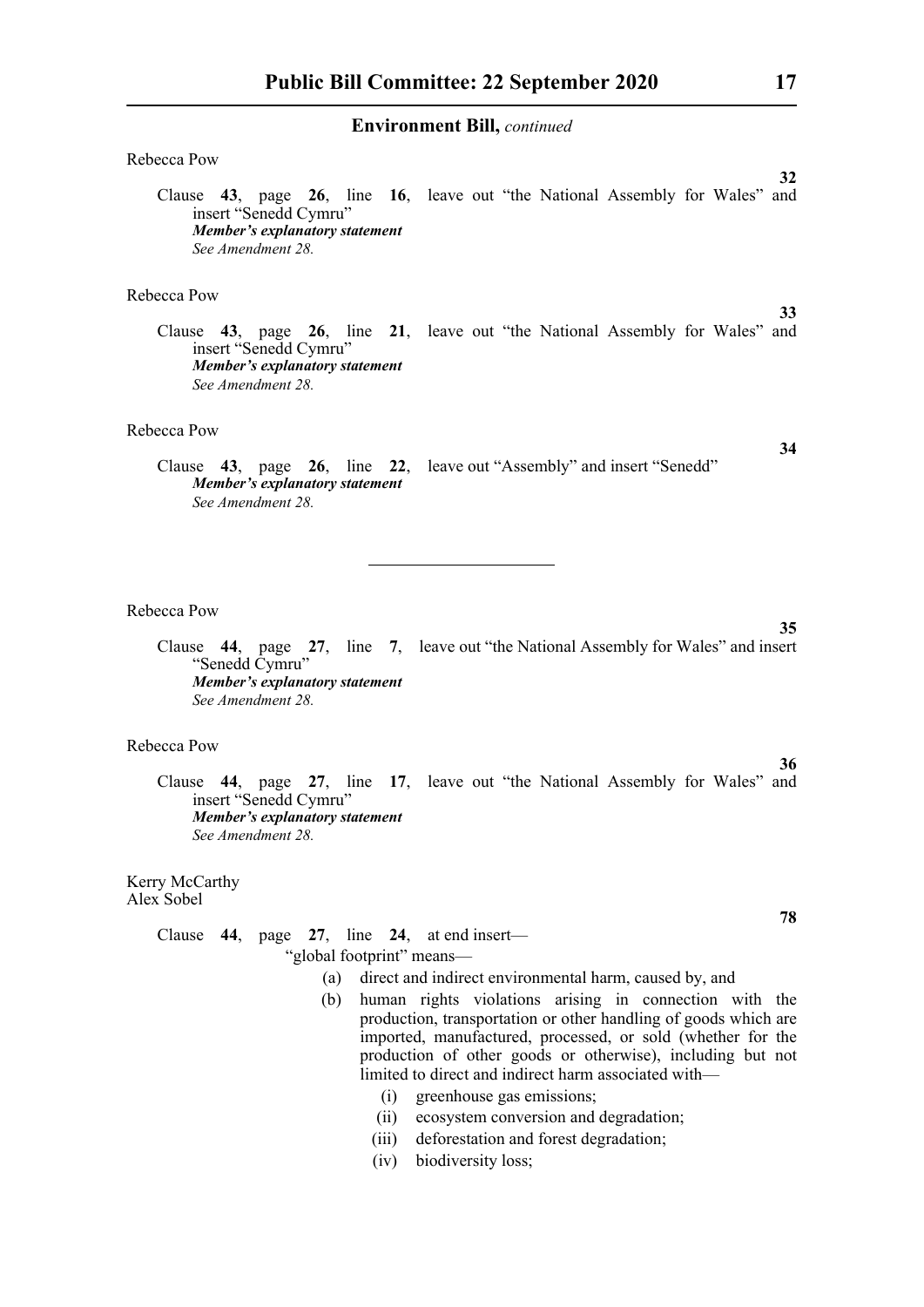- (v) water pollution and abstraction; and
- (vi) air pollution."

Claire Hanna Colum Eastwood

**194**

Schedule **2**, page **127**, line **6**, leave out sub-paragraph (4) and insert—

- "(4) An environmental improvement plan must set out—
	- (a) the steps that the Department intends to take to improve the natural environment;
	- (b) any steps that any other Northern Ireland department intends to take to improve the natural environment;
	- (c) long-term targets, setting a measurable standard which must be achieved by a specified date that is no less than 15 years after the target is set; and
	- (d) interim targets relating to each long-term target, setting a measurable standard which must be achieved by a specified date that is—
		- (i) no more than 5 years after the target is set; and
		- (ii) no more than 5 years after the most recent review of the environmental improvement plan.
- (4A) It is the duty of the Department to ensure that all long-term and interim targets set in an environmental improvement plan are met and the Department must publish an annual report stating how it is meeting these targets."

## *Member's explanatory statement*

*The amendment will ensure that Northern Ireland has interim and long-term environmental targets, and places a duty on the Department of Agriculture, Environment and Rural Affairs to ensure these targets are met.*

### Rebecca Pow

**65**

**66**

Schedule **2**, page **132**, line **1**, after "considering" insert "advising" *Member's explanatory statement* 

*This amendment makes provision for Northern Ireland equivalent to the provision made by Amendment 31.*

## Rebecca Pow

Schedule **3**, page **133**, line **33**, at end insert—

"(2A) But the OEP must not monitor the implementation of, or report on, a matter within the remit of the Committee on Climate Change.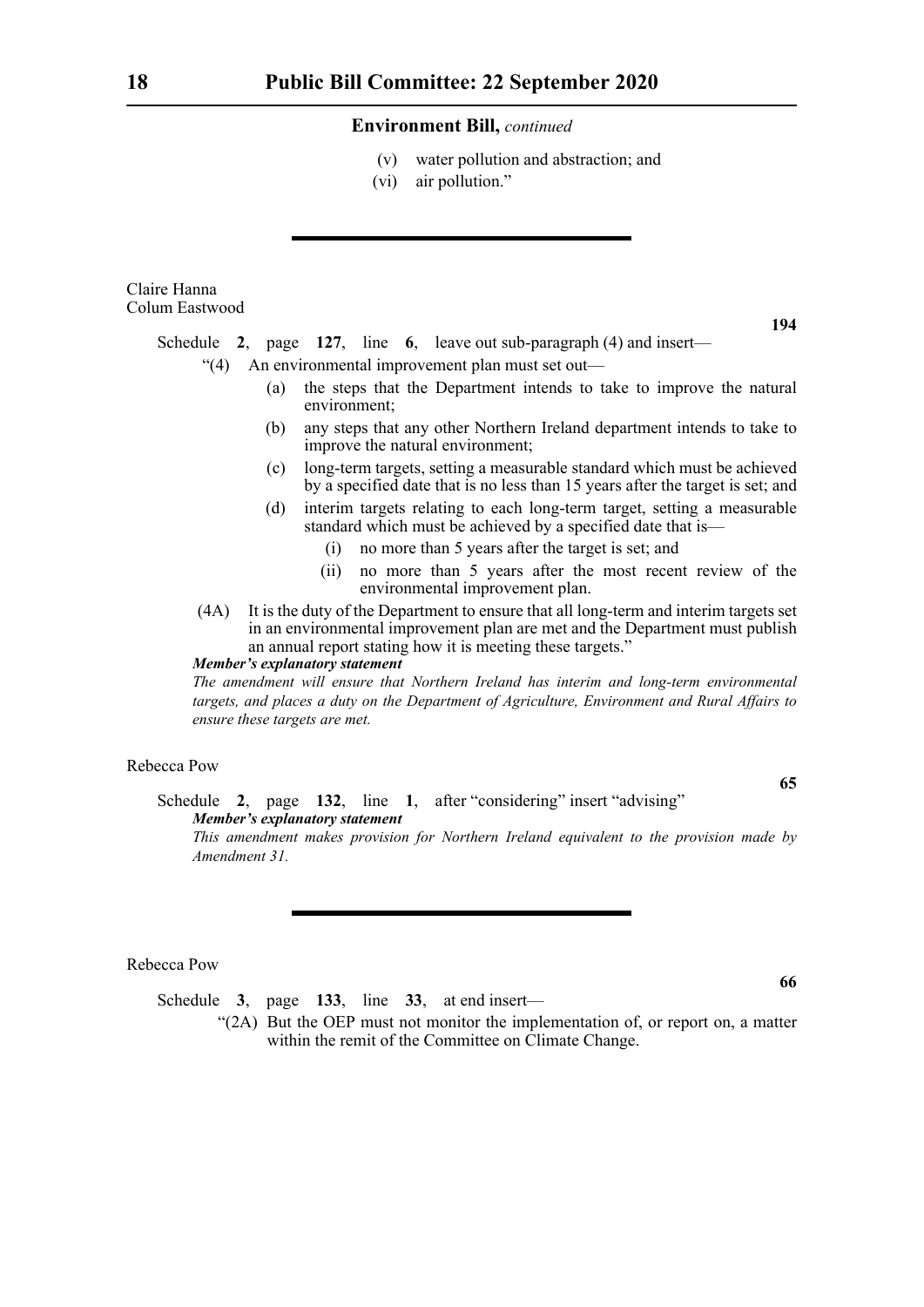(2B) A matter is within the remit of the Committee on Climate Change if it is a matter on which the Committee is, or may be, required to advise or report under Part 1, sections 34 to 36, or section 48 of the Climate Change Act 2008." *Member's explanatory statement* 

*This amendment modifies the OEP's duty to monitor, and power to report on, the implementation of Northern Ireland environmental law under paragraph 2 of Schedule 3. It provides that the OEP must not monitor or report on matters within the remit of the Committee on Climate Change, which is defined in sub-paragraph (2B) by reference to specified provisions of the Climate Change Act 2008.*

## Rebecca Pow

**67**

Schedule **3**, page **148**, line **18**, leave out "the National Assembly for Wales" and insert "Senedd Cymru" *Member's explanatory statement See Amendment 28.*

Dr Alan Whitehead Luke Pollard Ruth Jones Daniel Zeichner Thangam Debbonaire Abena Oppong-Asare

| Jessica Morden                                                                                                    | Alex Sobel | Lloyd Russell-Moyle                                                                       |  |
|-------------------------------------------------------------------------------------------------------------------|------------|-------------------------------------------------------------------------------------------|--|
|                                                                                                                   |            | 16<br>Schedule 4, page 151, line 12, leave out "may" and insert "must"                    |  |
| Dr Alan Whitehead<br>Luke Pollard<br><b>Ruth Jones</b><br>Daniel Zeichner<br>Jessica Morden<br>Thangam Debbonaire |            |                                                                                           |  |
| Abena Oppong-Asare                                                                                                |            | Lloyd Russell-Moyle                                                                       |  |
| virgin materials,"                                                                                                |            | 158<br>Schedule 4, page 151, line 16, after "waste" insert ", reducing the consumption of |  |
| Dr Alan Whitehead<br>Luke Pollard<br><b>Ruth Jones</b><br>Daniel Zeichner<br>Jessica Morden<br>Thangam Debbonaire |            |                                                                                           |  |
| Abena Oppong-Asare                                                                                                |            | Lloyd Russell-Moyle                                                                       |  |
|                                                                                                                   |            | 159<br>Schedule 4, page 151, line 32, after "be" insert "prevented, reduced,"             |  |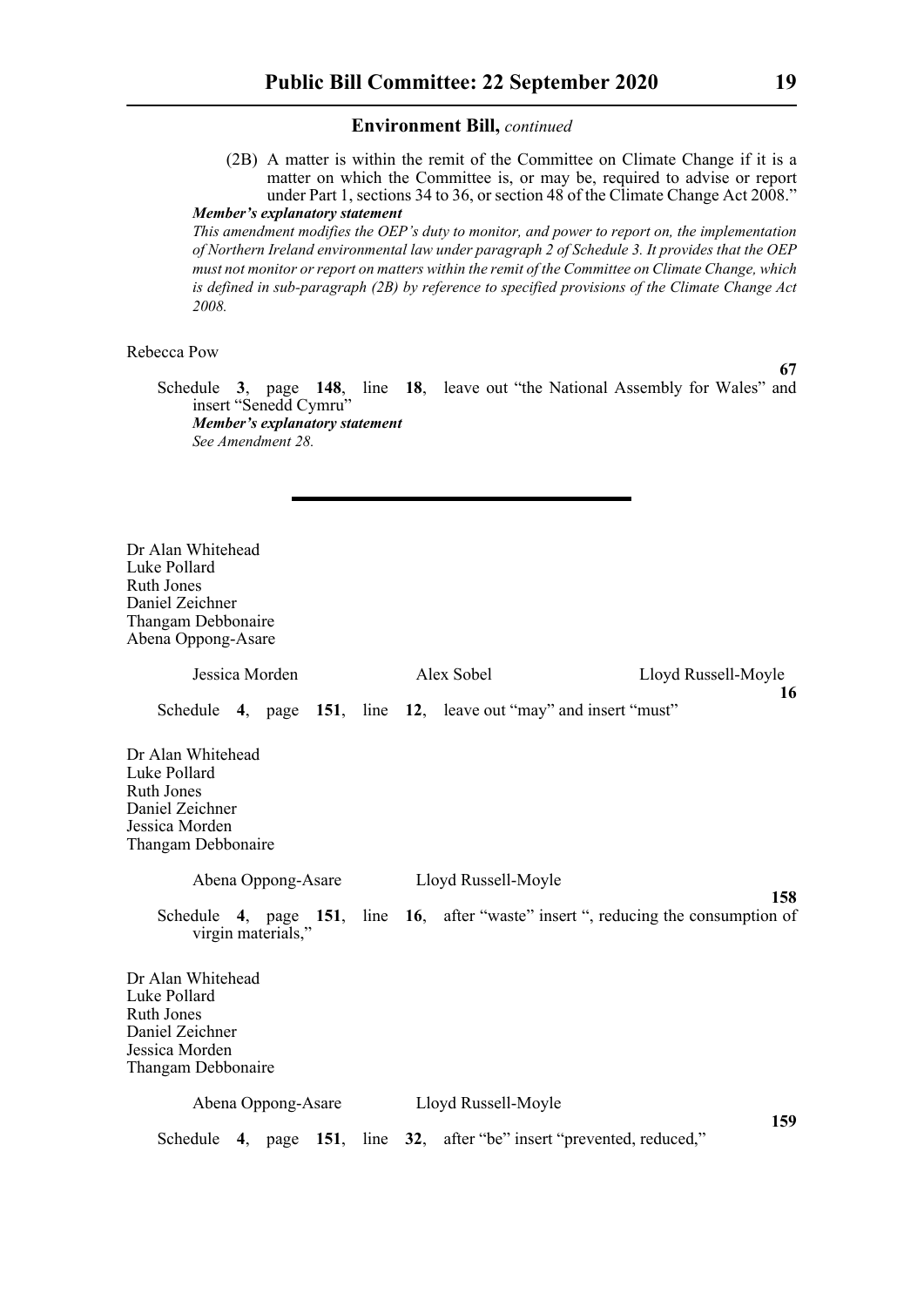| Dr Alan Whitehead<br>Luke Pollard<br><b>Ruth Jones</b><br>Daniel Zeichner<br>Jessica Morden<br>Thangam Debbonaire                                                                           |
|---------------------------------------------------------------------------------------------------------------------------------------------------------------------------------------------|
| Abena Oppong-Asare Lloyd Russell-Moyle                                                                                                                                                      |
| <b>160</b><br>Schedule 4, page 154, line 38, leave out "any" and insert "specified"                                                                                                         |
| Dr Alan Whitehead<br>Luke Pollard<br><b>Ruth Jones</b><br>Daniel Zeichner<br>Thangam Debbonaire<br>Abena Oppong-Asare                                                                       |
| Jessica Morden<br>Alex Sobel<br>Lloyd Russell-Moyle<br>17                                                                                                                                   |
| Schedule 5, page 157, line 9, leave out "may" and insert "must"                                                                                                                             |
| Dr Alan Whitehead<br>Luke Pollard<br><b>Ruth Jones</b><br>Daniel Zeichner<br>Jessica Morden<br>Thangam Debbonaire                                                                           |
| Abena Oppong-Asare Lloyd Russell-Moyle                                                                                                                                                      |
| 161<br>Schedule 5, page 157, line 13, leave out from first "the" to end of sub-paragraph $(2)$<br>and insert "social costs incurred throughout the lifecycle of the products or materials." |
|                                                                                                                                                                                             |
| Rebecca Pow                                                                                                                                                                                 |
| 37<br>Clause 49, page 29, line 35, leave out "the National Assembly for Wales"<br>and<br>insert "Senedd Cymru"<br>Member's explanatory statement<br>See Amendment 28.                       |
| Rebecca Pow                                                                                                                                                                                 |
| 38<br>Clause 49, page 29, line 36, leave out "Assembly" and insert "Senedd"<br><b>Member's explanatory statement</b>                                                                        |

*See Amendment 28.*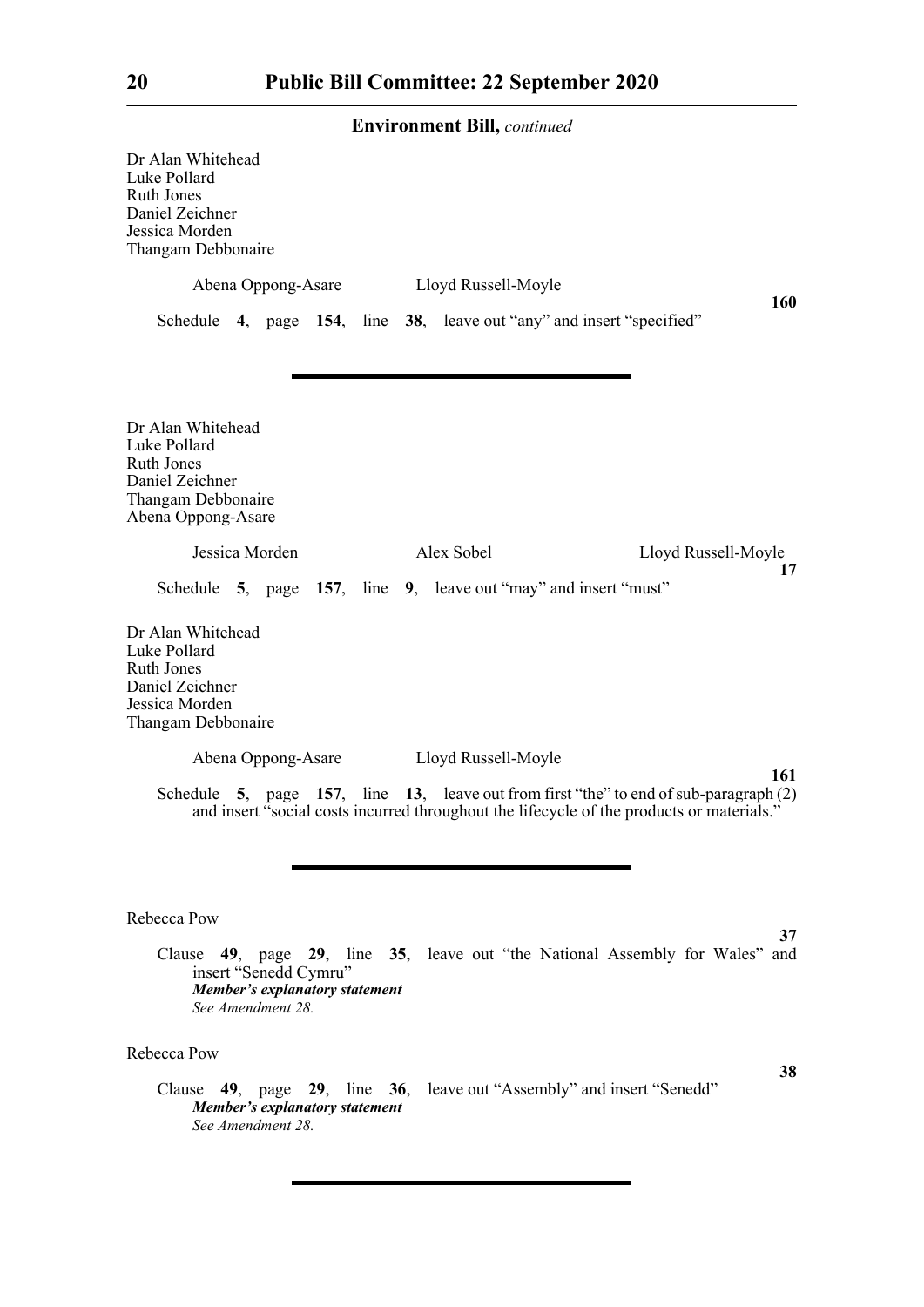| Dr Alan Whitehead<br>Luke Pollard<br>Ruth Jones<br>Daniel Zeichner<br>Thangam Debbonaire<br>Abena Oppong-Asare        |                                                                                     |  |                                                                   |                                                                                    |
|-----------------------------------------------------------------------------------------------------------------------|-------------------------------------------------------------------------------------|--|-------------------------------------------------------------------|------------------------------------------------------------------------------------|
|                                                                                                                       | Jessica Morden                                                                      |  | Alex Sobel                                                        | Lloyd Russell-Moyle                                                                |
|                                                                                                                       |                                                                                     |  | Schedule 6, page 161, line 21, leave out "may" and insert "must"  | 18                                                                                 |
| Rebecca Pow                                                                                                           |                                                                                     |  |                                                                   |                                                                                    |
|                                                                                                                       | insert "Senedd Cymru"<br><b>Member's explanatory statement</b><br>See Amendment 28. |  |                                                                   | 39<br>Clause 50, page 30, line 20, leave out "the National Assembly for Wales" and |
| Rebecca Pow                                                                                                           |                                                                                     |  |                                                                   |                                                                                    |
|                                                                                                                       | Member's explanatory statement<br>See Amendment 28.                                 |  |                                                                   | 40<br>Clause 50, page 30, line 21, leave out "Assembly" and insert "Senedd"        |
| Dr Alan Whitehead<br>Luke Pollard<br><b>Ruth Jones</b><br>Daniel Zeichner<br>Thangam Debbonaire<br>Abena Oppong-Asare |                                                                                     |  |                                                                   |                                                                                    |
|                                                                                                                       | Jessica Morden                                                                      |  | Lloyd Russell-Moyle                                               |                                                                                    |
|                                                                                                                       |                                                                                     |  | Schedule 7, page 165, line 30, leave out "may" and insert "must"  | 19                                                                                 |
| Dr Alan Whitehead<br>Luke Pollard<br>Ruth Jones<br>Daniel Zeichner<br>Jessica Morden<br>Thangam Debbonaire            |                                                                                     |  |                                                                   |                                                                                    |
|                                                                                                                       |                                                                                     |  | Abena Oppong-Asare Lloyd Russell-Moyle                            |                                                                                    |
|                                                                                                                       |                                                                                     |  | Schedule 7, page $165$ , line 35, leave out sub-sub-paragraph (a) | 162                                                                                |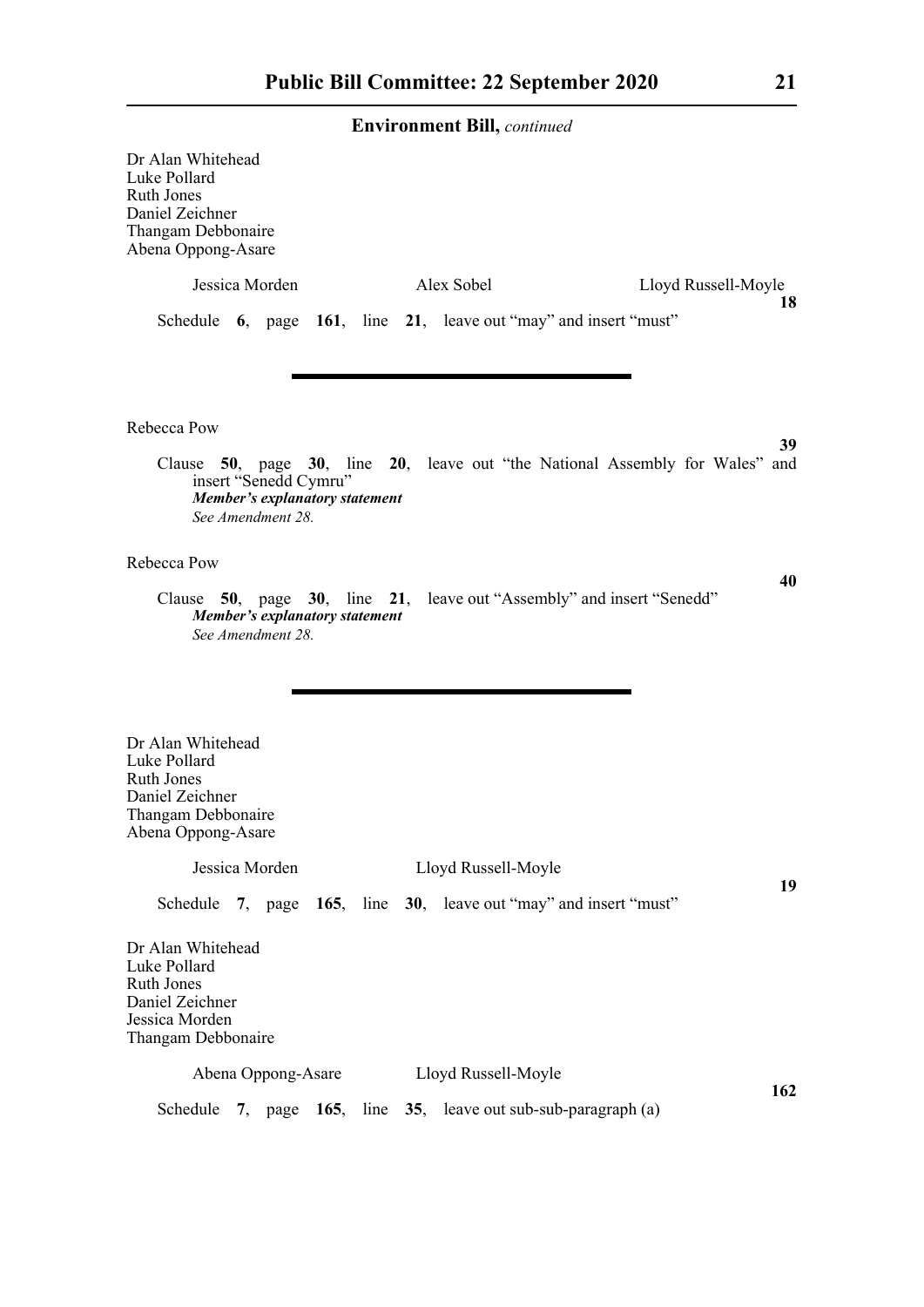| Dr Alan Whitehead<br>Luke Pollard<br><b>Ruth Jones</b><br>Daniel Zeichner<br>Jessica Morden<br>Thangam Debbonaire<br>Abena Oppong-Asare<br>Lloyd Russell-Moyle<br>163<br>Schedule 7, page 166, line 13, at end insert "taking into account social dimensions"                                                  |
|----------------------------------------------------------------------------------------------------------------------------------------------------------------------------------------------------------------------------------------------------------------------------------------------------------------|
| such as human rights, public health and fair working conditions"<br>Dr Alan Whitehead<br>Luke Pollard<br><b>Ruth Jones</b><br>Daniel Zeichner<br>Jessica Morden<br>Thangam Debbonaire                                                                                                                          |
| Abena Oppong-Asare<br>Lloyd Russell-Moyle<br>164                                                                                                                                                                                                                                                               |
| 7, page 166, line 26, leave out lines 28 to 32 and insert—<br>Schedule                                                                                                                                                                                                                                         |
| the techniques and working conditions used in its manufacture and<br>" $(b)$<br>sourcing of resources;                                                                                                                                                                                                         |
| the resources consumed during its production or use;<br>(c)                                                                                                                                                                                                                                                    |
| the pollutants (including greenhouse gases within the meaning of section<br>(d)<br>92 of the Climate Change Act 2008) released or emitted at any stage of<br>the product's production, use or disposal; with consideration of the social<br>impacts these may result in, for example, public health concerns." |
| Dr Alan Whitehead<br>Luke Pollard<br>Ruth Jones<br>Daniel Zeichner<br>Jessica Morden<br>Thangam Debbonaire                                                                                                                                                                                                     |
| Lloyd Russell-Moyle<br>Abena Oppong-Asare                                                                                                                                                                                                                                                                      |
| 165<br>Schedule 7, page 167, line 22, after "environment"<br>insert "workers"<br><b>or</b><br>communities"                                                                                                                                                                                                     |
| Dr Alan Whitehead<br>Luke Pollard<br><b>Ruth Jones</b><br>Daniel Zeichner<br>Jessica Morden<br>Thangam Debbonaire                                                                                                                                                                                              |
| Lloyd Russell-Moyle<br>Abena Oppong-Asare                                                                                                                                                                                                                                                                      |
| 166<br>"environment"<br>Schedule 7, page 167, line 25, after<br>insert<br>"workers"<br>or<br>communities"                                                                                                                                                                                                      |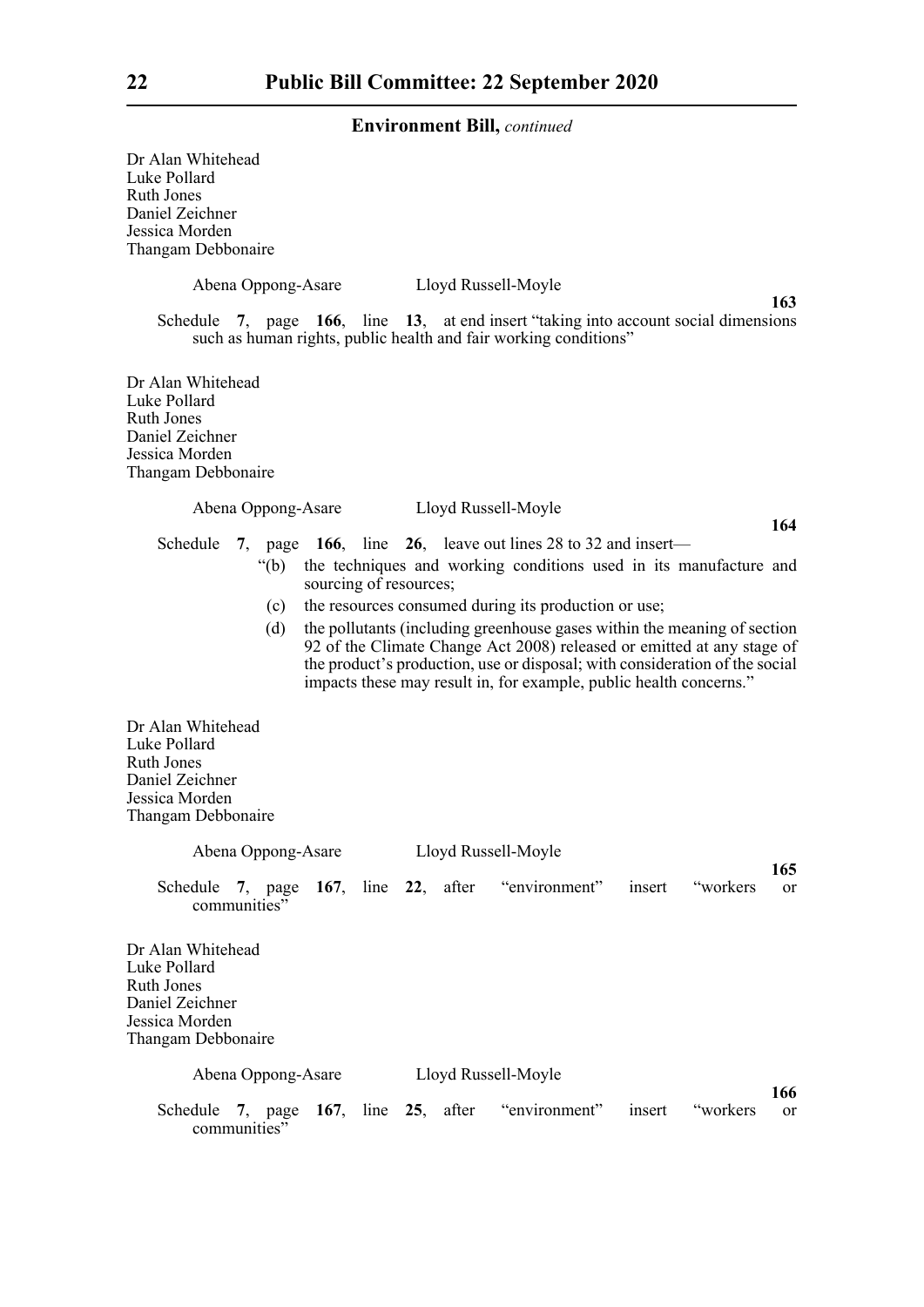| Dr Alan Whitehead<br>Luke Pollard<br>Ruth Jones<br>Daniel Zeichner<br>Jessica Morden<br>Thangam Debbonaire     |                                                                              |  |                     |  |  |          |                     |  |
|----------------------------------------------------------------------------------------------------------------|------------------------------------------------------------------------------|--|---------------------|--|--|----------|---------------------|--|
|                                                                                                                | Abena Oppong-Asare                                                           |  | Lloyd Russell-Moyle |  |  |          |                     |  |
| Schedule 7, page 167, line 29, after "environment" insert<br>communities"                                      |                                                                              |  |                     |  |  | "workers | 167<br><b>or</b>    |  |
|                                                                                                                |                                                                              |  |                     |  |  |          |                     |  |
| Rebecca Pow                                                                                                    |                                                                              |  |                     |  |  |          |                     |  |
| Clause 51, page 31, line 3, leave out "the National Assembly for Wales" and insert                             | "Senedd Cymru"<br><b>Member's explanatory statement</b><br>See Amendment 28. |  |                     |  |  |          | 41                  |  |
| Rebecca Pow                                                                                                    |                                                                              |  |                     |  |  |          |                     |  |
| Clause 51, page 31, line 4, leave out "Assembly" and insert "Senedd"                                           | Member's explanatory statement<br>See Amendment 28.                          |  |                     |  |  |          | 42                  |  |
| Dr Alan Whitehead<br>Luke Pollard<br>Ruth Jones<br>Daniel Zeichner<br>Thangam Debbonaire<br>Abena Oppong-Asare |                                                                              |  |                     |  |  |          |                     |  |
|                                                                                                                | Jessica Morden                                                               |  | Alex Sobel          |  |  |          | Lloyd Russell-Moyle |  |
| Schedule 8, page 170, line 9, leave out "may" and insert "must"                                                |                                                                              |  |                     |  |  |          | 20                  |  |
| Rebecca Pow                                                                                                    |                                                                              |  |                     |  |  |          |                     |  |
| Schedule 8, page 172, line 39, leave out from "scheme" to end of line 40 and insert                            |                                                                              |  |                     |  |  |          | 68                  |  |

"in relation to which the Scottish deposit administrator is exercising functions" *Member's explanatory statement This amendment modifies the way in which the scheme administrator of a Scottish deposit and return scheme is described, by referring to the administrator "exercising functions" rather than being "designated". This is consistent with the terminology used in the relevant Scottish legislation. A similar change is made by Amendment 69.*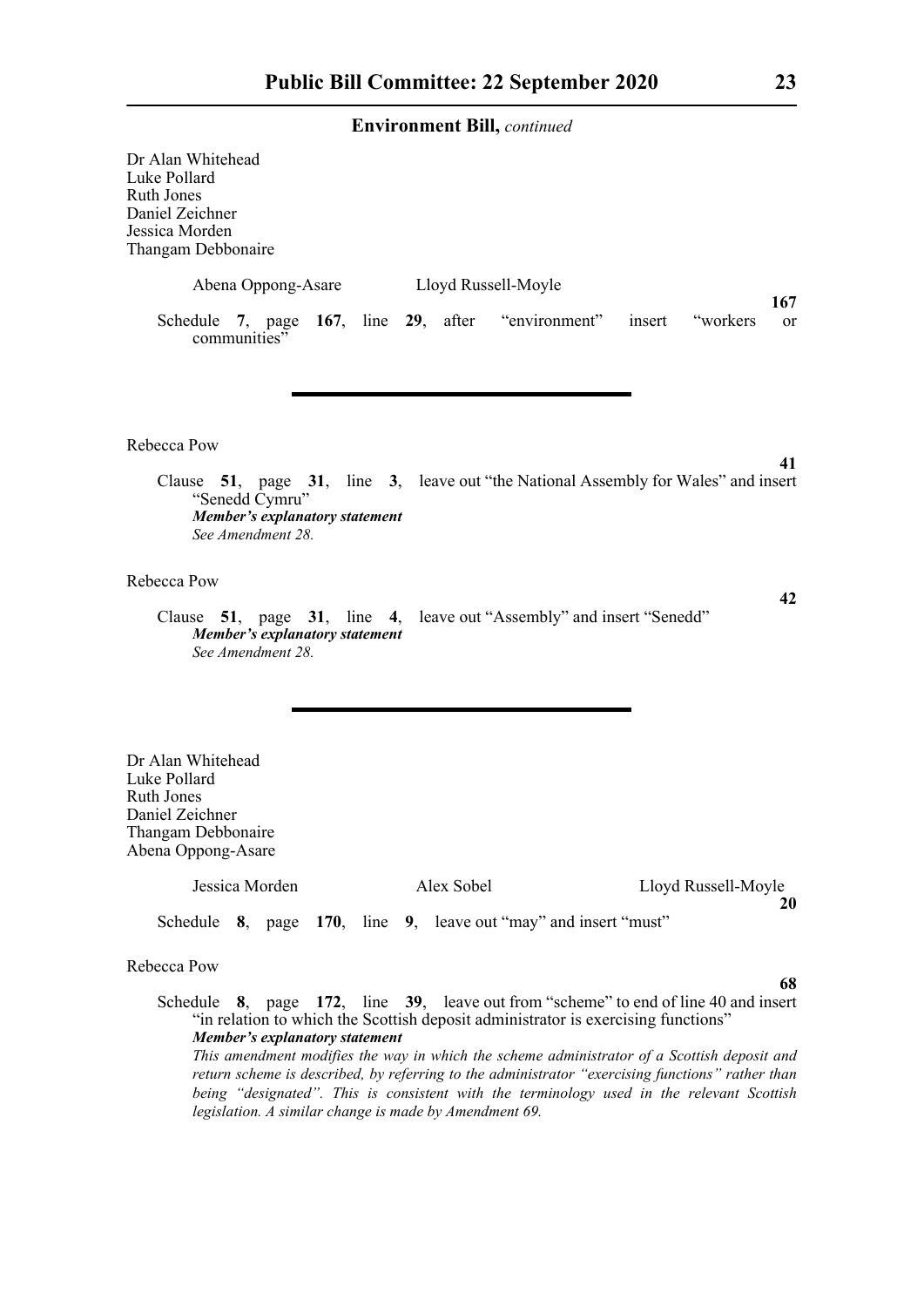## Rebecca Pow

Schedule **8**, page **174**, line **20**, leave out from "person" to end of line 22 and insert "exercising the functions of a scheme administrator in relation to a Scottish deposit and return scheme" *Member's explanatory statement See Amendment 68.*

### Rebecca Pow

**70**

**69**

Schedule **8**, page **174**, line **24**, leave out "that Act" and insert "the Climate Change (Scotland) Act 2009 (asp 12)" *Member's explanatory statement This amendment is consequential on Amendment 69 and inserts the full name of the Act being referred to.*

Dr Alan Whitehead Luke Pollard Ruth Jones Daniel Zeichner Thangam Debbonaire Abena Oppong-Asare

Jessica Morden Alex Sobel Lloyd Russell-Moyle

**21**

Schedule **9**, page **174**, line **28**, leave out "may" and insert "must"

Dr Alan Whitehead Luke Pollard Ruth Jones Daniel Zeichner Jessica Morden Abena Oppong-Asare

Thangam Debbonaire Lloyd Russell-Moyle

**182**

Schedule **9**, page **174**, line **32**, leave out paragraph 1(2)(b) and insert— "(b) are made of plastic or any other single use material, and"

Dr Alan Whitehead Luke Pollard Ruth Jones Daniel Zeichner Jessica Morden Thangam Debbonaire

Abena Oppong-Asare Lloyd Russell-Moyle

**128**

Clause **55**, page **41**, line **33**, leave out "including" and insert "excluding"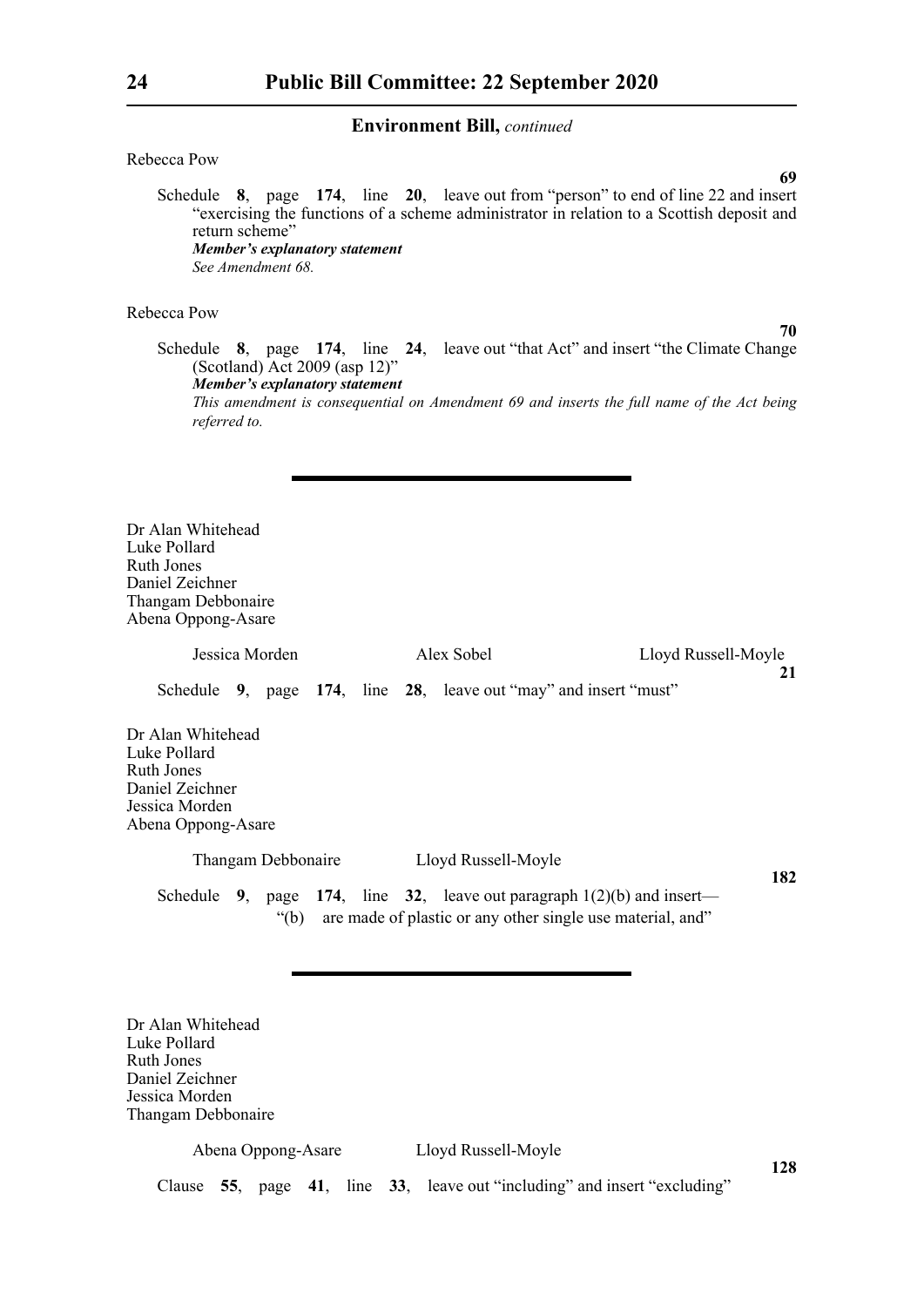| 211 v 11 011111101110 191111, connuncu                                                                                                                                                                                                 |
|----------------------------------------------------------------------------------------------------------------------------------------------------------------------------------------------------------------------------------------|
| Rebecca Pow<br>43                                                                                                                                                                                                                      |
| Clause 55, page 41, line 44, leave out "the National Assembly for Wales" and<br>insert "Senedd Cymru"<br>Member's explanatory statement<br>See Amendment 28.                                                                           |
|                                                                                                                                                                                                                                        |
| Dr Alan Whitehead<br>Luke Pollard<br><b>Ruth Jones</b><br>Daniel Zeichner<br>Thangam Debbonaire<br>Abena Oppong-Asare                                                                                                                  |
| Jessica Morden<br>Alex Sobel<br>Lloyd Russell-Moyle                                                                                                                                                                                    |
| 7<br>Clause 56, page 43, line 4, leave out "may" and insert "must"                                                                                                                                                                     |
| Dr Alan Whitehead<br>Luke Pollard<br><b>Ruth Jones</b><br>Daniel Zeichner<br>Jessica Morden<br>Abena Oppong-Asare                                                                                                                      |
| Lloyd Russell-Moyle<br>Thangam Debbonaire<br>177                                                                                                                                                                                       |
| Clause $59$ , page $50$ , line 19, at end insert—<br>"(1C) The Secretary of State must by regulations make provision to prohibit the<br>exportation of waste consisting wholly or mostly of plastic from no later than<br>March 2025." |
| Rebecca Pow                                                                                                                                                                                                                            |
| 44<br>Clause 59, page 51, line 47, leave out "the National Assembly for Wales" and<br>insert "Senedd Cymru"<br>Member's explanatory statement<br>See Amendment 28.                                                                     |
|                                                                                                                                                                                                                                        |
| Rebecca Pow<br>45<br>Clause 60, page 54, line 14, leave out "the National Assembly for Wales"<br>and<br>insert "Senedd Cymru"<br>Member's explanatory statement<br>See Amendment 28.                                                   |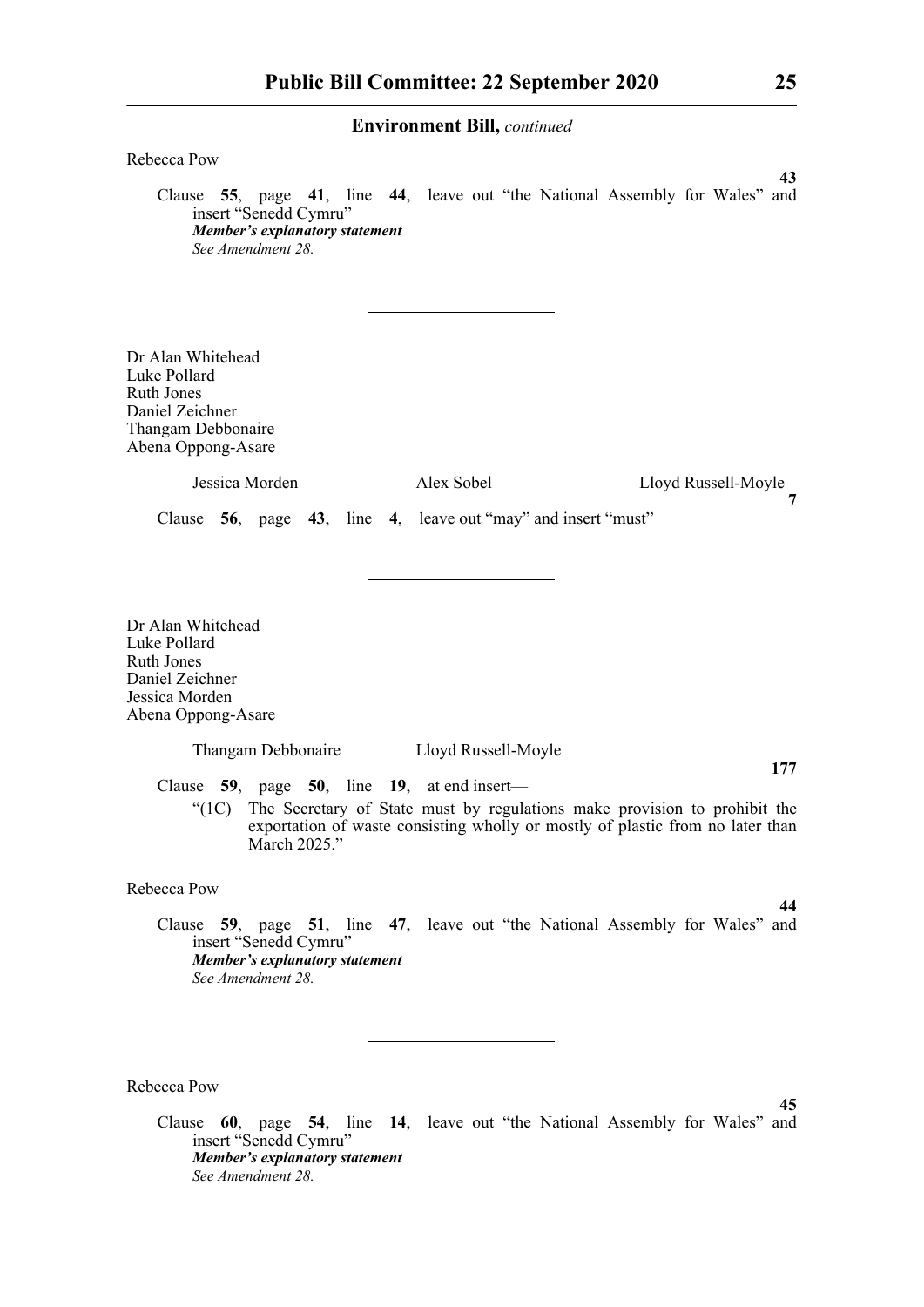| Rebecca Pow                                                                                                           |                                               |                                                                                      | 46                       |
|-----------------------------------------------------------------------------------------------------------------------|-----------------------------------------------|--------------------------------------------------------------------------------------|--------------------------|
| insert "Senedd Cymru"<br>See Amendment 28.                                                                            | Member's explanatory statement                | Clause 60, page 54, line 17, leave out "the National Assembly for Wales" and         |                          |
| Dr Alan Whitehead<br>Luke Pollard<br><b>Ruth Jones</b><br>Daniel Zeichner<br>Thangam Debbonaire<br>Abena Oppong-Asare |                                               |                                                                                      |                          |
| Jessica Morden                                                                                                        |                                               | Alex Sobel                                                                           | Lloyd Russell-Moyle<br>8 |
|                                                                                                                       |                                               | Clause 71, page 61, line 25, leave out "may" and insert "must"                       |                          |
| Dr Alan Whitehead<br>Luke Pollard<br><b>Ruth Jones</b><br>Daniel Zeichner<br>Thangam Debbonaire<br>Abena Oppong-Asare |                                               |                                                                                      |                          |
| Jessica Morden                                                                                                        |                                               | Lloyd Russell-Moyle                                                                  |                          |
|                                                                                                                       |                                               | Clause 75, page 66, line 11, leave out "may" and insert "must"                       | 9                        |
| Dr Alan Whitehead<br>Luke Pollard<br><b>Ruth Jones</b><br>Daniel Zeichner<br>Jessica Morden<br>Thangam Debbonaire     |                                               |                                                                                      |                          |
|                                                                                                                       | Abena Oppong-Asare                            | Lloyd Russell-Moyle                                                                  |                          |
|                                                                                                                       | the interests of those likely to be affected" | Clause 75, page 66, line 22, at end insert "including persons or bodies representing | 130                      |
| Rebecca Pow                                                                                                           |                                               |                                                                                      |                          |
| See Amendment 28.                                                                                                     | <b>Member's explanatory statement</b>         | Clause 75, page 67, line 20, leave out "the Assembly" and insert "Senedd Cymru"      | 47                       |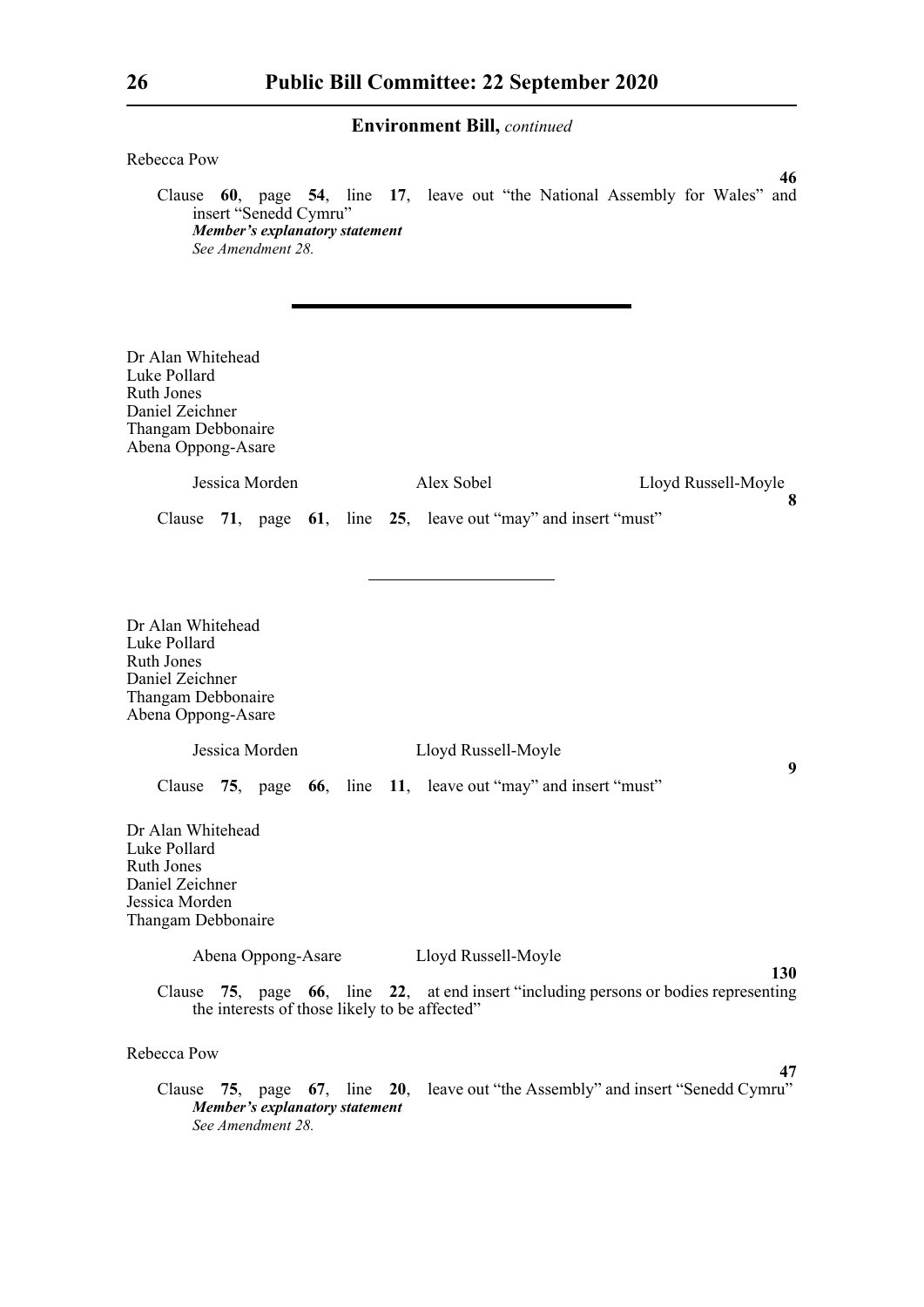| Rebecca Pow                                                                                                                                                        |
|--------------------------------------------------------------------------------------------------------------------------------------------------------------------|
| 48<br>Clause 75, page 67, line 32, leave out "the Assembly" and insert "Senedd Cymru"<br>Member's explanatory statement<br>See Amendment 28.                       |
| Rebecca Pow                                                                                                                                                        |
| 49<br>Clause 76, page 69, line 25, leave out "the Assembly" and insert "Senedd Cymru"<br><b>Member's explanatory statement</b><br>See Amendment 28.                |
| Rebecca Pow<br>50                                                                                                                                                  |
| Clause 76, page 69, line 37, leave out "the Assembly" and insert "Senedd Cymru"<br>Member's explanatory statement<br>See Amendment 28                              |
| Dr Alan Whitehead<br>Luke Pollard<br>Ruth Jones<br>Daniel Zeichner<br>Gill Furniss                                                                                 |
| 199<br>$\star$ Clause 76, page 70, line 4, leave out "may" and insert "must"                                                                                       |
| <b>Member's explanatory statement</b><br>When a minister chooses to make a drainage and sewerage management plan, this amendment<br>obliges them to consult on it. |
| Dr Alan Whitehead<br>Luke Pollard<br><b>Ruth Jones</b><br>Daniel Zeichner<br>Jessica Morden<br>Thangam Debbonaire                                                  |
| Abena Oppong-Asare<br>Lloyd Russell-Moyle<br>131                                                                                                                   |
| Clause 76, page 70, line 6, at end insert "including persons or bodies representing<br>the interests of those likely to be affected"                               |
| Rebecca Pow                                                                                                                                                        |
| 51<br>Clause 76, page 70, line 38, leave out "the Assembly" and insert "Senedd Cymru"<br>Member's explanatory statement<br>See Amendment 28.                       |
|                                                                                                                                                                    |
|                                                                                                                                                                    |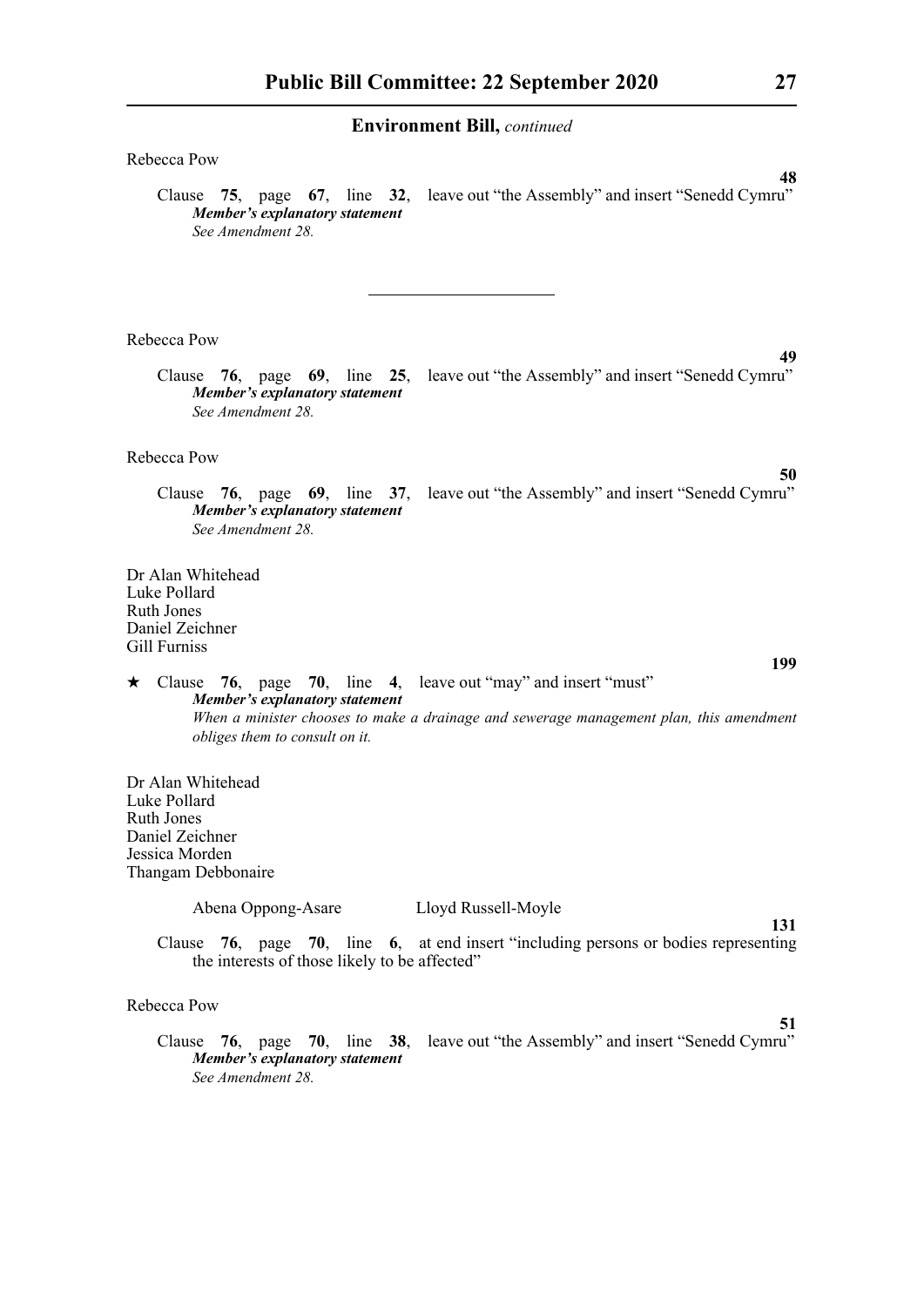## Rebecca Pow

**52** Clause **76**, page **71**, line **6**, leave out "the Assembly" and insert "Senedd Cymru" *Member's explanatory statement See Amendment 28.*

| Dr Alan Whitehead<br>Luke Pollard<br><b>Ruth Jones</b><br>Daniel Zeichner<br>Jessica Morden<br>Thangam Debbonaire<br>Abena Oppong-Asare | Lloyd Russell-Moyle                                                     |     |
|-----------------------------------------------------------------------------------------------------------------------------------------|-------------------------------------------------------------------------|-----|
|                                                                                                                                         |                                                                         | 132 |
|                                                                                                                                         | Clause $80$ , page 78, line 1, leave out "2028" and insert "2021"       |     |
| Dr Alan Whitehead<br>Luke Pollard<br><b>Ruth Jones</b><br>Daniel Zeichner<br>Jessica Morden<br>Thangam Debbonaire                       |                                                                         |     |
| Abena Oppong-Asare                                                                                                                      | Lloyd Russell-Moyle                                                     |     |
|                                                                                                                                         | Clause $80$ , page 78, line 34, leave out "2028" and insert "2021"      | 133 |
| Dr Alan Whitehead<br>Luke Pollard<br><b>Ruth Jones</b><br>Daniel Zeichner<br>Jessica Morden<br>Thangam Debbonaire                       |                                                                         |     |
| Abena Oppong-Asare                                                                                                                      | Lloyd Russell-Moyle                                                     |     |
|                                                                                                                                         | Clause $80$ , page $79$ , line $7$ , leave out "2028" and insert "2021" | 134 |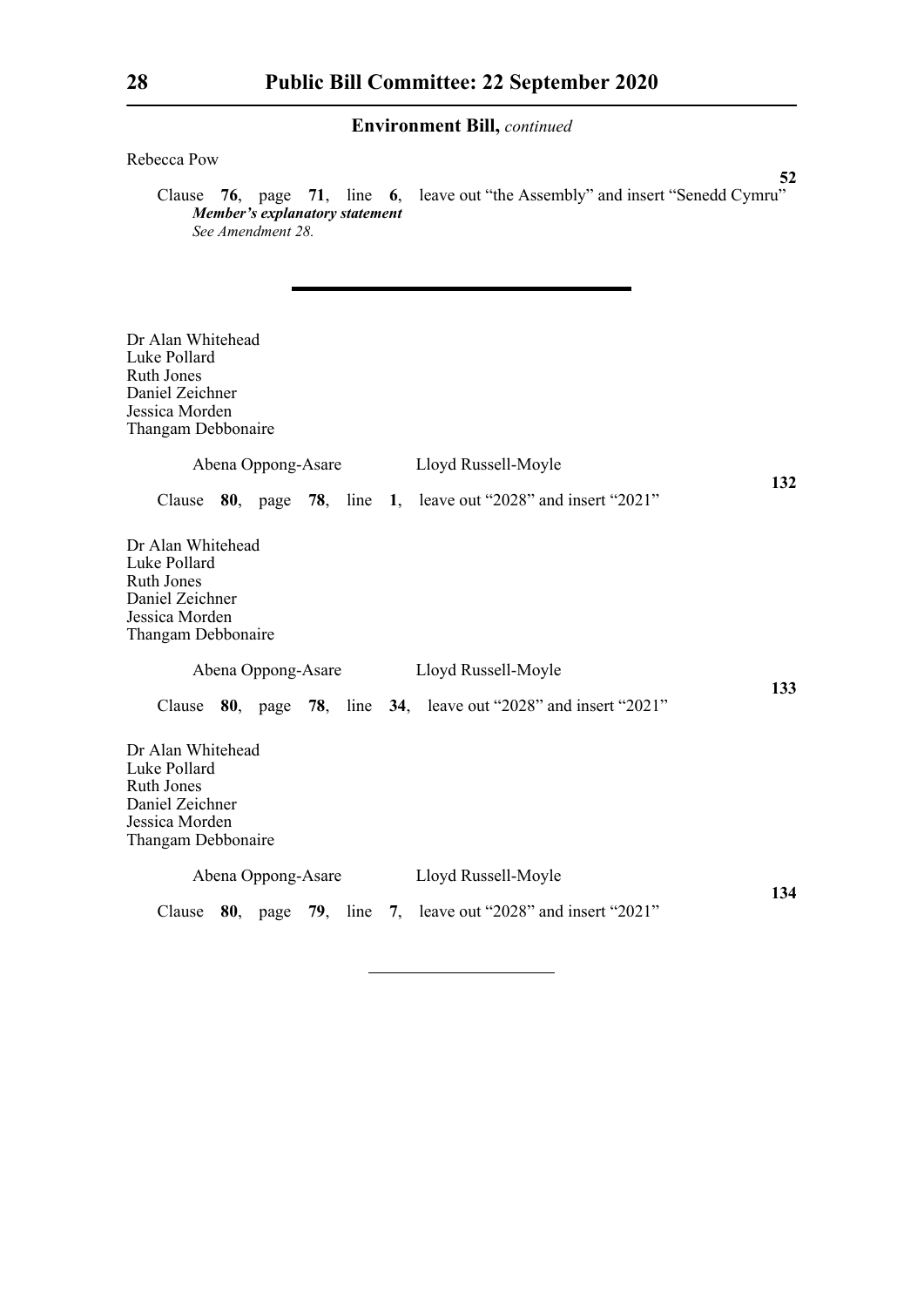Dr Alan Whitehead Luke Pollard Ruth Jones Daniel Zeichner Jessica Morden Thangam Debbonaire Abena Oppong-Asare Lloyd Russell-Moyle **135** Clause **81**, page **80**, line **28**, leave out subsection (9) and insert— "(9) Regulations under this section are subject to the super-affirmative resolution procedure. (10) In this subsection, 'super-affirmative resolution procedure' has the same meaning as it does in Section 18 of the Legislative and Regulatory Reform Act 2006." Rebecca Pow **53** Clause **82**, page **81**, line **19**, leave out "the National Assembly for Wales" and insert "Senedd Cymru" *Member's explanatory statement See Amendment 28.* Rebecca Pow **54** Clause **82**, page **81**, line **21**, leave out "Assembly" and insert "Senedd" *Member's explanatory statement See Amendment 28.* Rebecca Pow **55** Clause **87**, page **85**, line **9**, leave out "the National Assembly for Wales" and insert "Senedd Cymru" *Member's explanatory statement See Amendment 28.*

Rebecca Pow

Clause **88**, page **87**, line **33**, leave out "the National Assembly for Wales" and insert "Senedd Cymru" *Member's explanatory statement See Amendment 28.*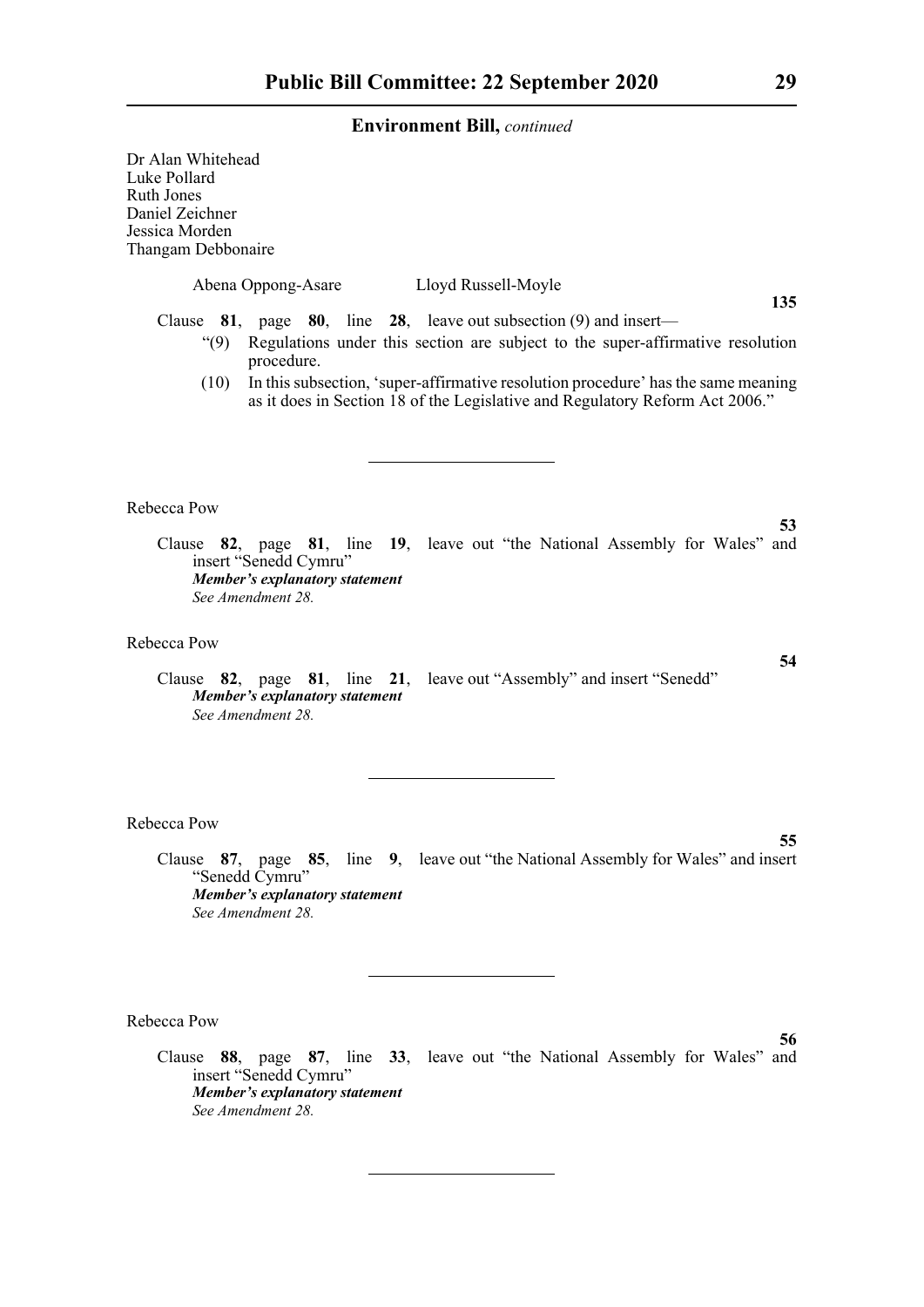Rebecca Pow

Clause **89**, page **89**, line **9**, leave out "the National Assembly for Wales" and insert "Senedd Cymru" *Member's explanatory statement See Amendment 28.*

Dr Alan Whitehead Luke Pollard Ruth Jones Daniel Zeichner Jessica Morden Thangam Debbonaire

Abena Oppong-Asare Lloyd Russell-Moyle

**169**

**57**

Schedule **14**, page **207**, line **26**, leave out paragraphs (3) and (4) and insert—

- "(3) The relevant percentage is a minimum of 10%.
- (4) The Secretary of State may by regulations amend this paragraph so as to increase the relevant percentage.
- (5) The Secretary of State shall review the relevant percentage after 5 years or sooner.

## *Member's explanatory statement*

*This amendment amends the power to vary the 10% level so that it can only be increased.*

Dr Alan Whitehead Luke Pollard Ruth Jones Daniel Zeichner Jessica Morden Thangam Debbonaire

Abena Oppong-Asare Lloyd Russell-Moyle

**168**

Schedule **14**, page **209**, line **37**, leave out "maintained for at least 30 years" and insert "secured in its target condition and maintained in perpetuity" *Member's explanatory statement This amendment requires habitat created under net gain to be secured in perpetuity.*

Tracey Crouch Alex Sobel

**75**

Schedule **14**, page **209**, line **37**, leave out "for at least 30 years" and insert "in perpetuity" *Member's explanatory statement* 

*This amendment would require post-development habitat enhancements for the purposes of biodiversity gains to be maintained in perpetuity rather than for 30 years.*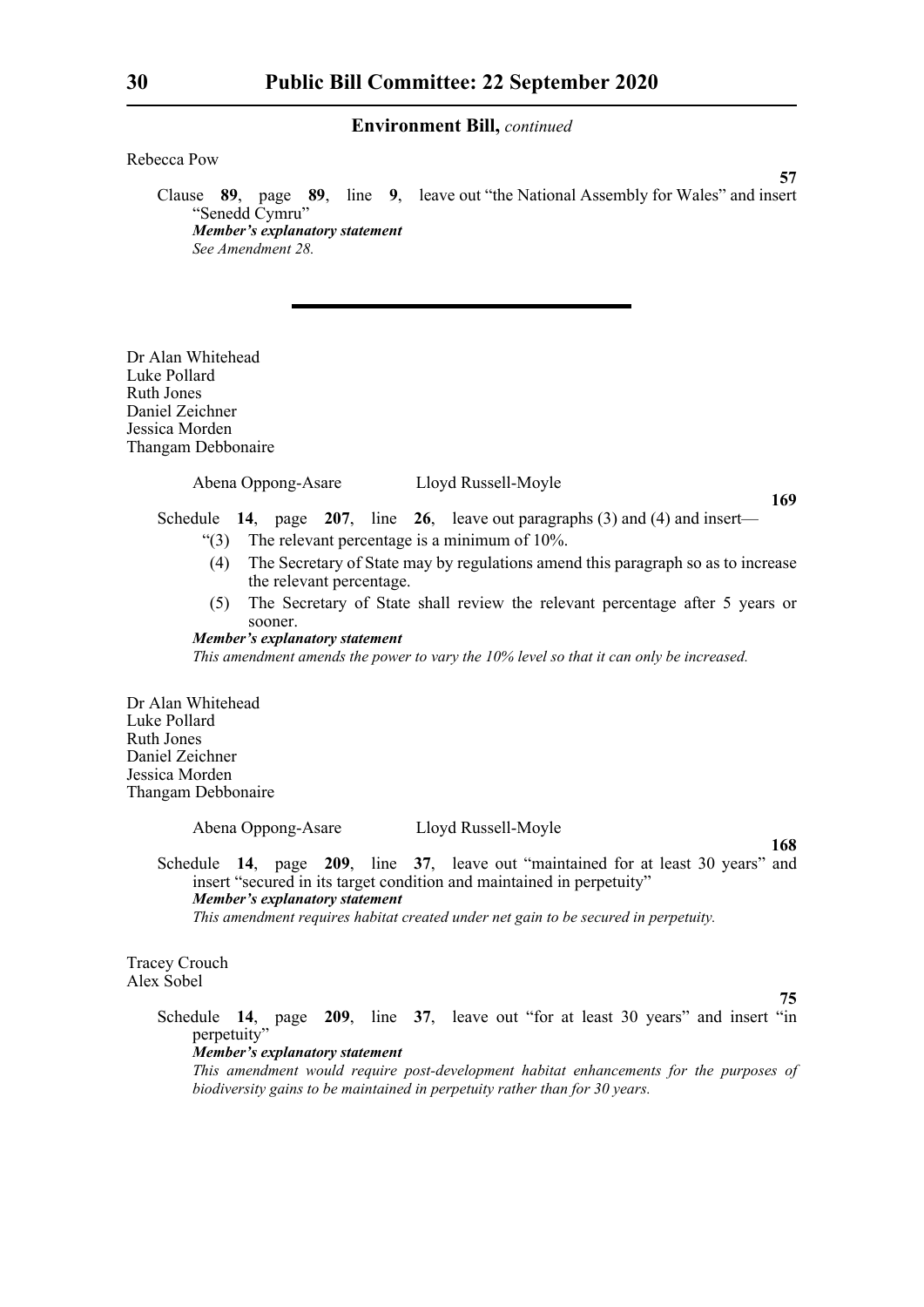| Dr Alan Whitehead<br>Luke Pollard<br><b>Ruth Jones</b><br>Daniel Zeichner<br>Thangam Debbonaire<br>Abena Oppong-Asare |                                                                     |  |                                                                                                                                                                     |                     |
|-----------------------------------------------------------------------------------------------------------------------|---------------------------------------------------------------------|--|---------------------------------------------------------------------------------------------------------------------------------------------------------------------|---------------------|
| Jessica Morden                                                                                                        |                                                                     |  | Alex Sobel                                                                                                                                                          | Lloyd Russell-Moyle |
|                                                                                                                       |                                                                     |  | Schedule 14, page 212, line 15, leave out "may" and insert "must"                                                                                                   | 22                  |
| Dr Alan Whitehead<br>Luke Pollard<br>Ruth Jones<br>Daniel Zeichner<br>Jessica Morden<br>Thangam Debbonaire            |                                                                     |  |                                                                                                                                                                     |                     |
| Abena Oppong-Asare                                                                                                    |                                                                     |  | Lloyd Russell-Moyle                                                                                                                                                 | 170                 |
| Schedule 14, page 212, leave out line 26                                                                              |                                                                     |  |                                                                                                                                                                     |                     |
| Dr Alan Whitehead<br>Luke Pollard<br>Ruth Jones<br>Daniel Zeichner<br>Jessica Morden<br>Thangam Debbonaire            |                                                                     |  |                                                                                                                                                                     |                     |
|                                                                                                                       | Abena Oppong-Asare                                                  |  | Lloyd Russell-Moyle                                                                                                                                                 | 171                 |
|                                                                                                                       |                                                                     |  | Schedule 14, page 212, leave out lines 29 and 30                                                                                                                    |                     |
| Dr Alan Whitehead<br>Luke Pollard<br><b>Ruth Jones</b><br>Daniel Zeichner<br>Jessica Morden<br>Thangam Debbonaire     |                                                                     |  |                                                                                                                                                                     |                     |
|                                                                                                                       | Abena Oppong-Asare                                                  |  | Lloyd Russell-Moyle                                                                                                                                                 |                     |
|                                                                                                                       | Member's explanatory statement<br>habitat from the net gain policy. |  | Schedule 14, page 212, line 32, leave out "may" and insert "must"<br>This amendment would commit the Secretary of State to make regulations excluding irreplaceable | 172                 |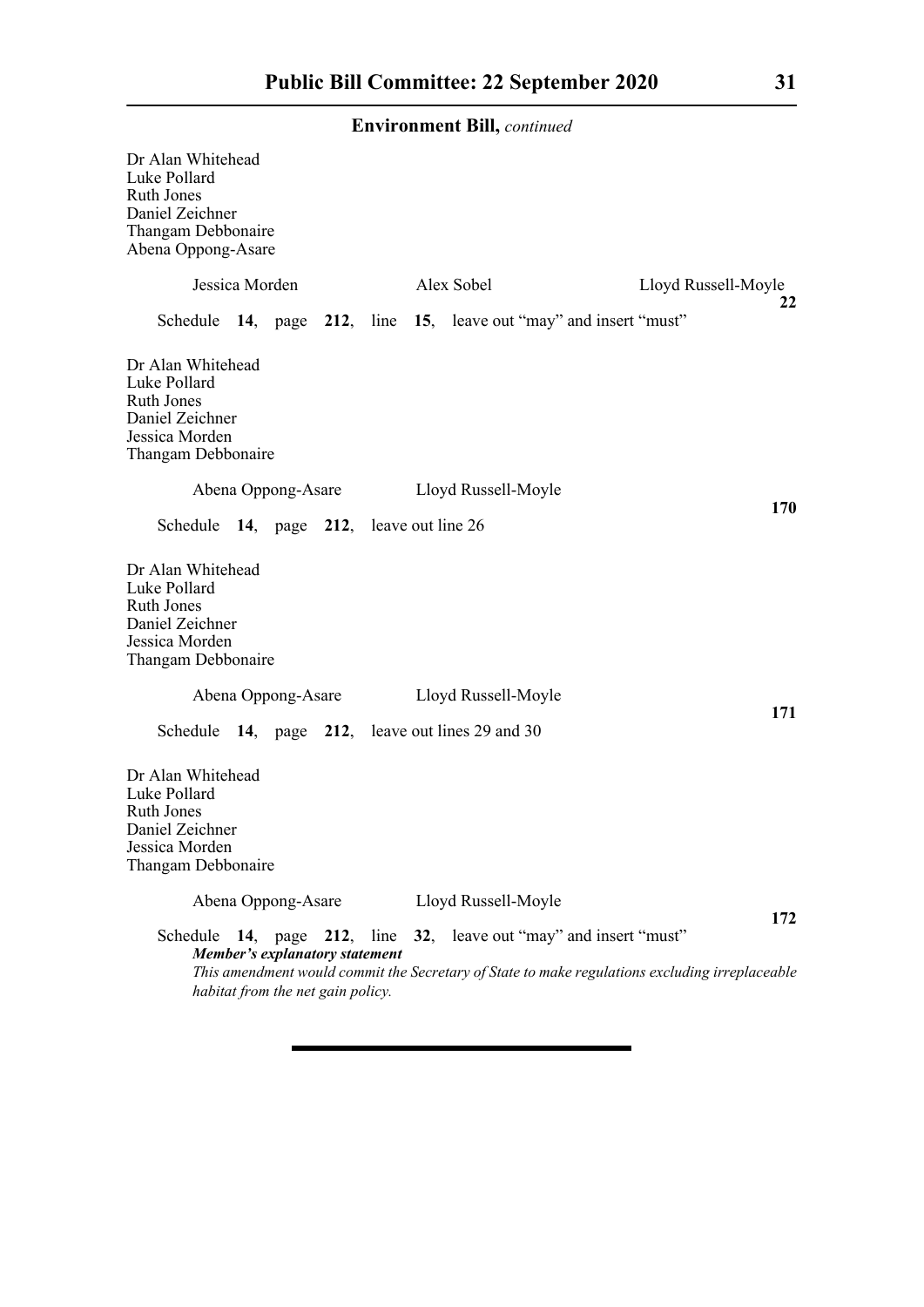| Dr Alan Whitehead<br>Luke Pollard<br><b>Ruth Jones</b><br>Daniel Zeichner<br>Thangam Debbonaire<br>Abena Oppong-Asare                                                           |                                       |  |                                                    |  |                                                                                                                                                                                                                                                                                                                                                                                                           |     |
|---------------------------------------------------------------------------------------------------------------------------------------------------------------------------------|---------------------------------------|--|----------------------------------------------------|--|-----------------------------------------------------------------------------------------------------------------------------------------------------------------------------------------------------------------------------------------------------------------------------------------------------------------------------------------------------------------------------------------------------------|-----|
|                                                                                                                                                                                 | Jessica Morden<br>Lloyd Russell-Moyle |  | Kerry McCarthy                                     |  | Alex Sobel                                                                                                                                                                                                                                                                                                                                                                                                | 10  |
| Clause 91, page 91, line 37, leave out "may" and insert "must"                                                                                                                  |                                       |  |                                                    |  |                                                                                                                                                                                                                                                                                                                                                                                                           |     |
| <b>Tracey Crouch</b>                                                                                                                                                            |                                       |  |                                                    |  |                                                                                                                                                                                                                                                                                                                                                                                                           | 74  |
| Clause 91, page 92, line 1, leave out "for at least 30 years" and insert "in<br>perpetuity"                                                                                     | <b>Member's explanatory statement</b> |  | maintained in perpetuity rather than for 30 years. |  | This amendment would require habitat enhancements for the purposes of biodiversity gains to be                                                                                                                                                                                                                                                                                                            |     |
| Dr Alan Whitehead<br>Luke Pollard<br>Ruth Jones<br>Daniel Zeichner<br>Thangam Debbonaire<br>Abena Oppong-Asare<br>Clause 92, page 93, line 5, leave out "may" and insert "must" | Jessica Morden<br>Lloyd Russell-Moyle |  | Kerry McCarthy                                     |  | Alex Sobel                                                                                                                                                                                                                                                                                                                                                                                                | 11  |
| Dr Alan Whitehead<br>Luke Pollard<br><b>Ruth Jones</b><br>Daniel Zeichner<br>Jessica Morden<br>Thangam Debbonaire                                                               |                                       |  |                                                    |  |                                                                                                                                                                                                                                                                                                                                                                                                           |     |
|                                                                                                                                                                                 | Abena Oppong-Asare                    |  | Lloyd Russell-Moyle                                |  |                                                                                                                                                                                                                                                                                                                                                                                                           | 136 |
| Clause 92, page 94, line 5, at end insert—<br>" $(11)$<br>(12)                                                                                                                  |                                       |  |                                                    |  | In accordance with the biodiversity metric, the Secretary of State or another<br>person, is obliged to carry out such works as necessary to enhance the<br>biodiversity of habitat associated with the sale of biodiversity credits.<br>The Secretary of State or another person is required to secure and maintain the<br>enhancement in perpetuity after the habitat enhancement has reached its target |     |

enhancement in perpetuity after the habitat enhancement has reached its target condition.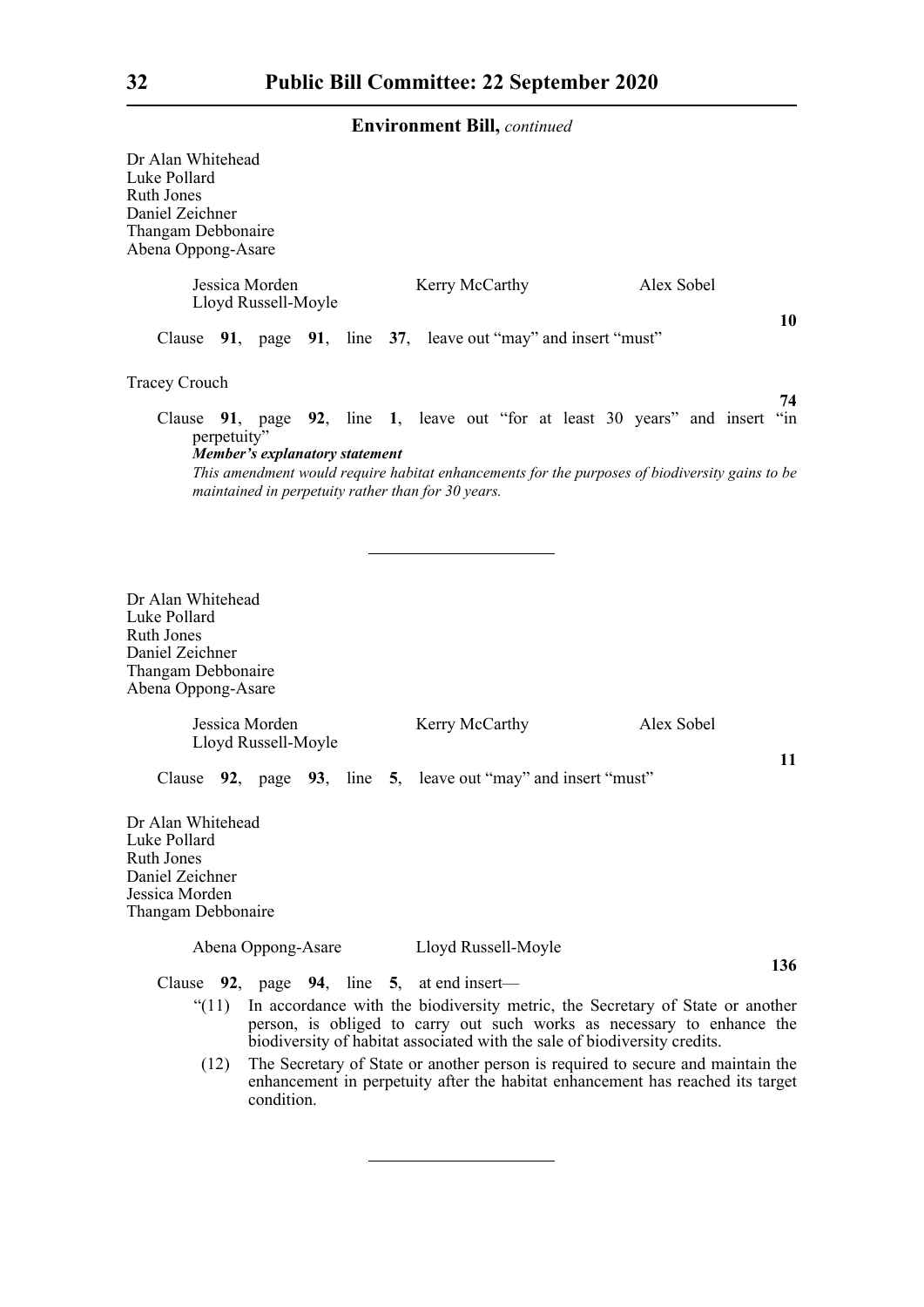Dr Alan Whitehead Luke Pollard Ruth Jones Daniel Zeichner Jessica Morden Thangam Debbonaire Abena Oppong-Asare Lloyd Russell-Moyle **140** Clause **93**, page **94**, line **13**, after "biodiversity in England" insert ", including in particular the species and habitats listed in section 41," *Member's explanatory statement The amendment clarifies the intent of the duty in relation to the conservation of priority species and habitats* Dr Alan Whitehead Luke Pollard Ruth Jones Daniel Zeichner Jessica Morden Thangam Debbonaire Abena Oppong-Asare Lloyd Russell-Moyle **138** Clause **93**, page **94**, line **18**, at end insert— "(1ZA) A public authority which has any functions exercisable in relation to England must exercise those functions consistently with the aim of furthering the general biodiversity objective." *Member's explanatory statement This amendment requires public authorities to apply the biodiversity duty in the exercising of all of their functions.* Dr Alan Whitehead Luke Pollard Ruth Jones

"(1G) In this part, "public authority" has the meaning given by section 28(3) of the

Abena Oppong-Asare Lloyd Russell-Moyle

Clause **93**, page **94**, line **42**, at end insert—

Environment Act 2020."

Daniel Zeichner Jessica Morden Thangam Debbonaire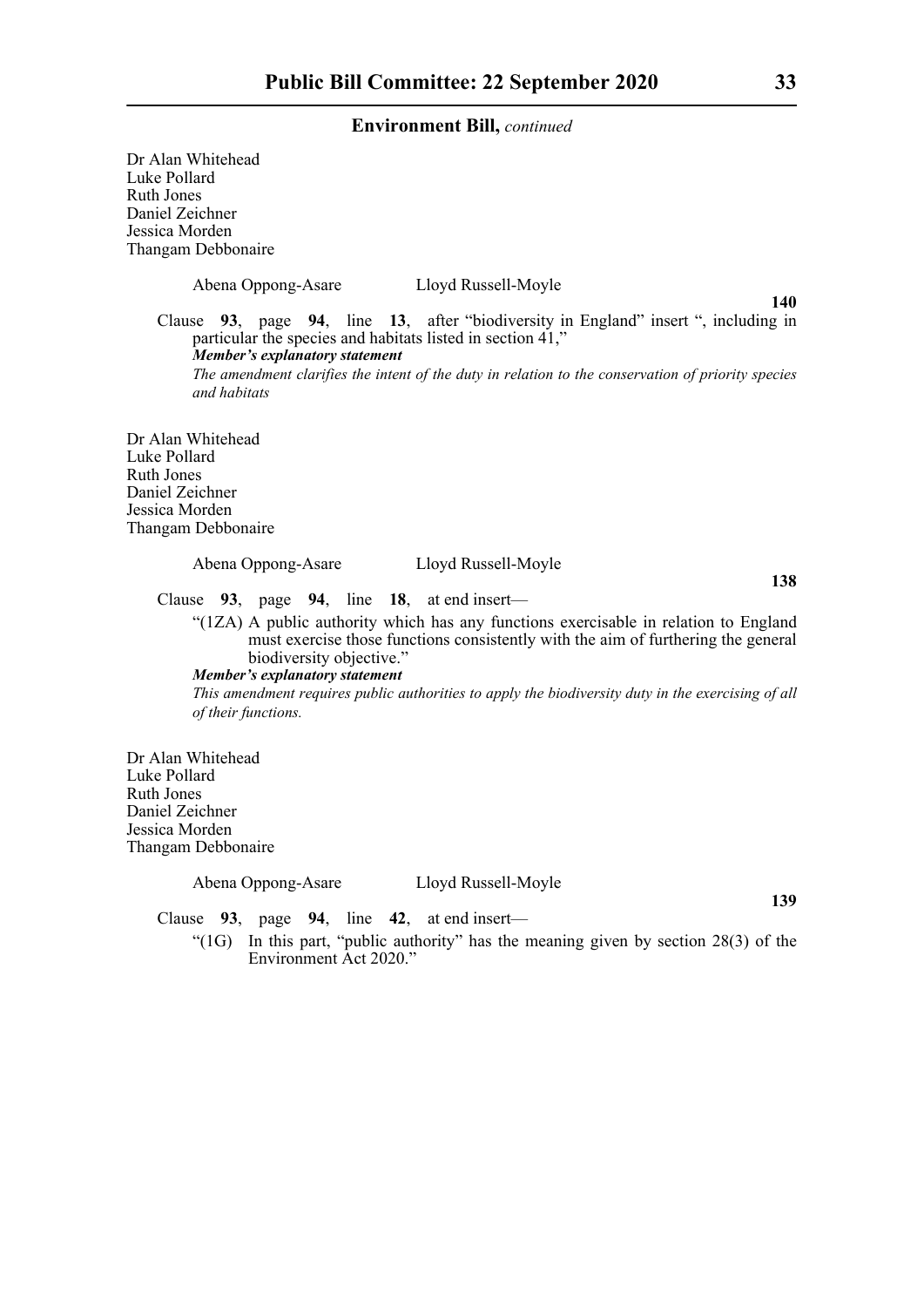Dr Alan Whitehead Luke Pollard Ruth Jones Daniel Zeichner Jessica Morden Thangam Debbonaire Abena Oppong-Asare Lloyd Russell-Moyle **137** Clause **93**, page **95**, line **1**, leave out subsection (5) and insert— "(5) After subsection (2) insert— "(2A) the authority must act in accordance with any relevant local nature recovery strategy in the exercise of relevant public functions, including strategic and local land-use planning and decision making and in spending decisions, and in particular in complying with subsections (1) and (1A)."" *Member's explanatory statement This amendment would ensure that Local Nature Recovery Strategies are considered in day-to-day planning and spending decisions by public authorities.* Dr Alan Whitehead Luke Pollard Ruth Jones Daniel Zeichner Jessica Morden Thangam Debbonaire Abena Oppong-Asare Lloyd Russell-Moyle **142** Clause **94**, page **95**, leave out lines 28 and 29 and insert—

"(a) all public authorities and persons or bodies exercising functions of a public nature, and

Dr Alan Whitehead Luke Pollard Ruth Jones Daniel Zeichner Jessica Morden Thangam Debbonaire

#### Abena Oppong-Asare Lloyd Russell-Moyle

**186** Clause **94**, page **95**, line **30**, at the end insert "(d) Natural England and the Environment Agency"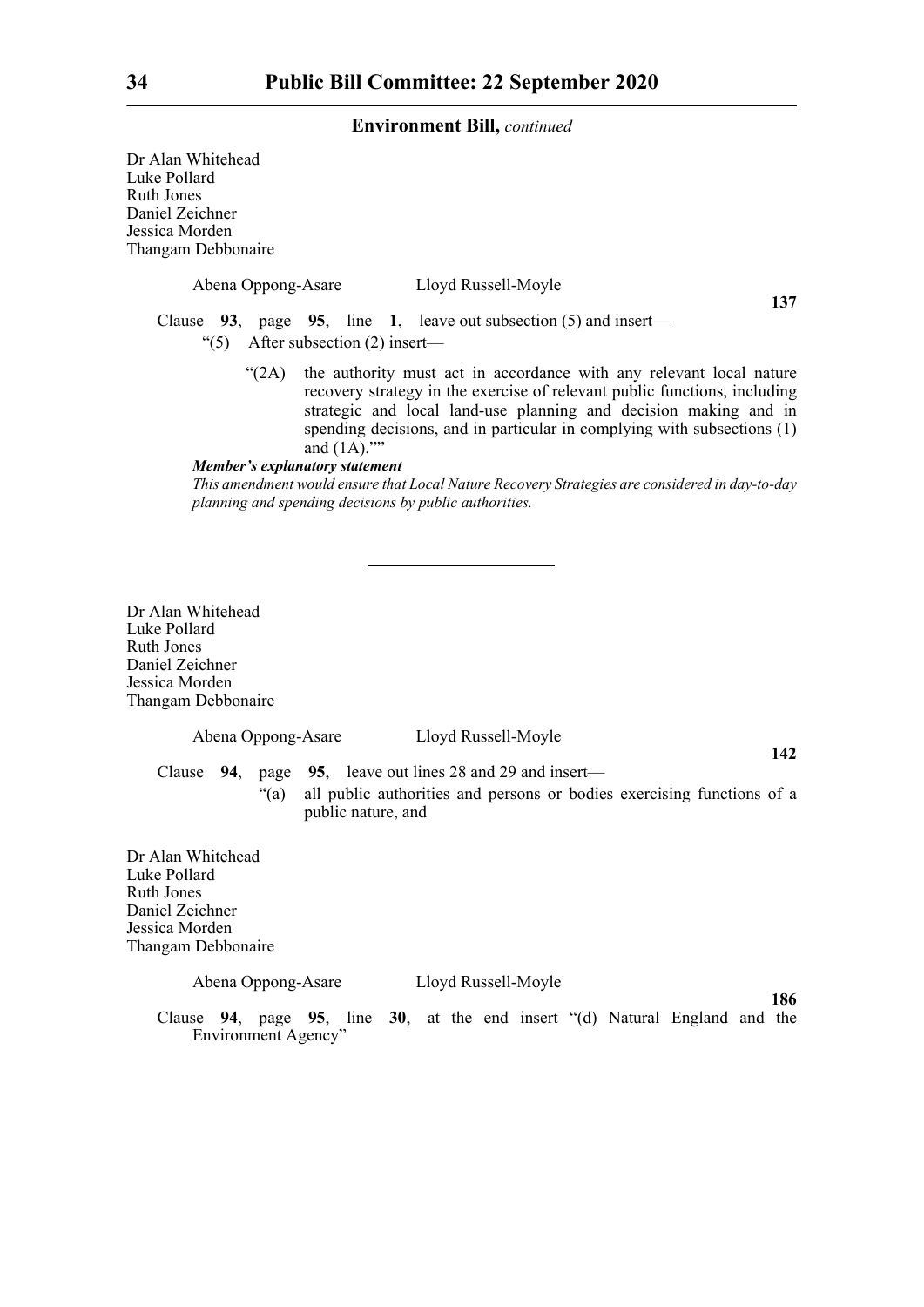| Dr Alan Whitehead<br>Luke Pollard<br><b>Ruth Jones</b><br>Daniel Zeichner<br>Jessica Morden<br>Thangam Debbonaire     |                                       |  |                                                                                                             |                                                                             |     |
|-----------------------------------------------------------------------------------------------------------------------|---------------------------------------|--|-------------------------------------------------------------------------------------------------------------|-----------------------------------------------------------------------------|-----|
|                                                                                                                       | Abena Oppong-Asare                    |  | Lloyd Russell-Moyle                                                                                         |                                                                             | 141 |
|                                                                                                                       | $\degree$ (e)                         |  | Clause $94$ , page $95$ , line $43$ , at end insert—<br>identified in the Local Nature Recovery Strategies. | an analysis of how actions taken have contributed to delivery of priorities |     |
| Dr Alan Whitehead<br>Luke Pollard<br><b>Ruth Jones</b><br>Daniel Zeichner<br>Thangam Debbonaire<br>Abena Oppong-Asare |                                       |  |                                                                                                             |                                                                             |     |
|                                                                                                                       | Jessica Morden<br>Lloyd Russell-Moyle |  | Kerry McCarthy                                                                                              | Alex Sobel                                                                  |     |
|                                                                                                                       |                                       |  | Clause 94, page 96, line 27, leave out "may" and insert "must"                                              |                                                                             | 12  |
| Dr Alan Whitehead<br>Luke Pollard<br><b>Ruth Jones</b><br>Daniel Zeichner<br>Thangam Debbonaire<br>Abena Oppong-Asare |                                       |  |                                                                                                             |                                                                             |     |
|                                                                                                                       | Jessica Morden<br>Lloyd Russell-Moyle |  | Kerry McCarthy                                                                                              | Alex Sobel                                                                  |     |
|                                                                                                                       |                                       |  | Clause 96, page 97, line 27, leave out "may" and insert "must"                                              |                                                                             | 13  |
| Dr Alan Whitehead<br>Luke Pollard<br><b>Ruth Jones</b><br>Daniel Zeichner<br>Jessica Morden<br>Thangam Debbonaire     |                                       |  |                                                                                                             |                                                                             |     |
|                                                                                                                       | Abena Oppong-Asare                    |  | Lloyd Russell-Moyle                                                                                         |                                                                             |     |
| Clause                                                                                                                |                                       |  | 97, page 98, line 6, at end insert—                                                                         |                                                                             | 143 |

"(c) a statement of how the strategy is expected to contribute to achievement of relevant environmental targets"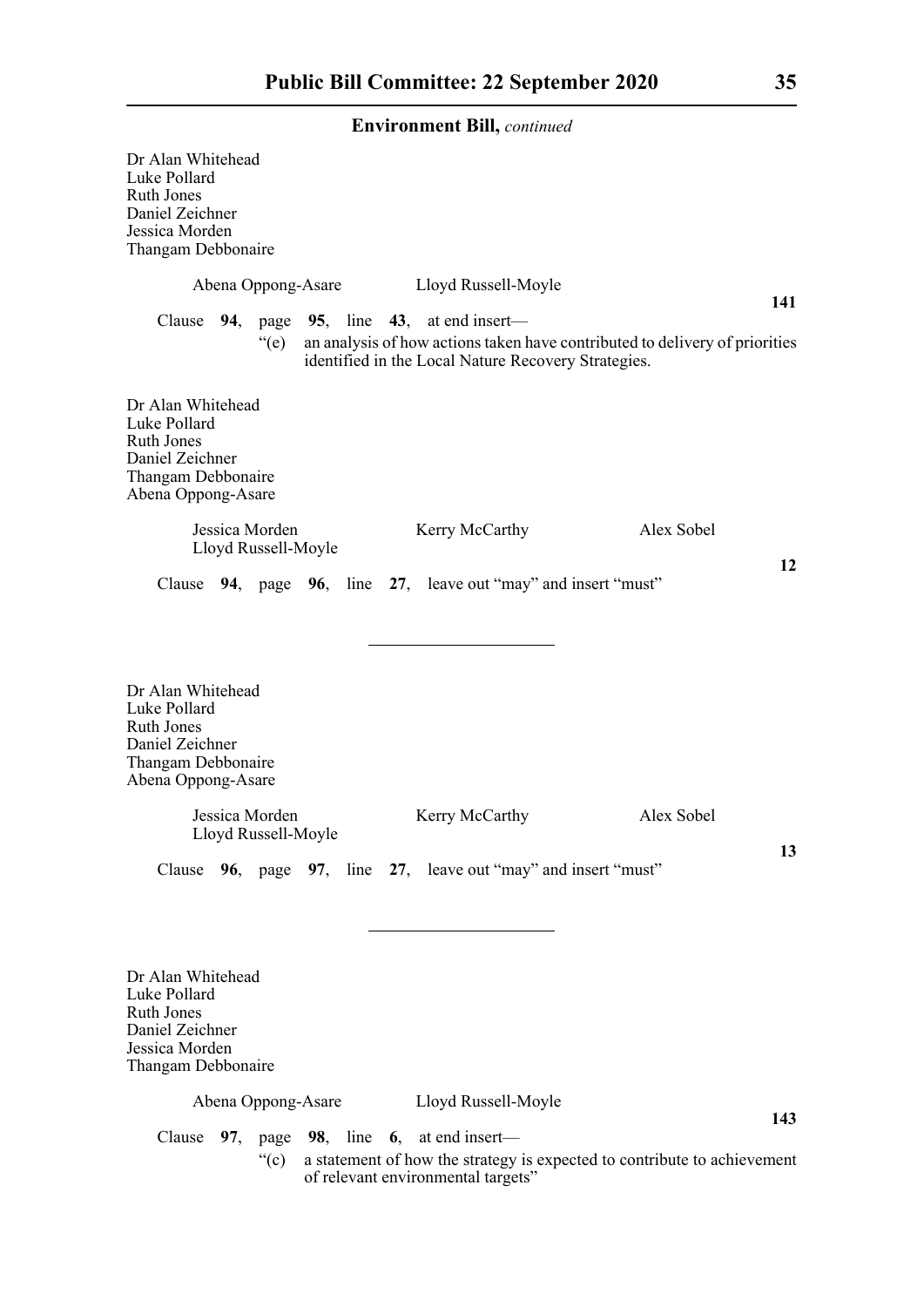Dr Alan Whitehead Luke Pollard Ruth Jones Daniel Zeichner Jessica Morden Thangam Debbonaire Abena Oppong-Asare Lloyd Russell-Moyle Clause **97**, page **98**, line **16**, at end insert— "(e) a description of how actions intended to meet the net gain objective and land management changes supported by public funds should be spatially targeted through Local Nature Recovery Strategies in order to contribute most effectively to environmental improvement *Member's explanatory statement This amendment clarifies the relationship between LNRSs, net gain, ELM and other policies.* Dr Alan Whitehead Luke Pollard Ruth Jones Daniel Zeichner Jessica Morden Thangam Debbonaire

Abena Oppong-Asare Lloyd Russell-Moyle

**145**

Clause **97**, page **98**, line **23**, before "are" insert "an ecologically coherent network of sites that" *Member's explanatory statement* 

*This amendment clarifies that local habitat maps should contribute to a coherent ecological network.*

Dr Alan Whitehead Luke Pollard Ruth Jones Daniel Zeichner Jessica Morden Thangam Debbonaire

Abena Oppong-Asare Lloyd Russell-Moyle

**146**

Clause **98**, page **98**, line **45**, at end insert—

- "(3A) The Secretary of State must produce a strategy to inform the development of a Nature Recovery Network, including a spatial description of the opportunities for recovering or enhancing the environment through actions to protect or restore biodiversity, in terms of habitats and species, in England.
- (3B) The Secretary of State must publish guidelines that set out a process for review and approval of Local Nature Recovery Strategies by Natural England to confirm the priorities and proposals identified in the Local Nature Recovery Strategy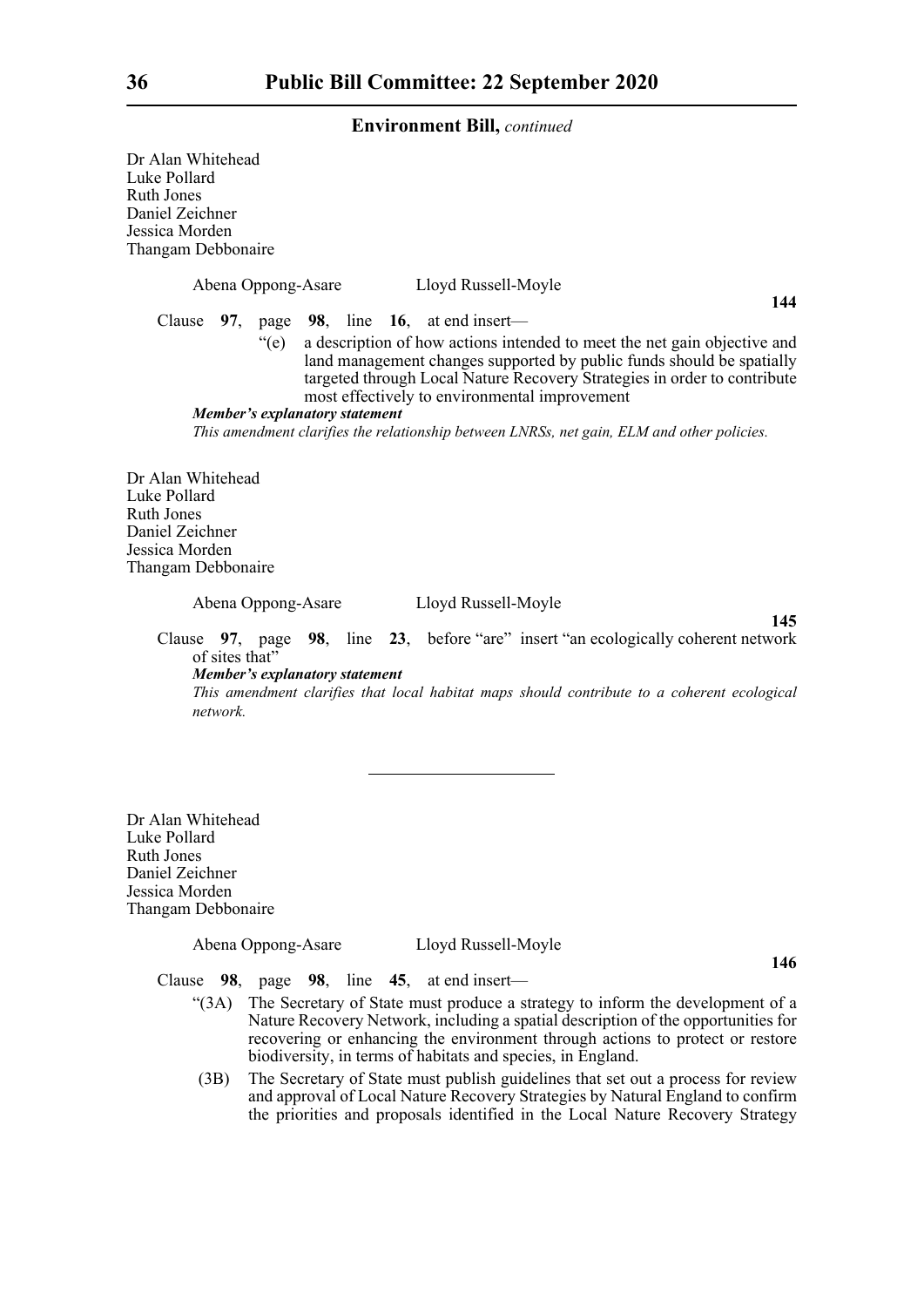would contribute adequately to the delivery of a national Nature Recovery Network and relevant environmental targets.

*Member's explanatory statement* 

*The amendment requires the Secretary of State to undertake the mapping and planning work necessary to carry out their functions in relation to the national habitat map.* 

Dr Alan Whitehead Luke Pollard Ruth Jones Daniel Zeichner Jessica Morden Thangam Debbonaire

Abena Oppong-Asare Lloyd Russell-Moyle

Clause **99**, page **99**, line **16**, leave out "95" and insert "93"

Dr Alan Whitehead Luke Pollard Ruth Jones Daniel Zeichner Jessica Morden Thangam Debbonaire

Abena Oppong-Asare Lloyd Russell-Moyle

**148**

**147**

Clause **99**, page **99**, line **31**, at end insert—

- "(4) "Public Authority" means—
	- (a) a Minister of the Crown, a government department and public body (including a local authority), and
	- (b) a person carrying out any function of a public nature that is not a devolved function, a parliamentary function or a function of any of the following persons—
		- (i) the OEP;
		- (ii) a court or tribunal;
		- (iii) either House of Parliament;
		- (iv) a devolved legislature;
		- (v) the Scottish Ministers, the Welsh Ministers, a Northern Ireland department or a Minister within the meaning of the Northern Ireland Act 1998.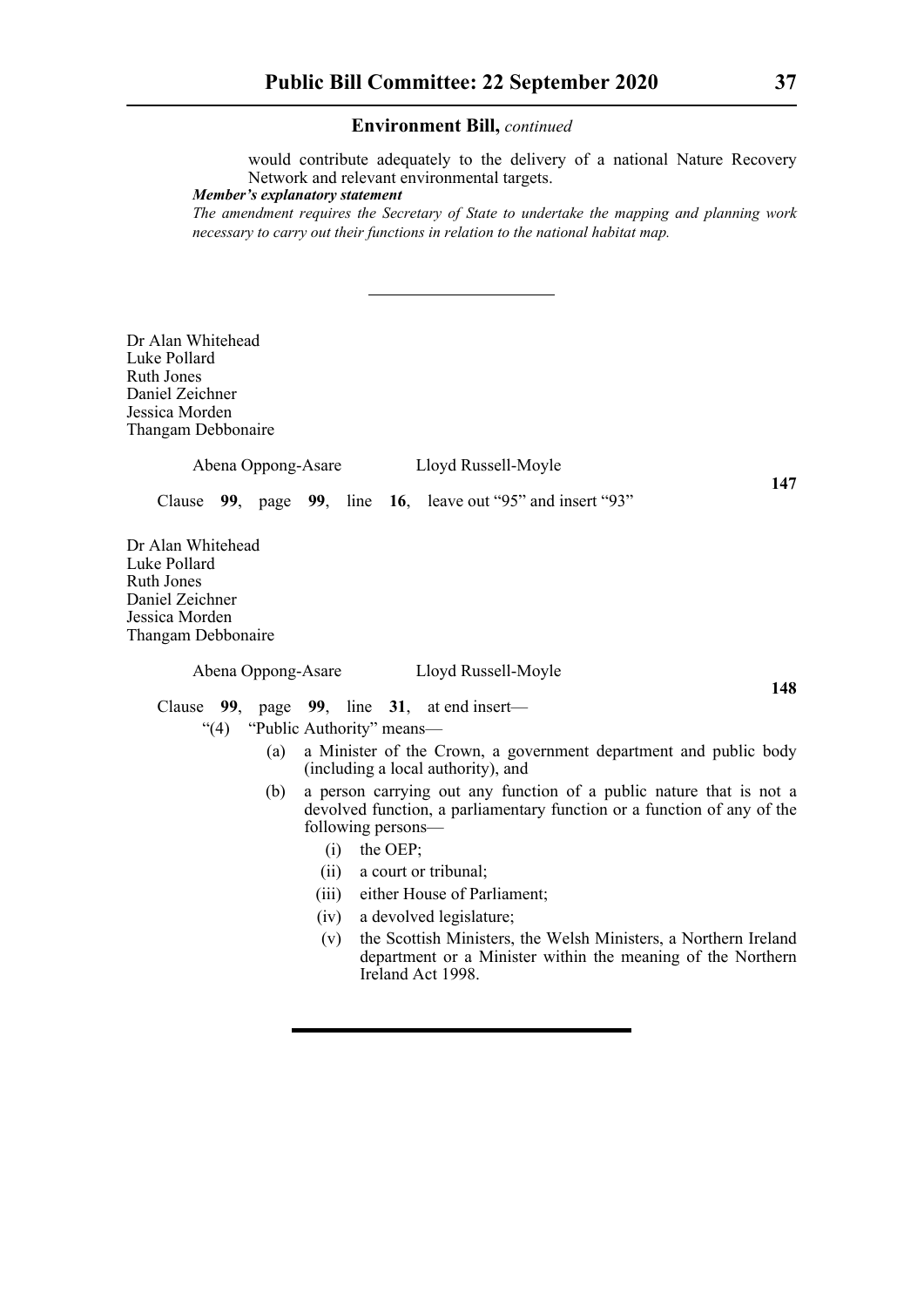Dr Alan Whitehead Luke Pollard Ruth Jones Daniel Zeichner Thangam Debbonaire  $Aben<sub>2</sub>$ 

| na Oppong-Asare |                |  |            |                                                                  |  |  |
|-----------------|----------------|--|------------|------------------------------------------------------------------|--|--|
|                 | Jessica Morden |  | Alex Sobel | Lloyd Russell-Moyle                                              |  |  |
|                 |                |  |            | Clause 121, page 111, line 17, leave out "may" and insert "must" |  |  |

Rebecca Pow

**71**

Schedule **17**, page **222**, line **36**, leave out from beginning to end of line 9 on page 223 and insert—

## *"Demesne land*

- 3 (1) Where land belongs to Her Majesty in right of the Crown but is not held for an estate in fee simple absolute in possession—
	- (a) Her Majesty in right of the Crown is to be regarded for the purposes of Part 7 and this Schedule as holding an estate in fee simple absolute in possession in the land, and
	- (b) any estate granted or created out of the land is to be regarded for those purposes as derived from that estate in fee simple.
	- (2) The land referred to in sub-paragraph (1) does not include land which becomes subject to escheat on the determination of an estate in fee simple absolute in possession in the land if—
		- (a) it is land to which an obligation under a conservation covenant related when the estate determined, or
		- (b) it is not land to which such an obligation related at that time and Her Majesty in right of the Crown has not taken possession or control of the land, or entered into occupation of it.

## *Land subject to escheat*

- 3A (1) This paragraph applies where land becomes subject to escheat on the determination of an estate in fee simple absolute in possession in land to which an obligation under a conservation covenant relates.
	- (2) The conservation covenant is not terminated on the determination of that estate, even though the appropriate authority has no liability in respect of the obligation unless and until the Crown—
		- (a) takes possession or control of the land, or enters into occupation of it, or
		- (b) becomes the holder of—
			- (i) an estate granted by the Crown out of the land, or
			- (ii) an estate in land derived (whether immediately or otherwise) from an estate falling within sub-paragraph (i).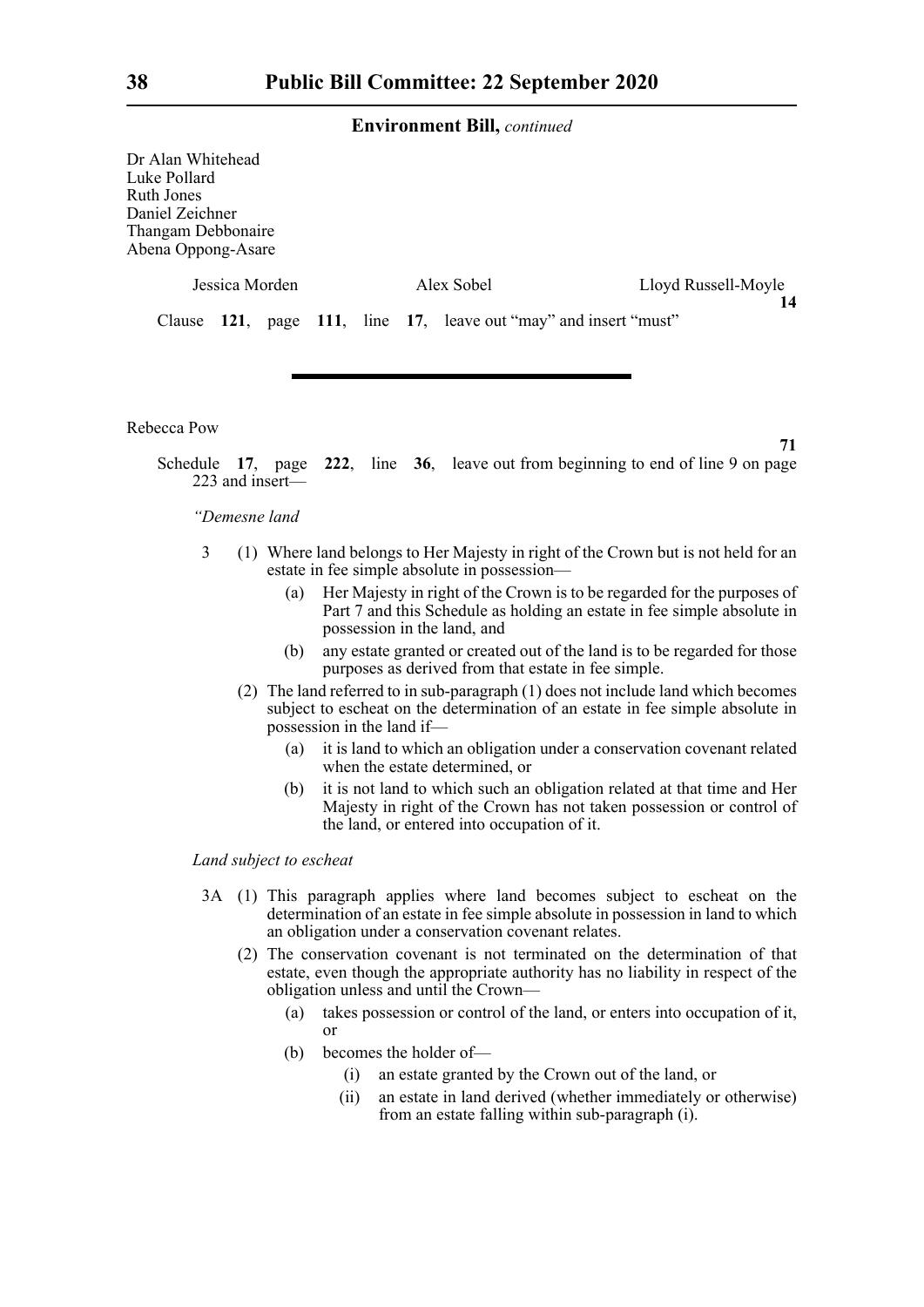- (3) If the Crown takes possession or control of the land, or enters into occupation of it—
	- (a) the Crown is to be regarded for the purposes of Part 7 and this Schedule as holding an estate in fee simple in possession in the land, and
	- (b) that estate is to be regarded for those purposes as immediately derived from the determined estate.
- (4) If the Crown grants an estate out of the land after having previously taken possession or control of the land, or entered into occupation of it, the estate is to be regarded for the purposes of Part 7 and this Schedule as immediately derived from the estate mentioned in sub-paragraph (3)(a).
- (5) But if the Crown grants an estate out of the land without having previously taken possession or control of the land, or entered into occupation of it—
	- (a) the acts of the Crown in granting that estate are not to be regarded for the purposes of Part 7 and this Schedule as taking possession or control of the land, or entering into occupation of it, and
	- (b) the new estate is to be regarded for those purposes as immediately derived from the determined estate.
- (6) In this paragraph and paragraph 3B "the Crown" means Her Majesty in right of the Crown or of the Duchy of Lancaster, or the Duchy of Cornwall, as the case may be."

## *Bona vacantia*

- 3B (1) This paragraph applies where an estate in land to which an obligation of the landowner under a conservation covenant relates vests in the Crown as bona vacantia.
	- (2) The appropriate authority has no liability in respect of the obligation in relation to any period before the Crown takes possession or control of the land or enters into occupation of it."

## *Member's explanatory statement*

*This amendment replaces paragraphs 3 and 4 of Schedule 17 with three new paragraphs. Paragraph 3A is new and deals with the application of Part 7 to land to which a conservation covenant relates which becomes subject to escheat to the Crown (for example where the land is disclaimed by a trustee in bankruptcy). Paragraphs 3 and 3B are derived from the current paragraph 3, subject to some minor changes arising from consideration of paragraph 3A.*

Dr Alan Whitehead Luke Pollard Ruth Jones Daniel Zeichner Jessica Morden Thangam Debbonaire

Abena Oppong-Asare Lloyd Russell-Moyle

**187**

Schedule **19**, page **229**, line **9**, at end insert "provided that such regulations do not regress upon the scope or purpose of REACH regulations as applied prior to the amended regulations being enacted"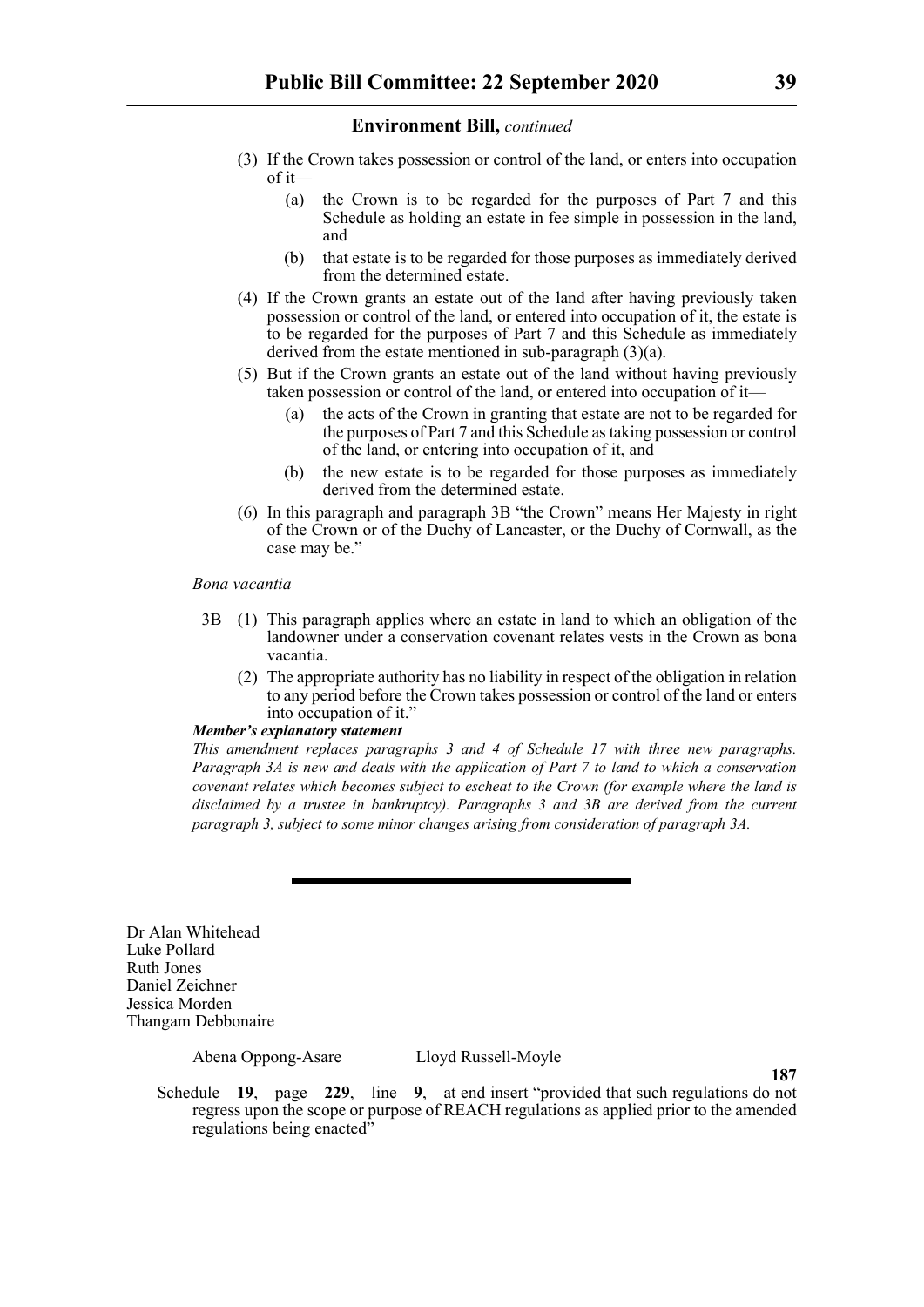Dr Alan Whitehead Luke Pollard Ruth Jones Daniel Zeichner Thangam Debbonaire Abena Oppong-Asare

| Jessica Morden |  |  | Alex Sobel |  |                                               | Lloyd Russell-Moyle                                                               |
|----------------|--|--|------------|--|-----------------------------------------------|-----------------------------------------------------------------------------------|
|                |  |  |            |  | Schedule 19, page 229, line 9, at end insert— |                                                                                   |
|                |  |  |            |  |                                               | "(1A) Regulations made under this paragraph must not regress upon the protections |

- or standards of any Article or Annex of the REACH Regulation.
- (1B) Subject to sub-paragraph (1A), the Secretary of State—
	- (a) must make regulations under this paragraph to maintain, and
	- (b) may make regulations under this paragraph to exceed

parity of all protections and standards of chemical regulation with any new or amended regulations of the European Parliament and of the Council concerning the regulation of chemicals."

## *Member's explanatory statement*

*This amendment would set a minimum of protections under REACH and remove the possibility that a Secretary of State might lower standards than are in place currently, whilst reserving the right for them to set higher standards should they choose.*

Dr Alan Whitehead Luke Pollard Ruth Jones Daniel Zeichner Gill Furniss

**198**

**107**

 Schedule **19**, page **229**, line **13**, at end insert "both in general and, in particular, the precautionary principle referred to in Article 1(3)." *Member's explanatory statement This amendment would require Ministers, in considering consistency with Article 1 of the REACH Regulation, to pay specific attention to the precautionary principle.*

Kerry McCarthy Dr Alan Whitehead Luke Pollard Ruth Jones Daniel Zeichner Jessica Morden

| Thangam Debbonaire | Abena Oppong-Asare | Lloyd Russell-Moyle |
|--------------------|--------------------|---------------------|
|                    |                    |                     |

Schedule **19**, page **229**, line **16**, leave out sub-paragraph (4) *Member's explanatory statement* 

*This amendment removes the high degree of discretion when setting REACH Chemical regulations afforded the Secretary of State by Clause 127 in the Bill. Without this amendment the Secretary of State is able to make wide provisions to chemical regulations.*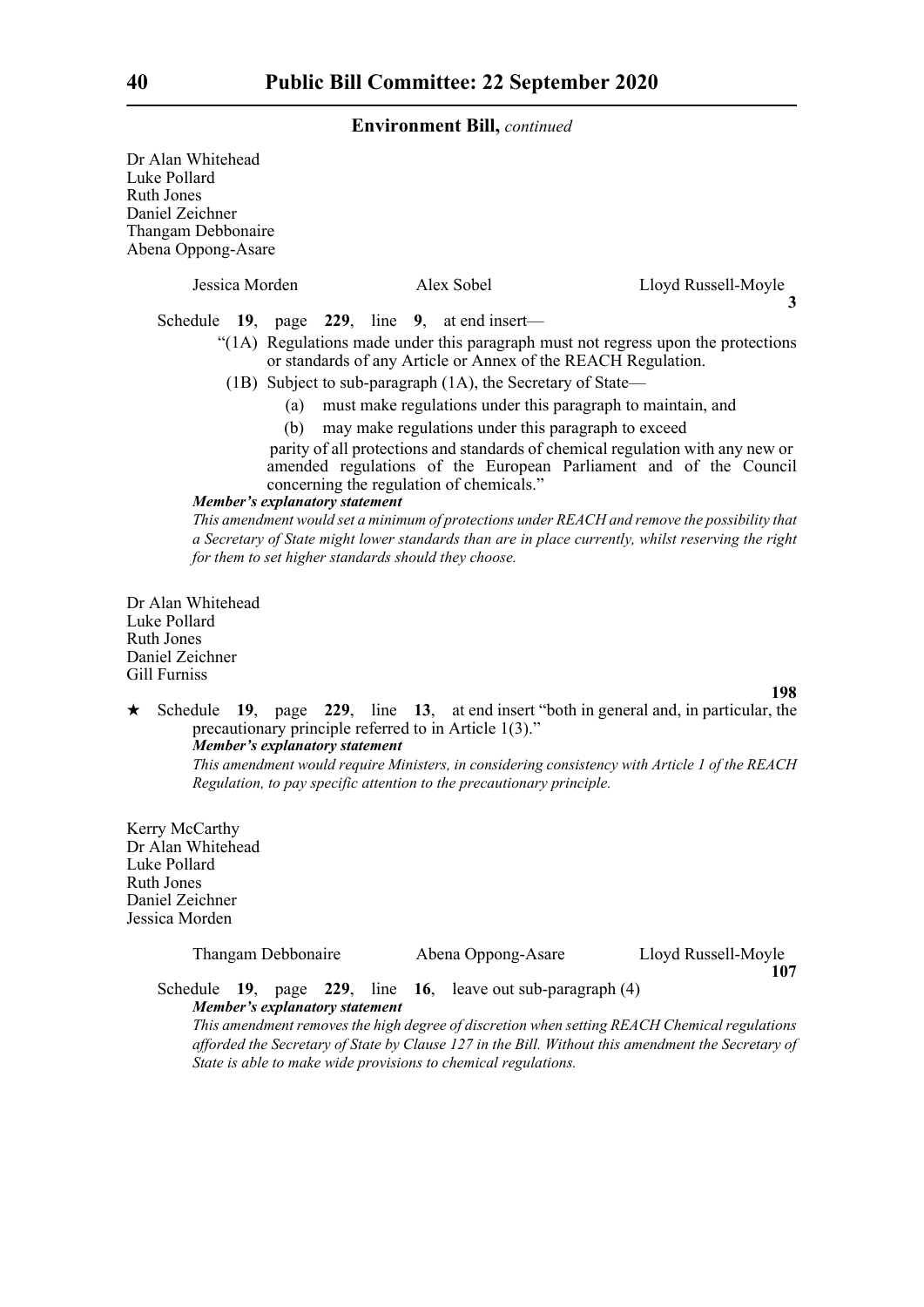| Dr Alan Whitehead<br>Luke Pollard<br><b>Ruth Jones</b><br>Daniel Zeichner<br>Jessica Morden<br>Thangam Debbonaire                                                                                                            |
|------------------------------------------------------------------------------------------------------------------------------------------------------------------------------------------------------------------------------|
| Abena Oppong-Asare<br>Lloyd Russell-Moyle<br>174                                                                                                                                                                             |
| Schedule 19, page 229, line 32, at end insert "provided that such regulations do not<br>regress upon the scope or purpose of the REACH enforcement regulations as applied prior<br>to the amended regulations being enacted" |
| Rebecca Pow                                                                                                                                                                                                                  |
| 72<br>Schedule 19, page 230, line 47, leave out "the National Assembly for Wales" and<br>insert "Senedd Cymru"<br><b>Member's explanatory statement</b><br>See Amendment 28.                                                 |
| Rebecca Pow                                                                                                                                                                                                                  |
| 73<br>Schedule 19, page 230, line 48, leave out "Assembly" and insert "Senedd"<br>Member's explanatory statement<br>See Amendment 28.                                                                                        |
| Dr Alan Whitehead<br>Luke Pollard<br><b>Ruth Jones</b><br>Daniel Zeichner<br>Jessica Morden<br>Thangam Debbonaire                                                                                                            |
| Abena Oppong-Asare<br>Lloyd Russell-Moyle                                                                                                                                                                                    |
| 175<br>Schedule 19, page 231, line 31, at end insert—                                                                                                                                                                        |
| Before making regulations under this Schedule the Secretary of State must<br>"5A<br>publish, and lay before Parliament, a report setting out-                                                                                |
| the nature and extent of the consultation undertaken under paragraph<br>(a)                                                                                                                                                  |
| 5,<br>a summary of consultation responses received,<br>(b)                                                                                                                                                                   |
| a statement on how effect has been given to the responses, and<br>(c)                                                                                                                                                        |
| the reasons for not giving effect to those recommendations or advice<br>(d)<br>contained in the responses which have not been given effect."                                                                                 |
| Member's explanatory statement<br>This amendment requires Ministers to publish a report about the consultation process under<br>paragraph 5.                                                                                 |
| Kerry McCarthy<br>Alex Sobel                                                                                                                                                                                                 |
| 108<br>Schedule $19$ , page $231$ , line $37$ , at end insert—                                                                                                                                                               |

"Article 13 (General requirements for generation of information on intrinsic properties of substances)"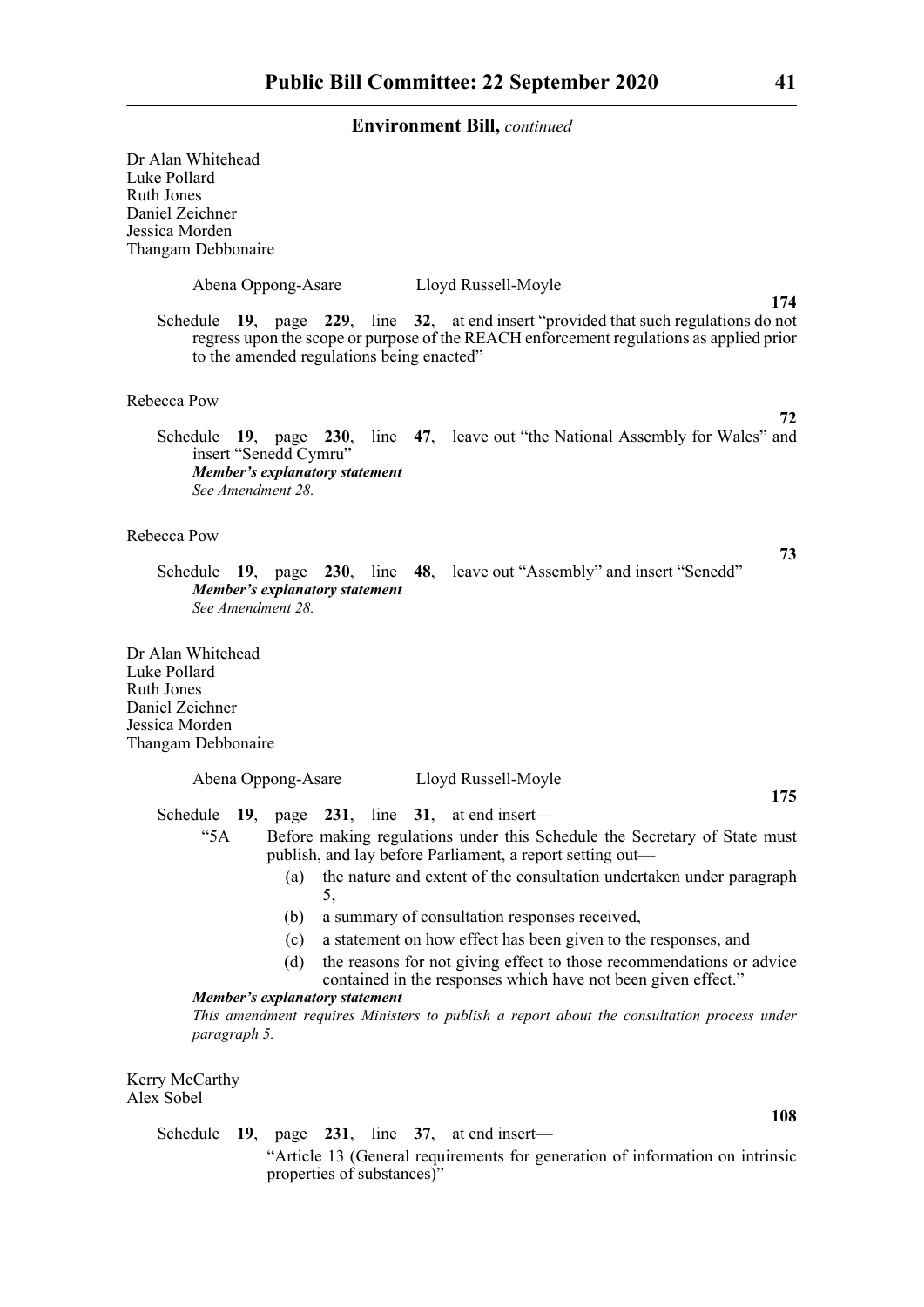| Kerry McCarthy<br>Alex Sobel                                                                                                                                                                                                                                                                                                                      |
|---------------------------------------------------------------------------------------------------------------------------------------------------------------------------------------------------------------------------------------------------------------------------------------------------------------------------------------------------|
| 109<br>Schedule $19$ , page $231$ , line $38$ , at end insert—<br>"Article 26 (Duty to inquire prior to registration)<br>Article 27 (Sharing of existing data in the case of registered substances)<br>Article 30 (sharing of information involving tests)"                                                                                       |
| Dr Alan Whitehead<br>Luke Pollard<br><b>Ruth Jones</b><br>Daniel Zeichner<br>Jessica Morden<br>Thangam Debbonaire                                                                                                                                                                                                                                 |
| Abena Oppong-Asare<br>Lloyd Russell-Moyle                                                                                                                                                                                                                                                                                                         |
| 176<br>Schedule 19, page 231, line 38, at end insert—                                                                                                                                                                                                                                                                                             |
| "Articles 32, 33 and 34 (communication in the supply chain & a right to know for<br>consumers)"<br>Member's explanatory statement<br>This amendment includes Article 32, 33 and 34 of REACH (communication in the supply chain $\&$<br>a right to know for consumers) in the "protected provisions" that may not be amended under<br>Schedule 19. |
| Kerry McCarthy<br>Alex Sobel<br><b>110</b>                                                                                                                                                                                                                                                                                                        |
| Schedule $19$ , page $231$ , line $39$ , at end insert—<br>"Article 40(2) (third party information)"                                                                                                                                                                                                                                              |
| Kerry McCarthy<br>Alex Sobel<br>111                                                                                                                                                                                                                                                                                                               |
| Schedule 19, page 232, line 25, at end insert—<br>'save insofar as they contain endpoints for tests using animals"                                                                                                                                                                                                                                |
| Rebecca Pow                                                                                                                                                                                                                                                                                                                                       |
| 58<br>Clause 126, page 113, line 28, leave out "the National Assembly for Wales" and<br>insert "Senedd Cymru"<br>Member's explanatory statement<br>See Amendment 28.                                                                                                                                                                              |
| Rebecca Pow<br>59                                                                                                                                                                                                                                                                                                                                 |

Clause **126**, page **113**, line **36**, leave out "the National Assembly for Wales" and insert "Senedd Cymru" *Member's explanatory statement See Amendment 28.*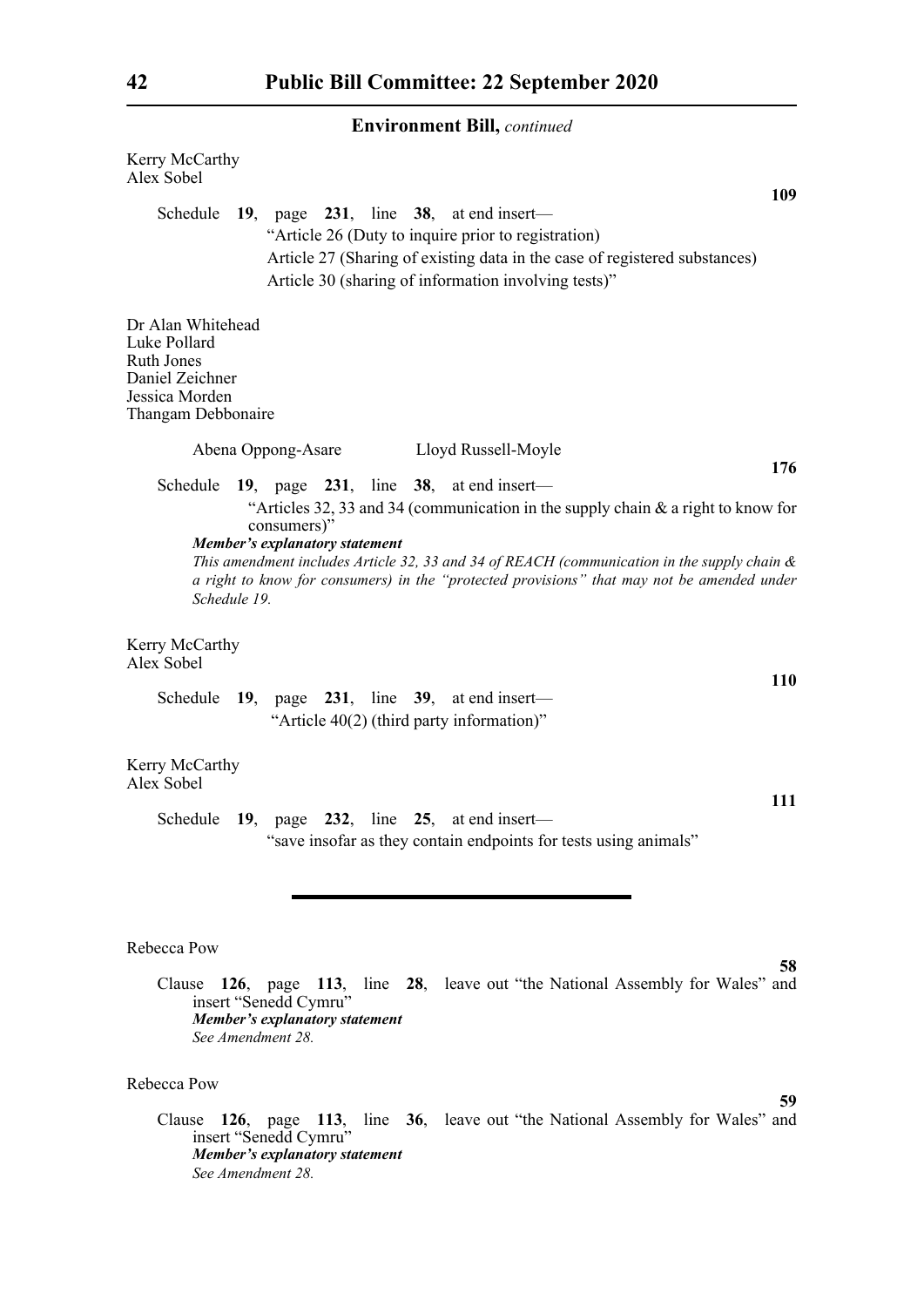| Rebecca Pow<br>60<br>Clause 126, page 113, line 37, leave out "Assembly" and insert "Senedd"<br><b>Member's explanatory statement</b>                                                                                                                                                                                                                                                                                                                                                                                                                                                                                  |
|------------------------------------------------------------------------------------------------------------------------------------------------------------------------------------------------------------------------------------------------------------------------------------------------------------------------------------------------------------------------------------------------------------------------------------------------------------------------------------------------------------------------------------------------------------------------------------------------------------------------|
| See Amendment 28.                                                                                                                                                                                                                                                                                                                                                                                                                                                                                                                                                                                                      |
|                                                                                                                                                                                                                                                                                                                                                                                                                                                                                                                                                                                                                        |
|                                                                                                                                                                                                                                                                                                                                                                                                                                                                                                                                                                                                                        |
| Dr Alan Whitehead<br>Luke Pollard<br><b>Ruth Jones</b><br>Daniel Zeichner<br>Jessica Morden<br>Thangam Debbonaire                                                                                                                                                                                                                                                                                                                                                                                                                                                                                                      |
| Abena Oppong-Asare<br>Lloyd Russell-Moyle                                                                                                                                                                                                                                                                                                                                                                                                                                                                                                                                                                              |
| 149<br>Clause 127, page 114, line 11, leave out subsection $(1)(b)$                                                                                                                                                                                                                                                                                                                                                                                                                                                                                                                                                    |
| Rebecca Pow                                                                                                                                                                                                                                                                                                                                                                                                                                                                                                                                                                                                            |
| 61<br>Clause 127, page 114, leave out line 32 and insert "Senedd Cymru"<br>Member's explanatory statement<br>See Amendment 28.                                                                                                                                                                                                                                                                                                                                                                                                                                                                                         |
| Rebecca Pow                                                                                                                                                                                                                                                                                                                                                                                                                                                                                                                                                                                                            |
| 62<br>Clause 127, page 114, line 35, leave out "the National Assembly for Wales" and<br>insert "Senedd Cymru"<br>Member's explanatory statement<br>See Amendment 28.                                                                                                                                                                                                                                                                                                                                                                                                                                                   |
|                                                                                                                                                                                                                                                                                                                                                                                                                                                                                                                                                                                                                        |
| Dr Alan Whitehead<br>Luke Pollard<br><b>Ruth Jones</b><br>Daniel Zeichner<br>Thangam Debbonaire<br>Abena Oppong-Asare                                                                                                                                                                                                                                                                                                                                                                                                                                                                                                  |
| Jessica Morden<br>Alex Sobel<br>Lloyd Russell-Moyle                                                                                                                                                                                                                                                                                                                                                                                                                                                                                                                                                                    |
| Clause 131, page 117, line 21, leave out "on such day as the Secretary of State may<br>by regulations appoint" and insert "at the end of the period of six months beginning with<br>the day on which this Act is passed"<br><b>Member's explanatory statement</b><br>This amendment seeks to prevent the Secretary of State from choosing not to enact parts of the Bill.<br>Currently multiple provisions including the whole of Part 1 (environmental governance), Part 6<br>(nature and biodiversity) and Part 7 (Conservation Covenants) could never be enacted, even after<br>the Bill has received Royal Assent. |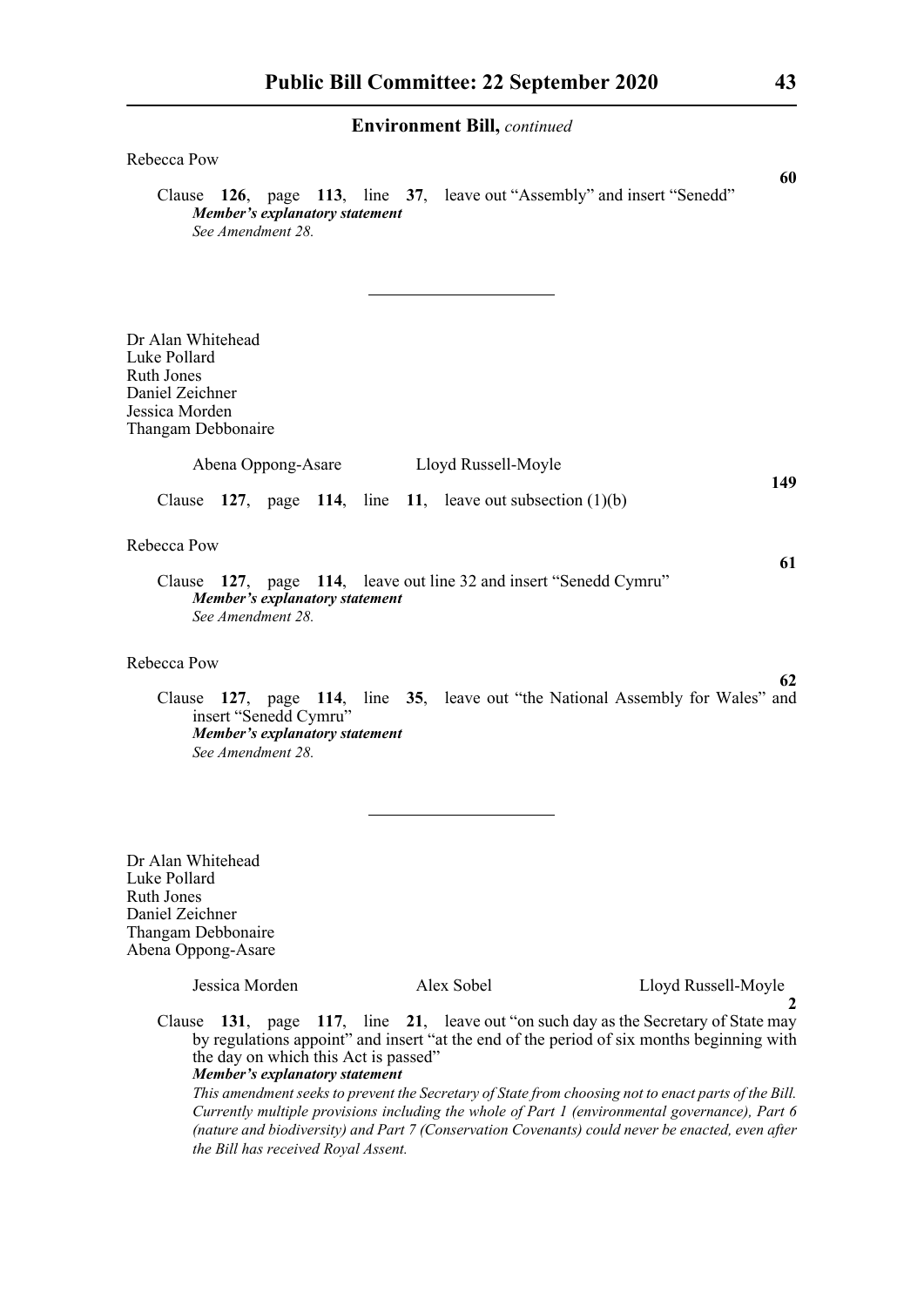Dr Alan Whitehead Luke Pollard Ruth Jones Daniel Zeichner Jessica Morden Thangam Debbonaire Abena Oppong-Asare Lloyd Russell-Moyle **151** Clause **131**, page **118**, line **2**, leave out "on such day as the Welsh Ministers may by regulations appoint" and insert "at the end of a period of six months beginning with the day on which this Act is passed" Dr Alan Whitehead Luke Pollard Ruth Jones Daniel Zeichner Jessica Morden Thangam Debbonaire Abena Oppong-Asare Lloyd Russell-Moyle **152** Clause **131**, page **118**, line **23**, leave out "on such day as the Scottish Ministers may by regulations appoint" and insert "at the end of a period of six months beginning with the day on which this Act is passed" Dr Alan Whitehead Luke Pollard Ruth Jones Daniel Zeichner Jessica Morden Thangam Debbonaire Abena Oppong-Asare Lloyd Russell-Moyle **153** Clause **131**, page **118**, line **29**, leave out "on such day as the Department of Agriculture Environment and Rural affairs in Northern Ireland may appoint" and insert "at the end of a period of six months beginning with the day on which this Act is passed" Rebecca Pow **63**

Clause **132**, page **119**, line **38**, leave out "the National Assembly for Wales" and insert "Senedd Cymru" *Member's explanatory statement See Amendment 28.*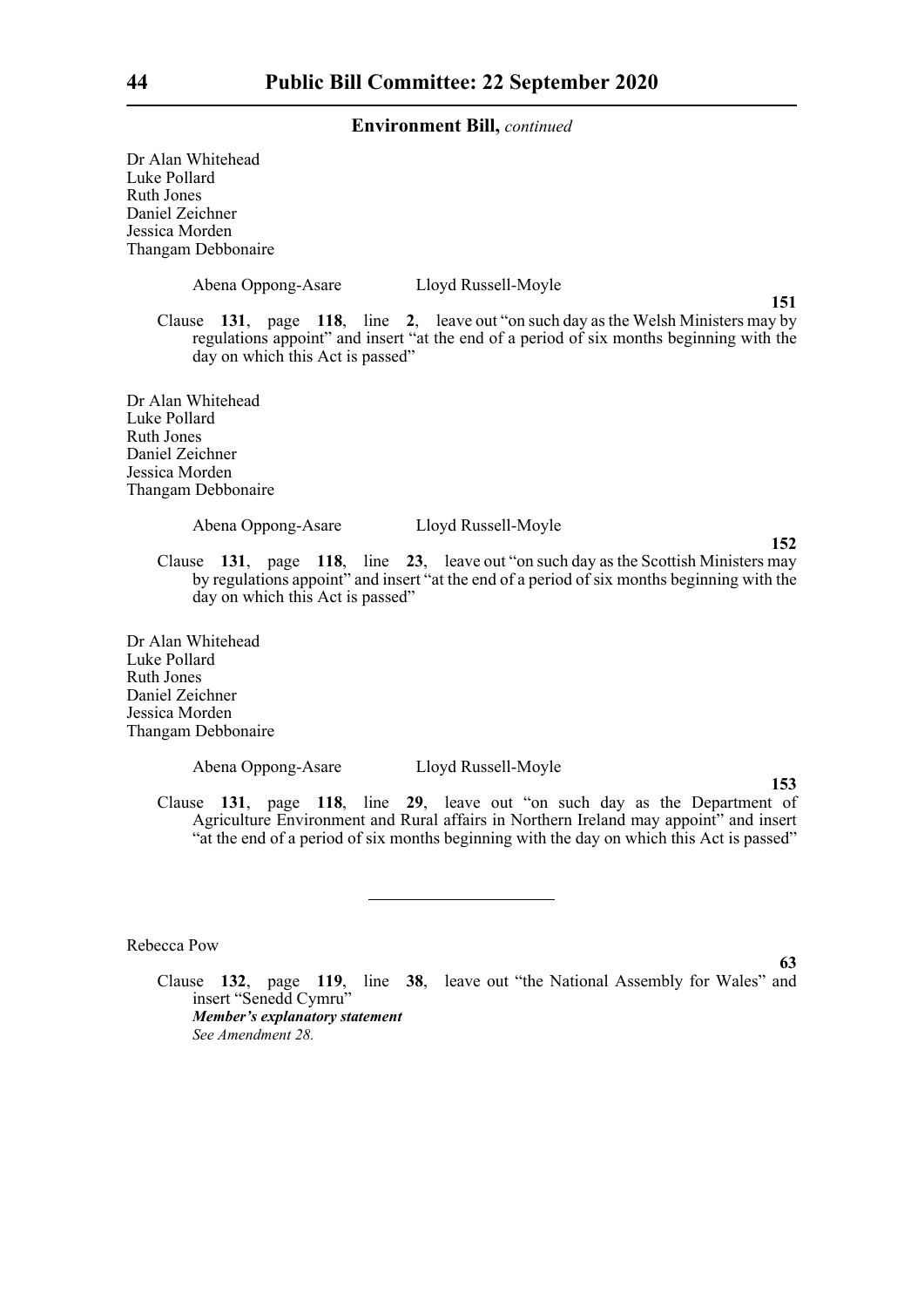## Rebecca Pow

Clause **132**, page **119**, line **39**, leave out "Assembly" and insert "Senedd" *Member's explanatory statement See Amendment 28.*

## Rebecca Pow

To move the following Clause—

## **"Memorandum of understanding**

- (1) The OEP and the Committee on Climate Change must prepare a memorandum of understanding.
- (2) The memorandum must set out how the OEP and the Committee intend to cooperate with one another and avoid overlap between the exercise by the OEP of its functions and the exercise by the Committee of its functions."

## *Member's explanatory statement*

*This new clause requires the OEP and the Committee on Climate Change to prepare a memorandum of understanding, setting out how they will co-operate with one another and avoid overlap in the exercise of their functions.*

Dr Alan Whitehead Luke Pollard Ruth Jones Daniel Zeichner Thangam Debbonaire Abena Oppong-Asare

Jessica Morden Alex Sobel Lloyd Russell-Moyle

**NC1**

To move the following Clause—

## **"The environmental objective**

- (1) The environmental objective is to achieve and maintain a healthy natural environment.
- (2) Any rights, powers, liabilities, obligations, restrictions, remedies and procedures arising from this Act must be enforced, allowed and followed for the purpose of contributing to achievement of the environmental objective."

## *Member's explanatory statement*

*This new clause is intended to aid coherence in the Bill by tying together separate parts under a unifying aim. It strengthens links between the target setting framework and the delivery mechanisms to focus delivery on targets.*

**64**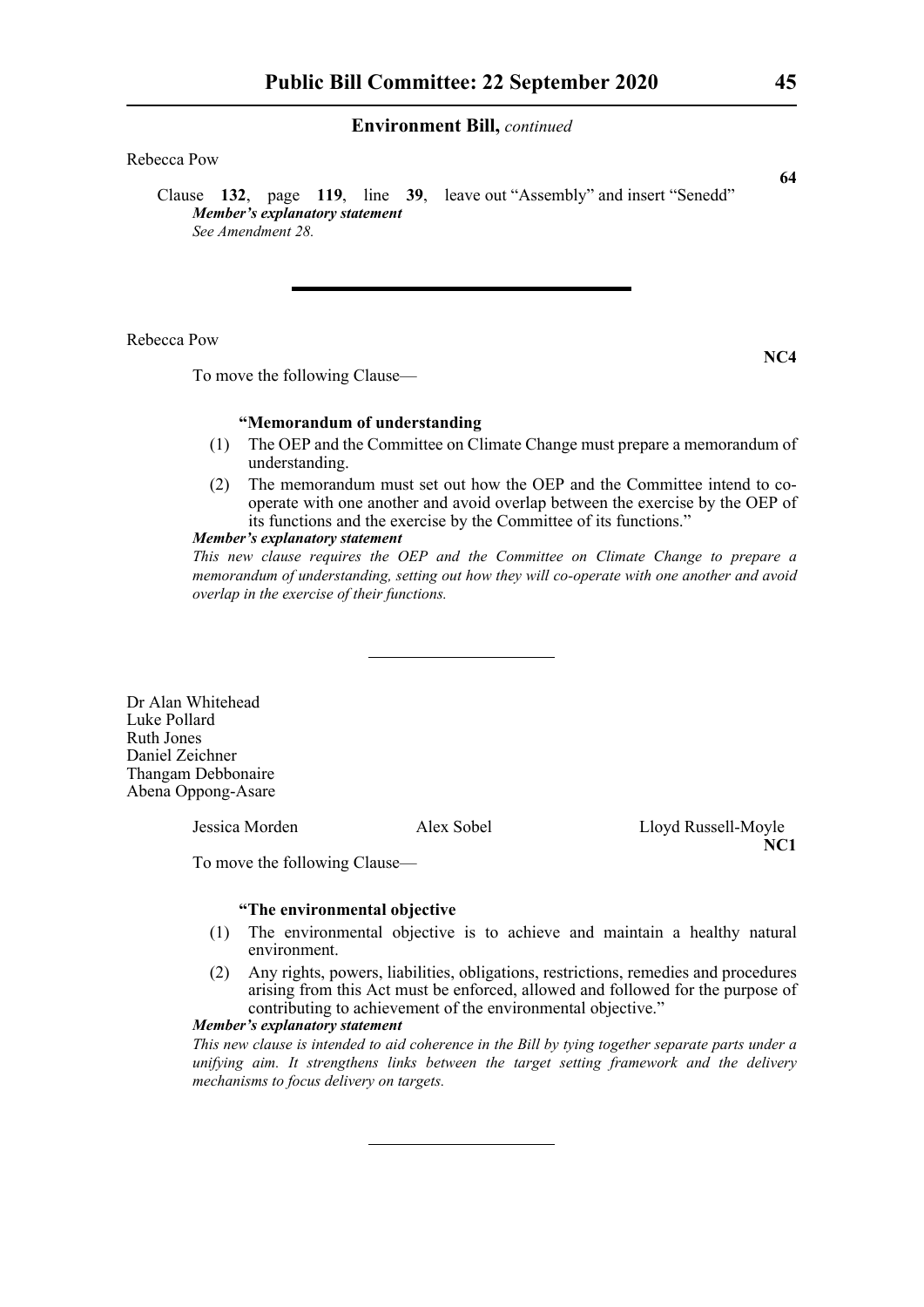Dr Alan Whitehead Luke Pollard Ruth Jones Daniel Zeichner Thangam Debbonaire Abena Oppong-Asare

Jessica Morden Alex Sobel Lloyd Russell-Moyle **NC2**

To move the following Clause—

## **"Environmental standards: non-regression**

- (1) The Secretary of State has a duty to ensure that there is no diminution in any protection afforded by any environmental standard which was effective in UK domestic law on IP completion day.
- (2) In this section, "IP completion day" has the same meaning as in section 39 of the European Union (Withdrawal Agreement) Act 2020."

## *Member's explanatory statement*

*This new clause looks to set a floor of environmental standards by taking a snapshot of EU standards at the end of the implementation period and giving the Minister a duty to uphold those standards as a minimum.*

Dr Alan Whitehead Luke Pollard Ruth Jones Daniel Zeichner Thangam Debbonaire Abena Oppong-Asare

Jessica Morden Alex Sobel Lloyd Russell-Moyle **NC3**

To move the following Clause—

### **"Well consents for hydraulic fracturing: cessation of issue and termination**

- (1) No well consent which permits associated hydraulic fracturing may be issued by the Oil and Gas Authority ("OGA").
- (2) Sections 4A and 4B of the Petroleum Act 1998(as inserted by section 50 of the Infrastructure Act 2015), are repealed.
- (3) Any well consent which has been issued by the OGA which—
	- (a) permits associated hydraulic fracturing and
	- (b) is effective on the day on which this Act receives Royal Assent shall cease to be valid three months after this Act receives Royal Assent.
- (4) In this section—
	- "associated hydraulic fracturing" means hydraulic fracturing of shale or strata encased in shale which—
		- (a) is carried out in connection with the use of the relevant well to search or bore for or get petroleum, and
		- (b) involves, or is expected to involve, the injection of—
			- (i) more than 1,000 cubic metres of fluid at each stage, or expected stage, of the hydraulic fracturing, or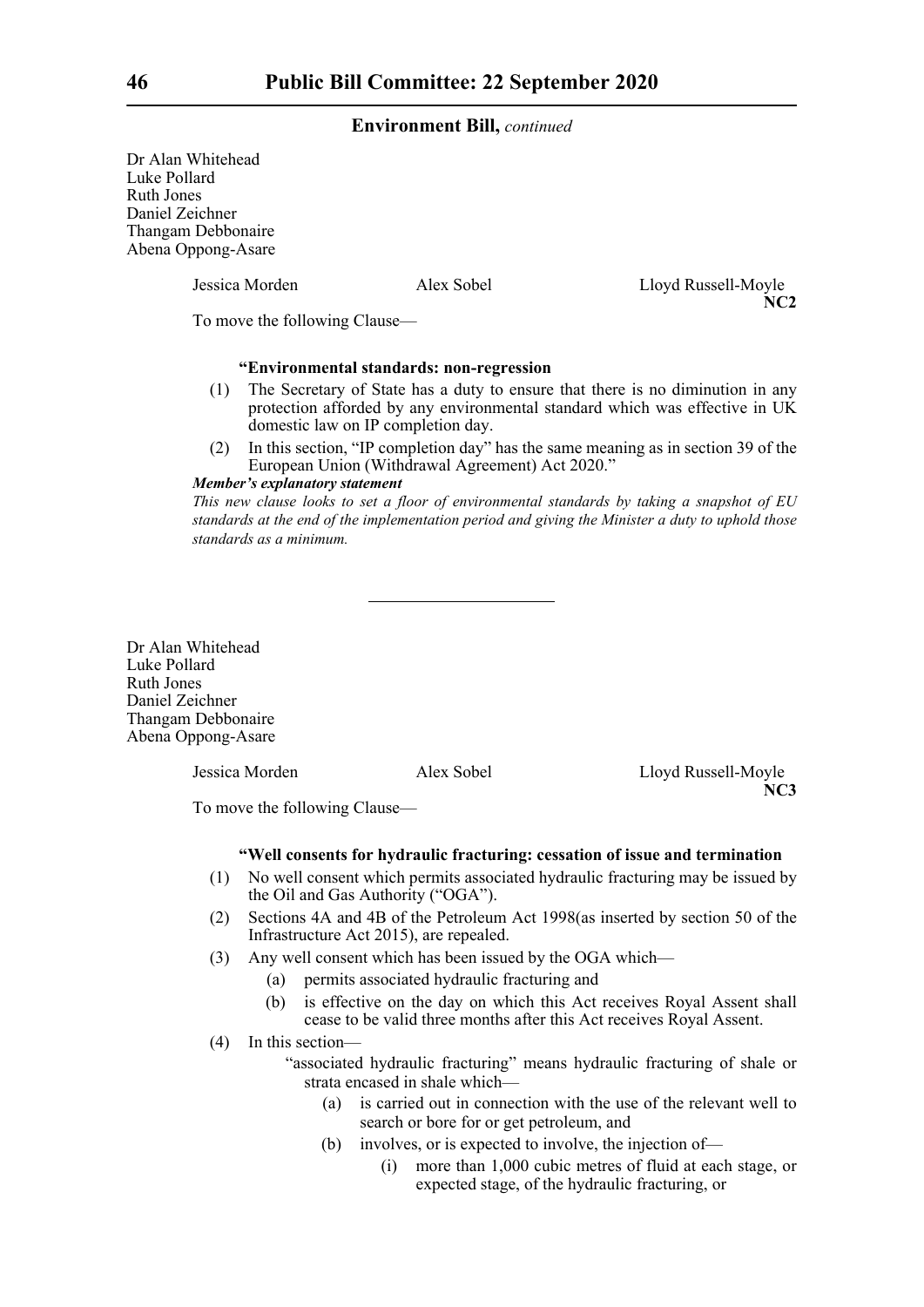- (ii) more than 10,000 cubic metres of fluid in total, or
- (iii) acid intended to dissolve rock; and

"well consent" means a consent in writing of the OGA to the commencement of drilling of a well."

#### *Member's explanatory statement*

*This new clause, as a response to recent hydraulic fracturing exploration activity including in Rother Valley, would prevent the Oil and Gas Authority from being able to provide licences for hydraulic fracturing, exploration or acidification, and would revoke current licences after a brief period to wind down activity.*

Kerry McCarthy Alex Sobel

To move the following Clause—

## **"Environmental and human rights due diligence: duty to publish draft legislation**

- (1) The Secretary of State must, within the period of six months beginning with the day on which this Act is passed, publish a draft Bill on mandatory environmental and human rights due diligence which imposes a duty on specified commercial, financial and public sector persons to—
	- (a) carry out due diligence in relation to all environmental and human rights risks and impacts associated with the exercise of their functions, and
	- (b) identify, assess, prevent, or mitigate (where prevention is not possible) the risks so that the impacts are negligible.
- (2) The objective of the due diligence provided for pursuant to subsection (1) is to ensure that the target set pursuant to sub-paragraph (e) of section 1(3) is met.
- (3) The due diligence must be undertaken by specified persons in relation to—
	- (a) risks and impacts wherever they arise, and
	- (b) the entire supply chain and investment chain of the person specified.
- (4) In order to address, in particular, ecosystem conversion and degradation and deforestation and forest degradation ("deforestation and conversion") the draft Bill must seek to ensure that all goods placed on the UK market are—
	- (a) sustainable;
	- (b) traceable back to source through fully transparent supply chains; and
	- (c) do not cause adverse environmental and human rights impacts including deforestation and conversion.
- (5) The due diligence required to be carried out in accordance with subsection (1) by providers of financial services must include (but not be limited to) the risk of deforestation and conversion which may arise from or be enabled by the provision of the financial services.
- (6) The provisions of the draft Bill relating to due diligence must require compliance with international standards and obligations relating to human rights, including the rights of indigenous peoples and local communities.
- (7) The draft Bill must—
	- (a) establish or designate a body to oversee implementation of and compliance with the provisions of the Bill;
	- (b) provide proportionate, effective and deterrent sanctions for entities failing to comply fully and promptly with their duties under the Bill;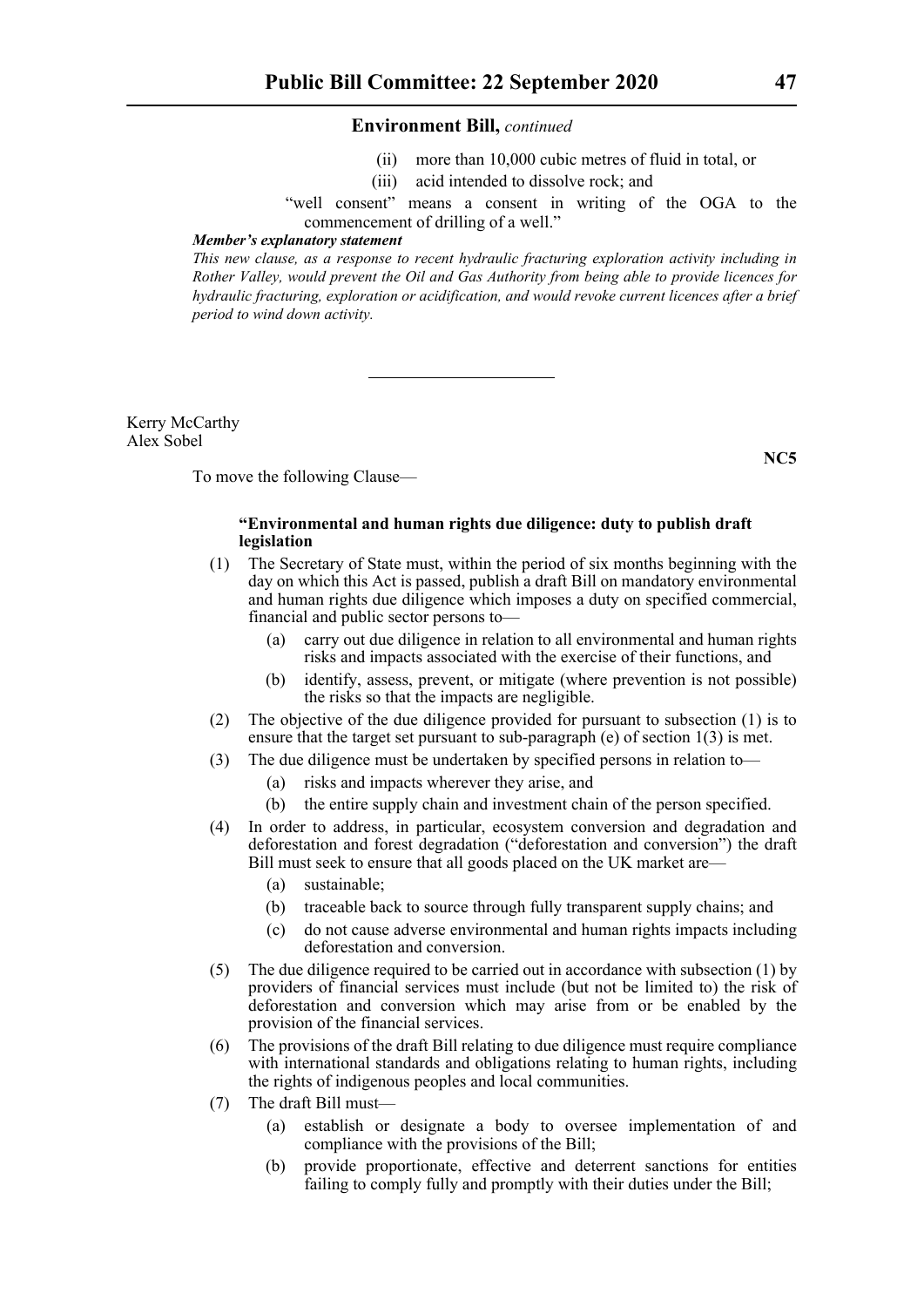- (c) provide for an independent, transparent and public complaints mechanism;
- (d) establish a system which ensures effective and appropriate redress for any person affected by environmental impacts and human rights violations;
- (e) require persons to report publicly on—
	- (i) their plans for due diligence,
	- (ii) the implementation of their plans, and
	- (iii) the action taken to comply with their plans including the effectiveness of the action;
- (f) require the regulatory body or other appropriate institution to undertake periodic and public audits of the effectiveness of the due diligence requirements, focusing on specified persons, sectors or supply chains; and
- (g) require the Secretary of State to include in the annual report on environmental improvement plans an assessment of the application of the duties imposed in accordance with subsection (1), and to review the effectiveness of those duties after 3 years (including by commissioning an independent assessment)."

## *Member's explanatory statement*

*This new clause would require the Secretary of State to publish a draft Bill on mandatory environmental and human rights due diligence within six months of the Act passing.*

Neil Parish Alex Sobel

To move the following Clause—

## **"The environmental purpose**

- (1) The purpose of this Part is to provide a framework to enable the following environmental objectives to be achieved and maintained—
	- (a) a healthy, resilient, and biodiverse natural environment;
	- (b) an environment that supports human health and wellbeing for everyone; and
	- (c) sustainable use of resources."

## *Member's explanatory statement*

*The new clause is intended to give clear and coherent direction for applying targets and the other governance mechanisms contained in the first Part of the Environment Bill.*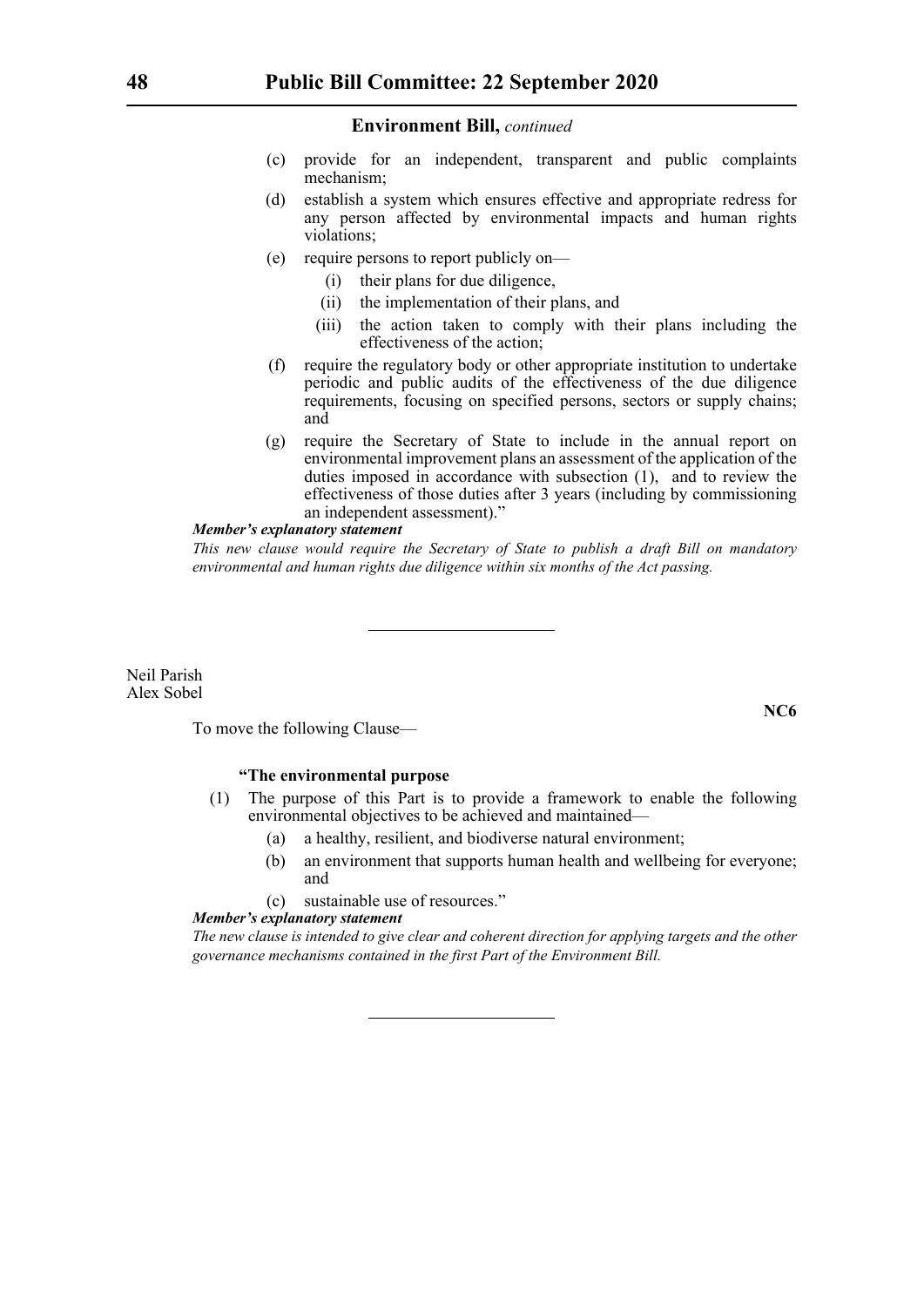Wera Hobhouse Ed Davey Dr Matthew Offord Caroline Lucas Alex Sobel Lilian Greenwood

> Rosie Duffield Anna McMorrin Gareth Thomas<br>
> Stephen Doughty Geraint Davies Ruth Cadbury Stephen Doughty Geraint Davies Ruth Cadbury Mr Alistair Carmichael Christine Jardine Layla Moran<br>
> Daisy Cooper Munira Wilson Wendy Cham Daisy Cooper Munira Wilson Wendy Chamberlain Jamie Stone Sarah Olney Tim Farron

To move the following Clause—

## **"Waste Recycling: Duty to maintain an end use register**

- (1) The Secretary of State must, within 12 months of this Act coming into force, by regulations make provision for a register of the end use of all recycled waste created, collected or disposed of in England.
- (2) These regulations must apply to—
	- (a) public authorities; and
	- (b) private businesses.
- (3) The register must be made available for public inspection.
- (4) Regulations under this section are subject to the affirmative procedure."

## Tracey Crouch

To move the following Clause—

## **"Weeds Act 1959: repeal**

The Weeds Act 1959 is hereby repealed."

*Member's explanatory statement* 

*This amendment would repeal the Weeds Act 1959, which contains powers to prevent the spread of creeping thistle, spear thistle, curled dock, ragwort and other weeds which are important for pollinators such as bees, butterflies and other insects.*

Kerry McCarthy Alex Sobel

To move the following Clause—

## **"Animal Testing: REACH Regulation**

(1) The Secretary of State must by regulations set targets for the replacement of types of tests on animals conducted to protect human health and the environment within the scope of the REACH Regulation, and for the reduction pending replacement of the numbers of animals used and the suffering they endure.

**NC8**

**NC9**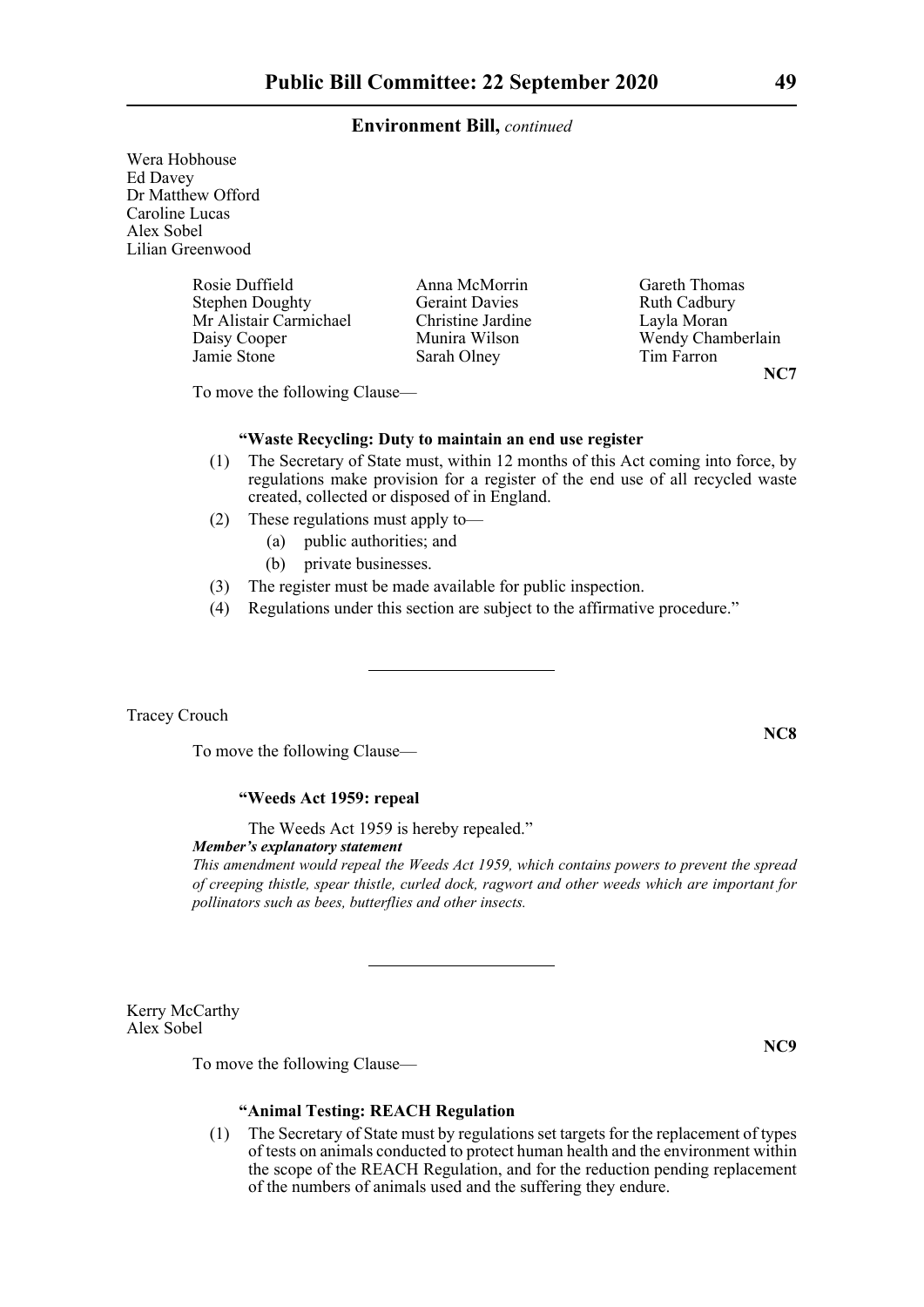- (2) A target under this section to reduce the suffering of animals must specify—
	- (a) a standard to be achieved, which must be capable of being objectively measured, and
	- (b) a date by which it is to be achieved.
- (3) Regulations under this section must make provision about how a set target is to be measured.
- (4) A target under this section is initially set when the regulations setting it come into force."

## *Member's explanatory statement*

*This new clause would require the Secretary of State to set targets to reduce animal testing.*

Geraint Davies Alex Sobel

**NC10**

To move the following Clause—

## **"OEP: Penalty notices**

- (1) If the OEP is satisfied that a public authority has failed to comply with a decision notice, the OEP may, by written notice (a "penalty notice") require the public authority to pay to the OEP an amount in sterling specified in the notice.
- (2) When deciding whether to give a penalty notice to a public authority and determining the amount of the penalty, the OEP must have regard to the matters listed in subsection (3).
- (3) Those matters are—
	- (a) the nature, gravity and duration of the failure;
	- (b) the intentional or negligent character of the failure;
	- (c) any relevant previous failures by the public authority;
	- (d) the degree of co-operation with the Commissioner, in order to remedy the failure and mitigate the possible adverse effects of the failure;
	- (e) the manner in which the infringement became known to the OEP, including whether, and if so to what extent, the public authority notified the OEP of the failure;
	- (f) the extent to which the public authority has complied with previous enforcement notices or penalty notices;
	- (g) whether the penalty would be effective, proportionate and dissuasive.
- (4) Once collected, penalties must be distributed to the NHS and local authorities to be used for pollution reduction measures.
- (5) The Secretary of State must, by regulations, set the minimum and maximum amount of penalty.

(6) Regulations under this section are subject to the affirmative procedure."

## *Member's explanatory statement*

*This new clause would allow the OEP to impose fines.*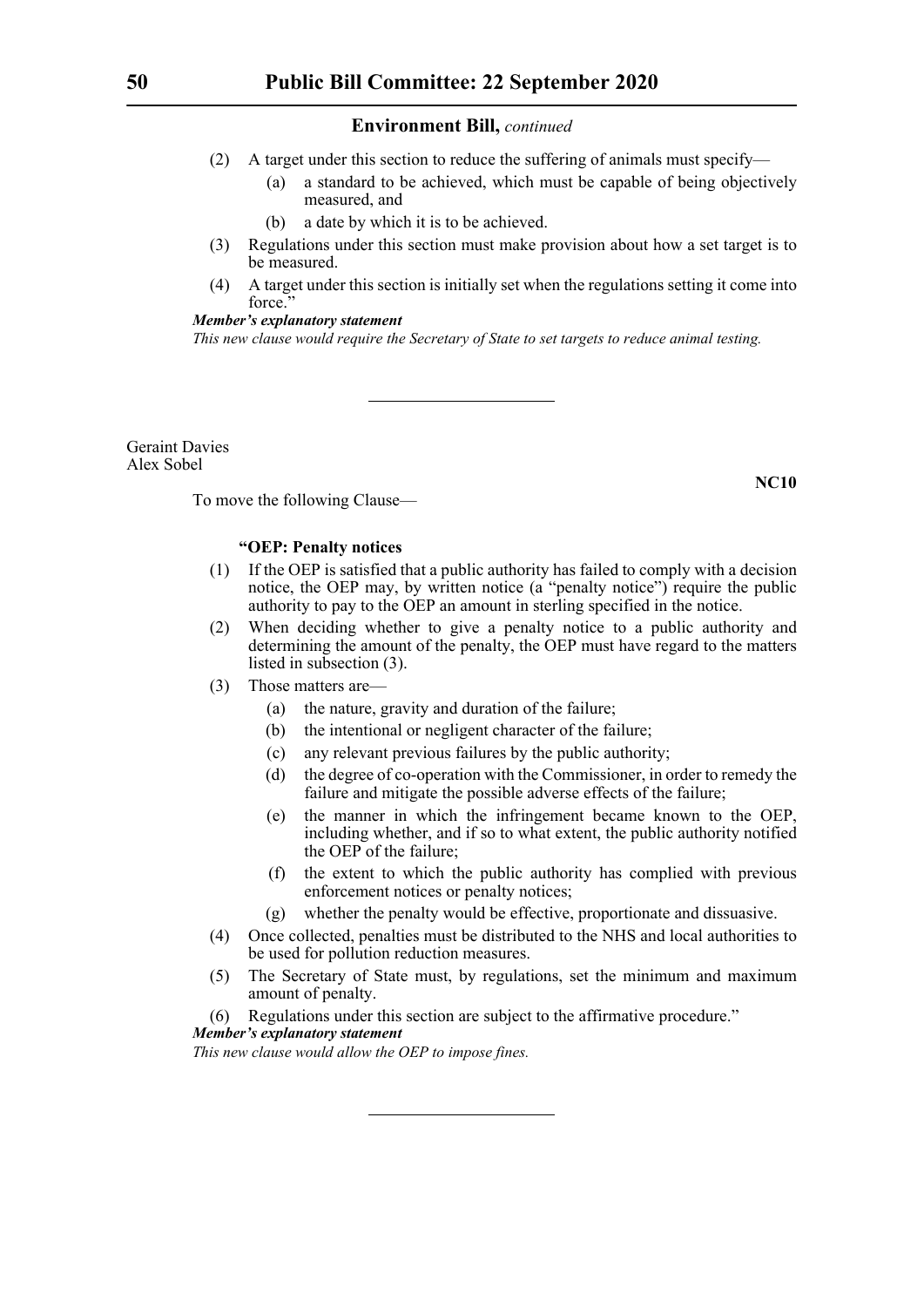Dr Matthew Offord Alex Sobel

To move the following Clause—

## **"Ongoing relationship with EU-REACH**

- (1) The Secretary of State must not use regulations under Schedule 19 to diminish protections provided by REACH legislation.
- (2) The Secretary of State must by regulations seek to maintain regulatory parity with any new or amended regulations of the European Parliament and of the Council concerning the regulation of chemicals after IP completion day.
- (3) It is an objective of Her Majesty's Government as part of any trade negotiations with the European Union to seek to secure associate membership of the European Chemicals Agency for the United Kingdom after IP completion day to enable it to continue to participate in the EU-REACH framework.
- (4) Regulations under subsection (2) are subject to the affirmative procedure.
- (5) In this section, "IP completion day" has the same meaning as in section 39 of the European Union (Withdrawal Agreement) Act 2020."

*Member's explanatory statement This new clause would require continued parity with REACH.*

Dr Alan Whitehead Luke Pollard Ruth Jones Daniel Zeichner Jessica Morden Thangam Debbonaire

Abena Oppong-Asare Lloyd Russell-Moyle

**NC12**

To move the following Clause—

## **"Duty to follow recommendations**

- (1) A "public authority" must follow the course of action set out in a recommendation made by the OEP in a report issued under sections 25 or 26 unless the public authority has determined that there are reasons of public interest demonstrating that it is not necessary for it to do so in order to comply with the law.
- (2) If the authority does not follow a recommendation, it must publish a report setting out the reasons for not doing so and set out what alternative course of action it proposes to take.
- (3) In this section public authority carries the same definition as in section 28(3)."

## *Member's explanatory statement*

*This new clause requires a public authority to whom the OEP has issued a recommendation to normally follow that recommendation.*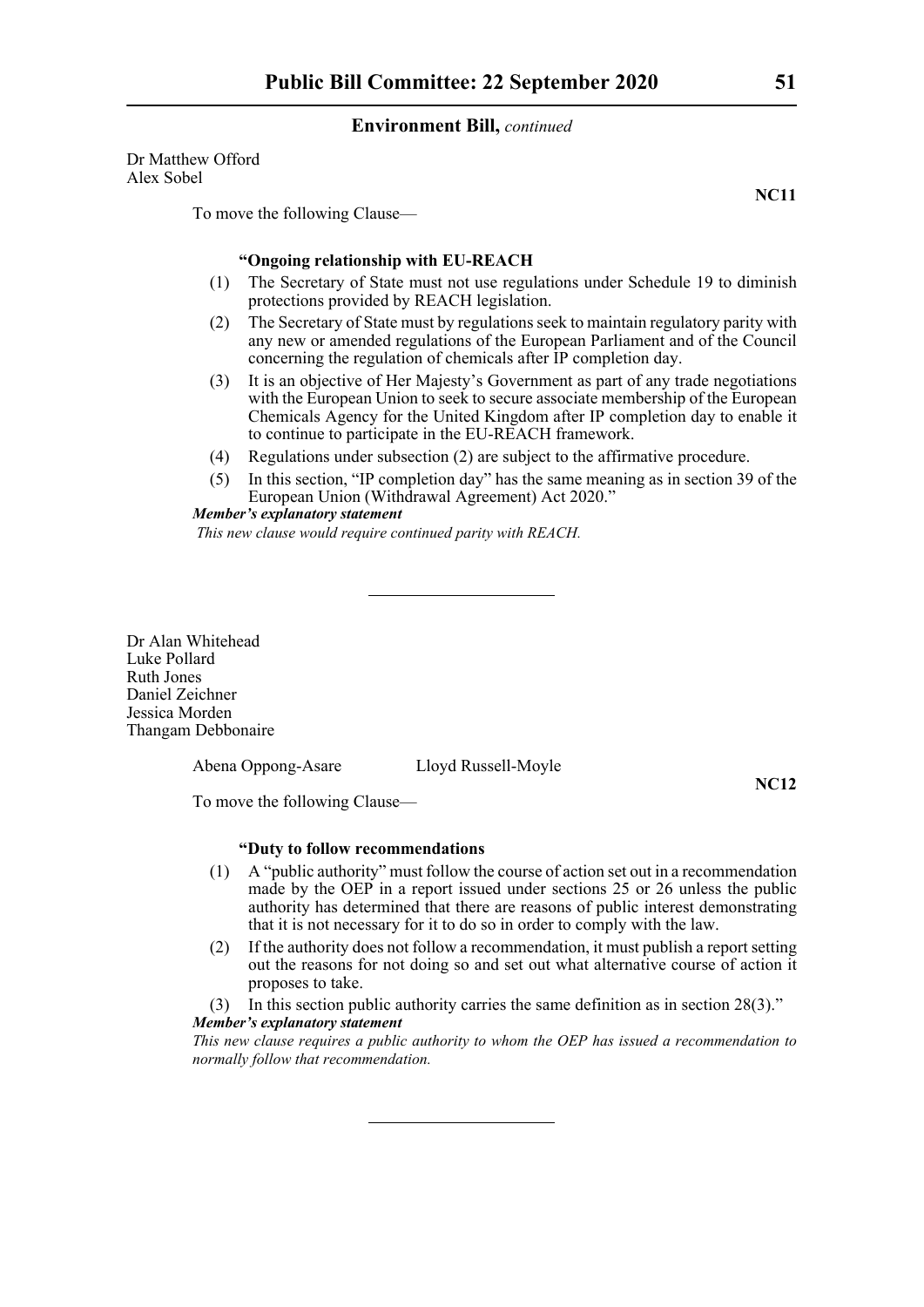Dr Alan Whitehead Luke Pollard Ruth Jones Daniel Zeichner Jessica Morden Thangam Debbonaire

Abena Oppong-Asare Lloyd Russell-Moyle

**NC13**

To move the following Clause—

## **"OEP register**

- (1) The OEP must maintain a register of communications between it and Ministers (or government departments).
- (2) The OEP may omit from the register communications which it considers trivial or otherwise unlikely to be of interest to the public.

(3) The OEP must publish the register."

### *Member's explanatory statement*

*This new clause requires the OEP to keep a public register of correspondence with the Government.*

Dr Alan Whitehead Luke Pollard Ruth Jones Daniel Zeichner Jessica Morden Thangam Debbonaire

Abena Oppong-Asare Lloyd Russell-Moyle

**NC14**

To move the following Clause—

## **"Primary duty to secure resilience**

- (1) Section 2 of the Water Industry Act 1991 (general duties with respect to water industry) is amended as follows.
- (2) In subsection (2A), at the end insert—
	- "(c) to contribute to achievement of any relevant environmental targets set under the Environment Act 2020.".

## *Member's explanatory statement*

*This new clause places duties upon the Secretary of State and the Director General of Water Services in the Water Industry Act to contribute to targets in the Environment Bill.*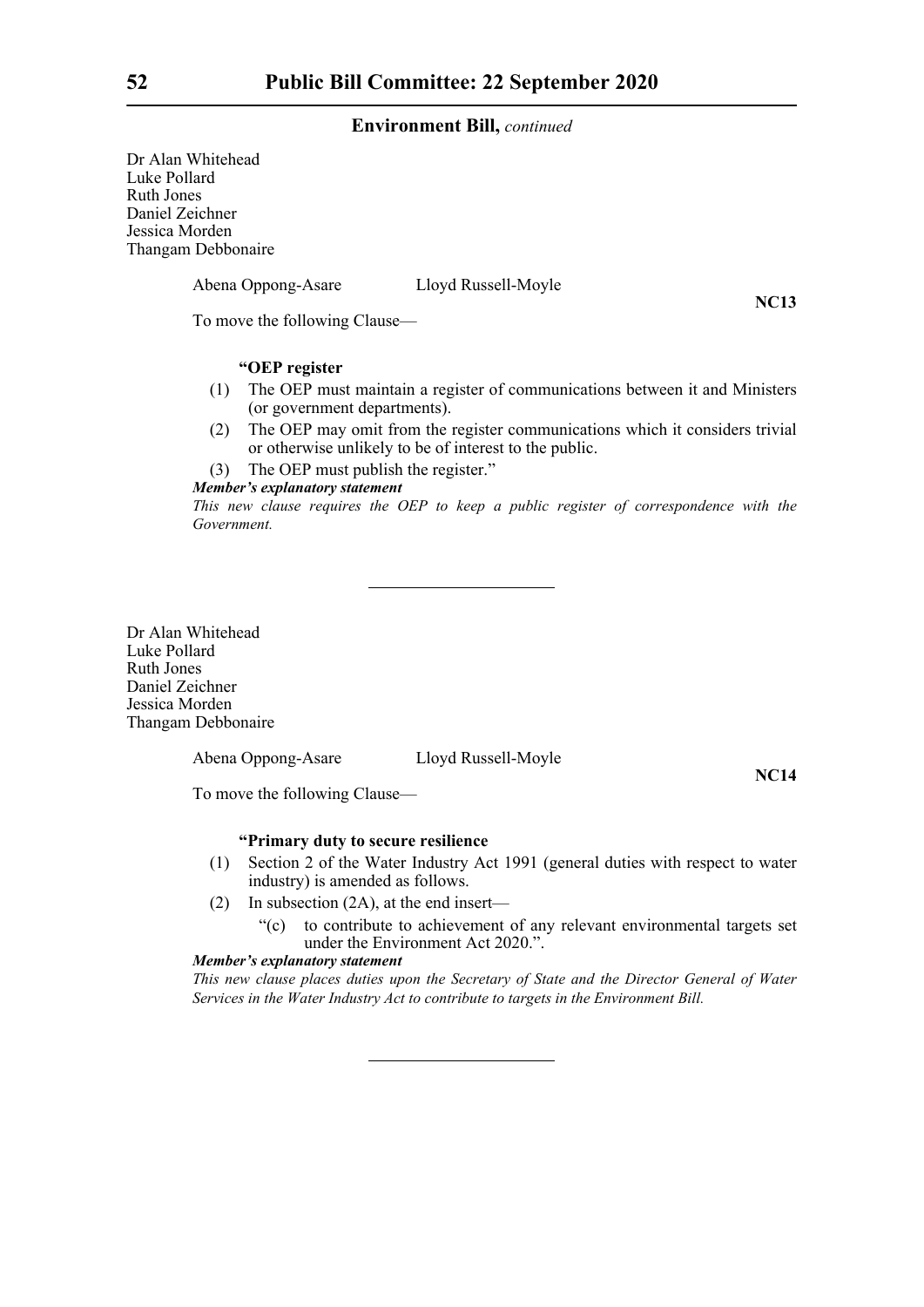Holly Lynch Alex Sobel Kerry McCarthy Craig Whittaker John McNally Philip Davies

Jason McCartney

**NC15**

To move the following Clause—

## **"Reservoirs: flood risk**

- (1) The Secretary of State must make regulations to grant the Environment Agency additional powers to require water companies and other connected agencies to manage reservoirs to mitigate flood risk.
- (2) Regulations under this section are subject to the affirmative procedure."

Dr Alan Whitehead Luke Pollard Ruth Jones Daniel Zeichner Jessica Morden Abena Oppong-Asare

Thangam Debbonaire Lloyd Russell-Moyle

**NC16**

To move the following Clause—

## **"Waste hierarchy**

- (1) In interpreting responsibilities under Part 3 of this Act and in all matters relating to waste and resource efficiency the Secretary of State must take account of the requirements of the waste hierarchy.
- (2) In this section, "waste hierarchy" has the same meaning as in the Waste (England and Wales) Regulations 2011 (S.I. 2011/988)."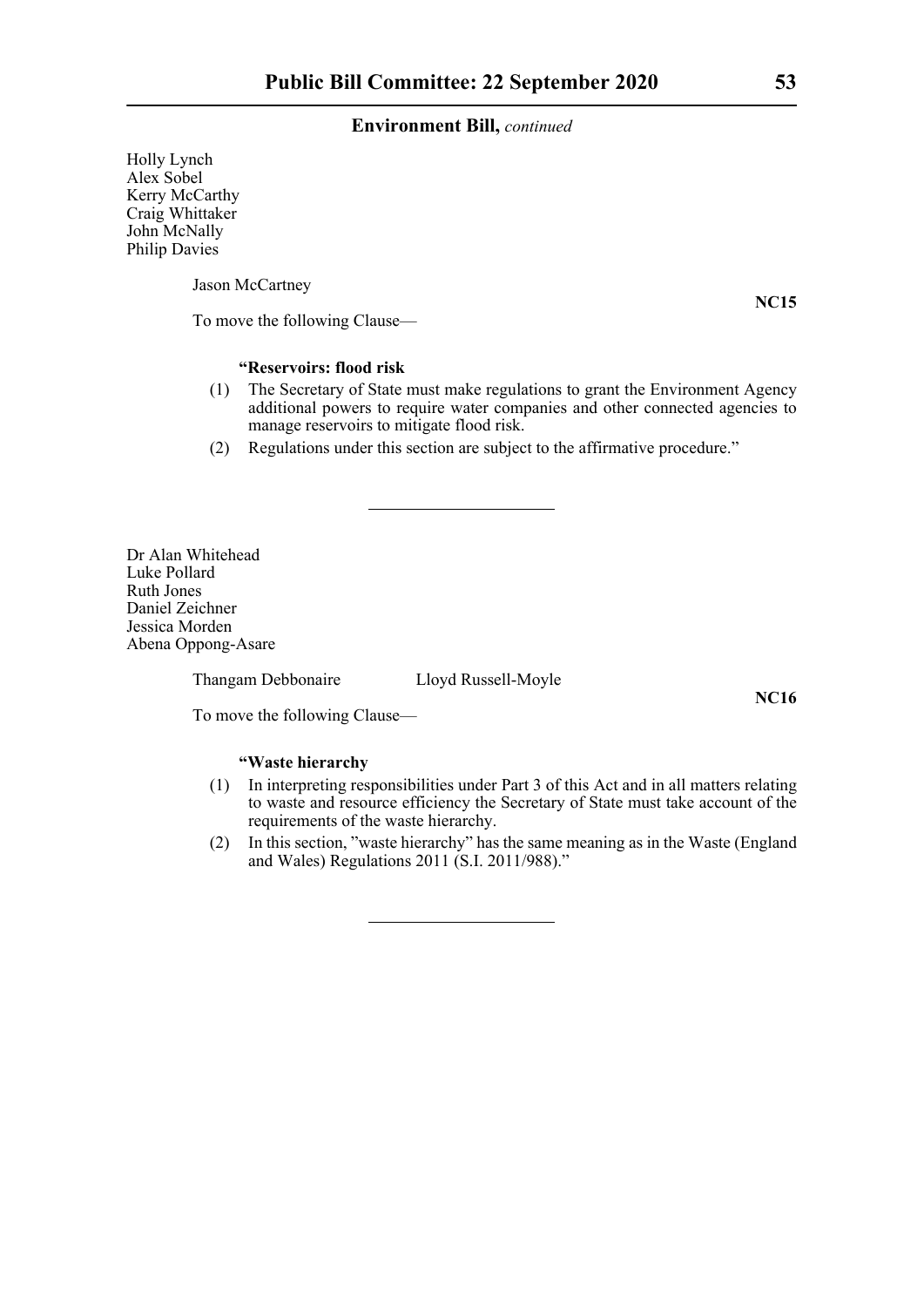Dr Alan Whitehead Luke Pollard Ruth Jones Daniel Zeichner Jessica Morden Abena Oppong-Asare

Thangam Debbonaire Lloyd Russell-Moyle

**NC17**

To move the following Clause—

## **"Tree felling and planting**

- (1) The Secretary of State must by regulations establish and execute in conjunction with the devolved administrations a target for the percentage of land in the UK under forest or woodland cover by 2050.
- (2) The target shall be at least 19% of UK land under forest or woodland cover by 2050.
- (3) The Secretary of State must by regulations establish and execute a target for the percentage of land in England under forest and woodland cover by 2050.
- (4) The target shall be at least 14.5% of land in England under woodland or forest cover.
- (5) The Secretary of State must by regulations establish interim targets for the increase in hectares of land in England under forest or woodland cover for each five year period up to 2050.
- (6) The interim targets shall be not less than an additional 80,000 hectares of land under forest or woodland cover for each five year interim target period up to 2030, and not less than an additional 10,0000 hectares of land for each five year interim target period thereafter."

Dr Alan Whitehead Luke Pollard Ruth Jones Daniel Zeichner Jessica Morden Abena Oppong-Asare

Thangam Debbonaire Lloyd Russell-Moyle

**NC18**

To move the following Clause—

## **"Public authorities: environmental duty**

When exercising any function of a public nature that could affect the achievement of—

- (a) any targets set under sections 1 or 2;
- (b) interim targets set under section 10; or
- (c) any other targets that meet the conditions in section 6(8)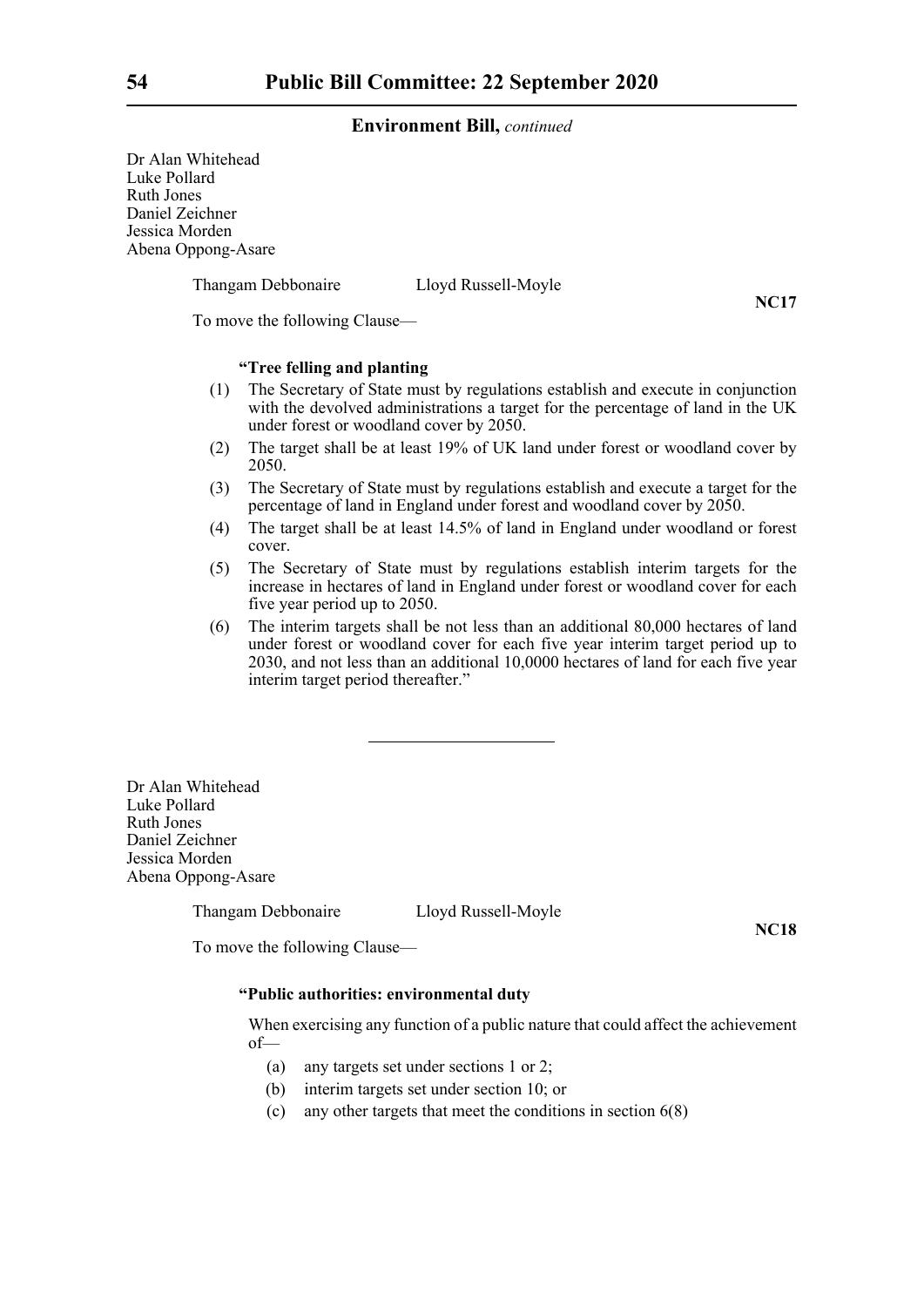public authorities must act compatibly with and, where appropriate, contribute to the achievement of those targets and the implementation of the environmental improvement plan."

Dan Jarvis Lloyd Russell-Moyle Derek Twigg

To move the following Clause—

## **"Duty to prepare a Tree Strategy for England**

- (1) The Government must prepare a Tree Strategy for England as set out in subsection (2) and (3).
- (2) The strategy must set out the Government's vision, objectives, priorities and policies for trees in England including individual trees, woodland and forestry, and may set out other matters with respect to the promotion of sustainable management of trees in these contexts.
- (3) The Tree Strategy for England must include the Government's targets and interim targets with respect to—
	- (a) the percentage of England under tree cover;
	- (b) hectares of new native woodland creation achieved by tree planting;
	- (c) hectares of new native woodland creation achieved by natural regeneration;
	- (d) the percentage of native woodland in favourable ecological condition; and
	- (e) hectares of Plantation on Ancient Woodland (PAWS) undergoing restoration.
- (4) The Government must keep the Tree Strategy for England under review, and may, if they consider it appropriate to do so, revise the strategy.
- (5) If the Government has not revised the Tree Strategy for England within the period of 10 years beginning with the day on which the strategy was last published, they must revise the strategy."

*Member's explanatory statement* 

*The aim of this new clause is to ensure that the Government prepares a tree strategy for England. It will ensure that the Government has to produce targets for the protection, restoration and expansion of trees and woodland in England.*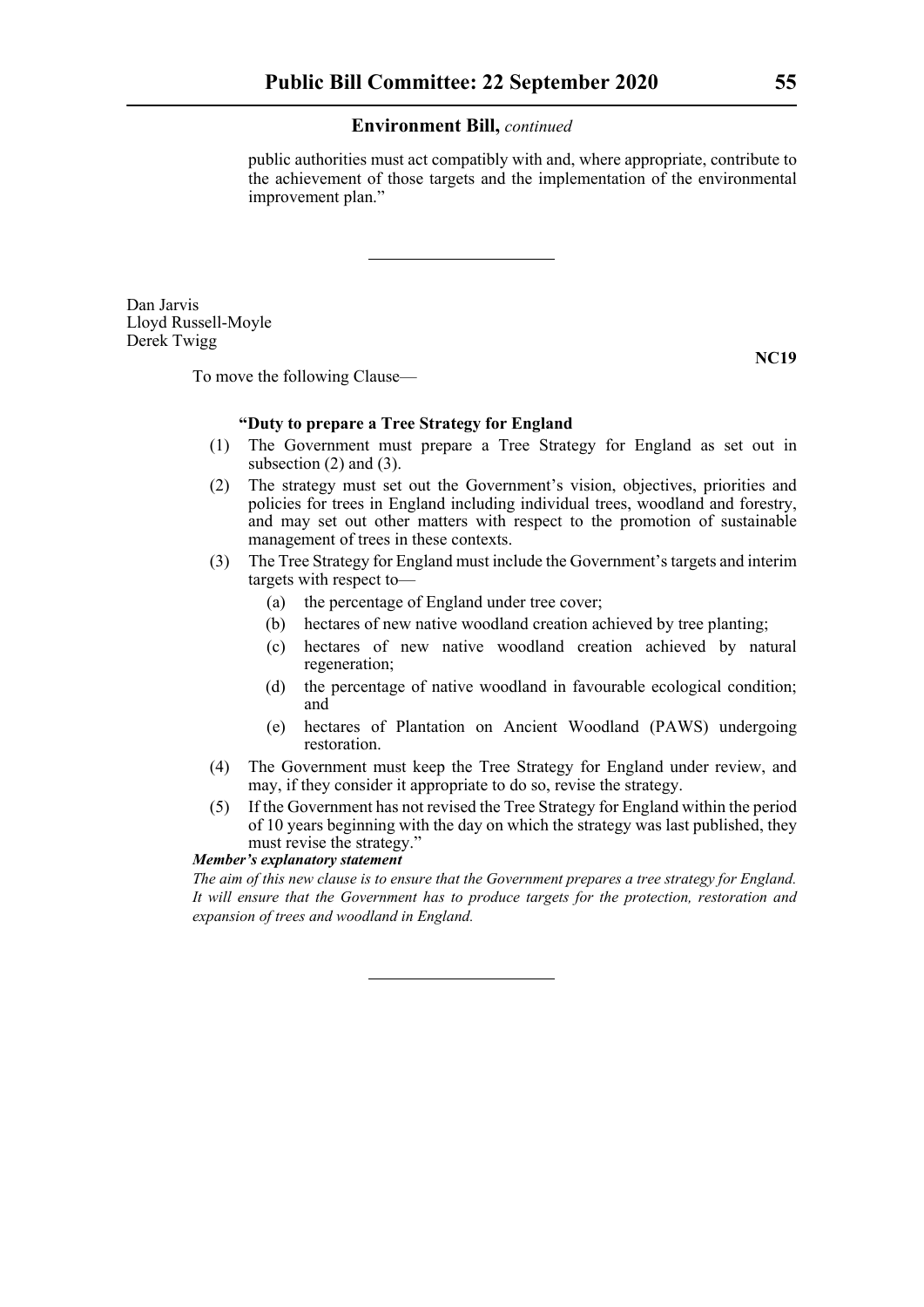Dr Alan Whitehead Luke Pollard Ruth Jones Daniel Zeichner Gill Furniss

 $\star$  To move the following Clause—

#### **"State of nature target**

- (1) The Secretary of State must publish documents setting out how the Government will exercise the power conferred in section 1 to set a target to reverse the decline in the state of nature in England.
- (2) The Secretary of State must publish the first such document—
	- (a) no later than 30 days before the opening plenary meeting of the next Conference of the Parties to the Convention on Biological Diversity; and
	- (b) within three months of this Bill receiving Royal Assent.
- (3) The Secretary of State must exercise the power conferred in section 1 to set the target described in subsection (1)—
	- (a) as soon as reasonably practicable following the end of the next Conference of the Parties to the Convention on Biological Diversity; and
	- (b) no later than October 2022.
- (4) The Secretary of State must publish an updated document as set out in subsection (1) before each Conference of the Parties to the Convention on Biological Diversity.
- (5) In carrying out the duties in subsections (1) and (4) the Secretary of State shall consider the appropriate domestic effort to contribute to improving the state of nature globally.
- (6) In this section, "the state of nature" includes—
	- (a) the abundance and diversity of species;
	- (b) the risk of extinction; and
	- (c) the extent and condition of habitats."

## *Member's explanatory statement*

*This new clause obliges the Secretary of State to set out his intentions for setting a target to reverse the decline of nature in time to influence ongoing international negotiations and then to set that target as soon as possible following the conclusion of those negotiations.*

Dr Alan Whitehead Luke Pollard Ruth Jones Daniel Zeichner Gill Furniss

**NC21**

 $\star$  To move the following Clause—

### **"Co-operation with devolved environmental governance bodies**

- (1) The OEP must, for the purposes in subsection (2), co-operate with any devolved environmental governance body in Scotland or Wales.
- (2) Those purposes are the consideration of matters that—
	- (a) are common to all, or more than one, part of the UK;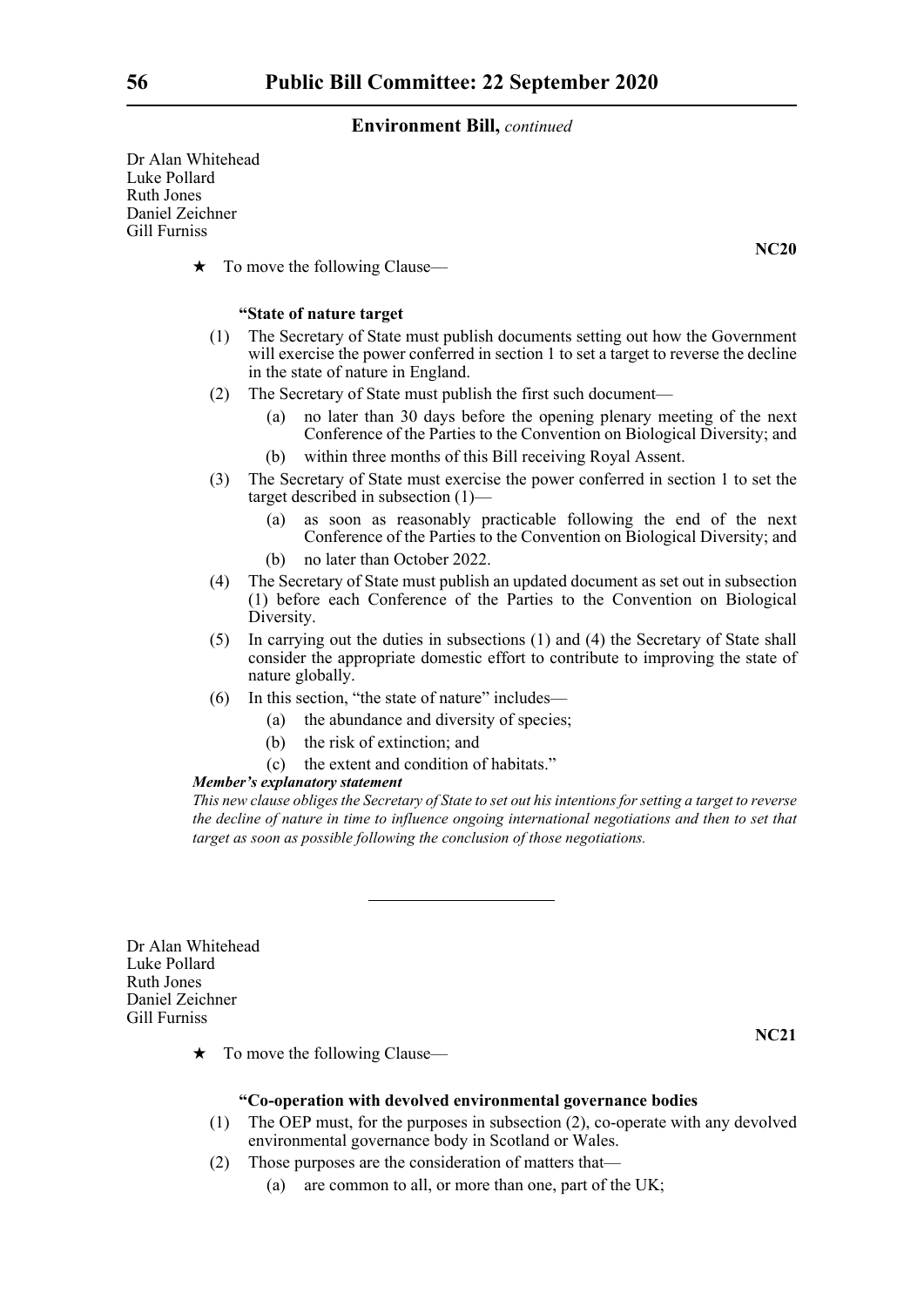- (b) are cross-border issues; or
- (c) affect both reserved and devolved matters.
- (3) Co-operation under subsection (1) may include—
	- (a) the exchange of information;
	- (b) the carrying out or commissioning of research, jointly;
	- (c) arrangements regarding consultation under section 24(4); and
	- (d) arrangements for one body to provide support for the work of another.
- (4) In particular, co-operation may also provide for—
	- (a) joint research;
	- (b) joint investigations; and
	- (c) joint enforcement measures."

## *Member's explanatory statement*

*This new clause would specify and permit co-ordination and co-operation in the operations of the OEP, and equivalent bodies (if/when established) in Scotland/Wales.*

Dr Alan Whitehead Luke Pollard Ruth Jones Daniel Zeichner Gill Furniss

**NC22**

 $\star$  To move the following Clause—

## **"Application of environmental principles**

(1) A public authority must apply the environmental principles in section 16 in the exercise of its functions.

(2) In this section "public authority" has the same meaning as in section 28(3)."

## *Member's explanatory statement*

*This new clause requires public authorities to apply the environmental principles.*

Dr Alan Whitehead Luke Pollard Ruth Jones Daniel Zeichner Gill Furniss

 $\star$  To move the following Clause—

## **"Reduction of lead poisoning from shot**

- (1) The Wildlife and Countryside Act 1981 is amended in accordance with subsections (2) and (3).
- (2) After section  $5(c)(viii)$  insert—

"(ix) any form of lead ammunition used in a shotgun".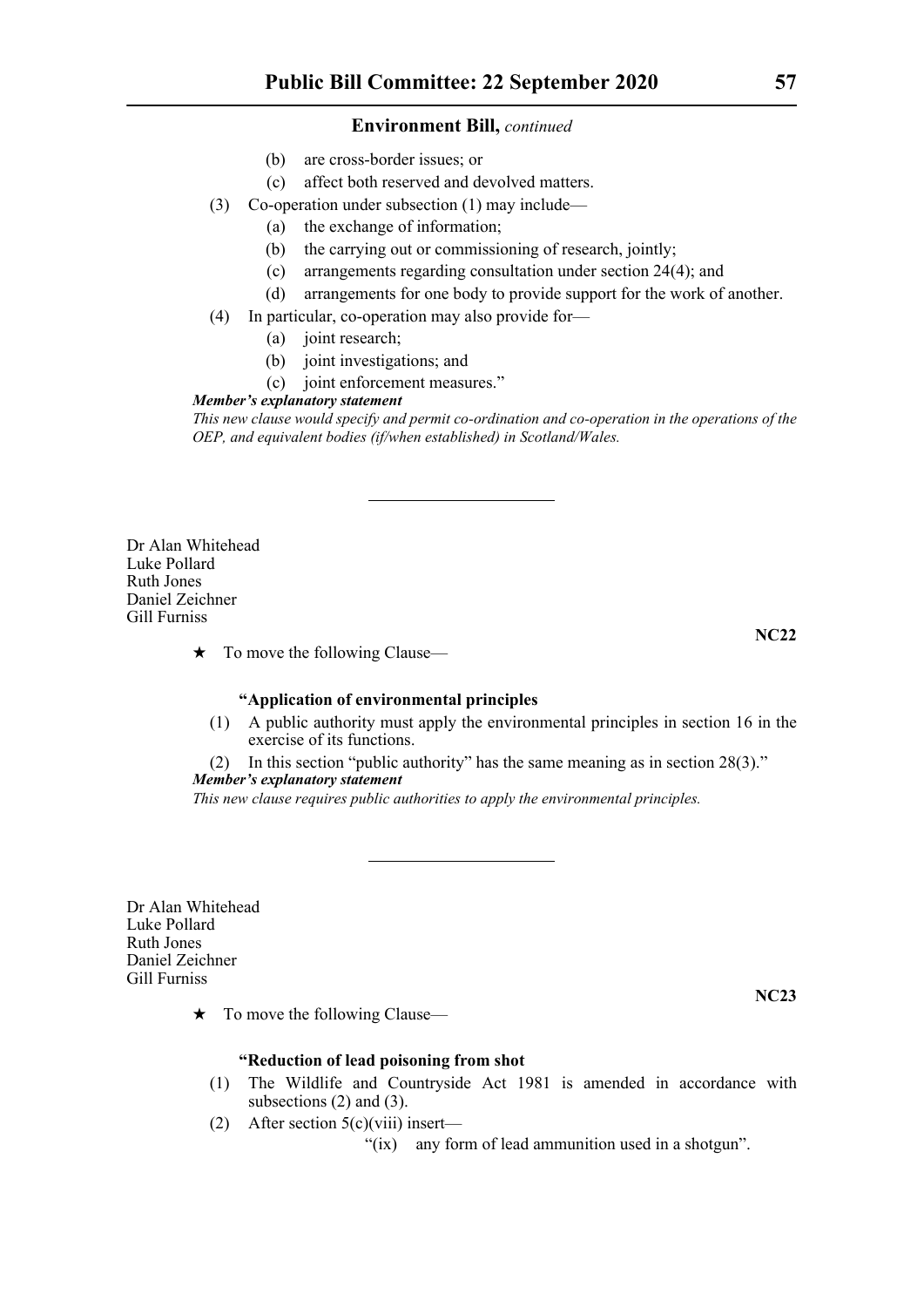- (3) After section 11 (1)(d) insert—
	- "(e) uses lead ammunition in a shotgun for the purposes of killing or taking any wild animal".
- (4) The provisions in this section come into force on 1 January 2023."

## *Member's explanatory statement*

*This new clause intends to provide an effective regulation to protect wildlife, the environment and human health by replacing widely-used toxic lead gunshot with alternatives. It intends to ensure a supply of healthy game for the market, whilst meeting societal requirements and those of shooting, food retail and conservation stakeholders.*

## ORDER OF THE HOUSE [26 FEBRUARY 2020, AS AMENDED 4 MAY 2020]

That the following provisions shall apply to the Environment Bill:

## *Committal*

1. The Bill shall be committed to a Public Bill Committee.

## *Proceedings in Public Bill Committee*

- 2. Proceedings in the Public Bill Committee shall (so far as not previously concluded) be brought to a conclusion on Thursday 25 June 2020.
- 3. The Public Bill Committee shall have leave to sit twice on the first day on which it meets.

## *Proceedings on Consideration and up to and including Third Reading*

- 4. Proceedings on Consideration and any proceedings in legislative grand committee shall (so far as not previously concluded) be brought to a conclusion one hour before the moment of interruption on the day on which proceedings on Consideration are commenced.
- 5. Proceedings on Third Reading shall (so far as not previously concluded) be brought to a conclusion at the moment of interruption on that day.
- 6. Standing Order No. 83B (Programming committees) shall not apply to proceedings on Consideration and up to and including Third Reading.

## *Other proceedings*

7. Any other proceedings on the Bill may be programmed.

## ORDER OF THE COMMITTEE [10 MARCH 2020]

That—

- (1) the Committee shall (in addition to its first meeting at 9.25am on Tuesday 10 March) meet—
	- (a) at 2.00pm on Tuesday 10 March;
	- (b) at 11.30am and 2.00pm on Thursday 12 March;
	- (c) at 9.25am and 2.00pm on Tuesday 17 March;
	- (d) at 11.30am and 2.00pm on Thursday 19 March;
	- (e) at 9.25am and 2.00pm on Tuesday 24 March;
	- (f) at 11.30am and 2.00pm on Thursday 26 March;
	- (g) at 9.25am and 2.00pm on Tuesday 31 March;
	- (h) at 4.00pm and 7.00pm on Tuesday 21 April;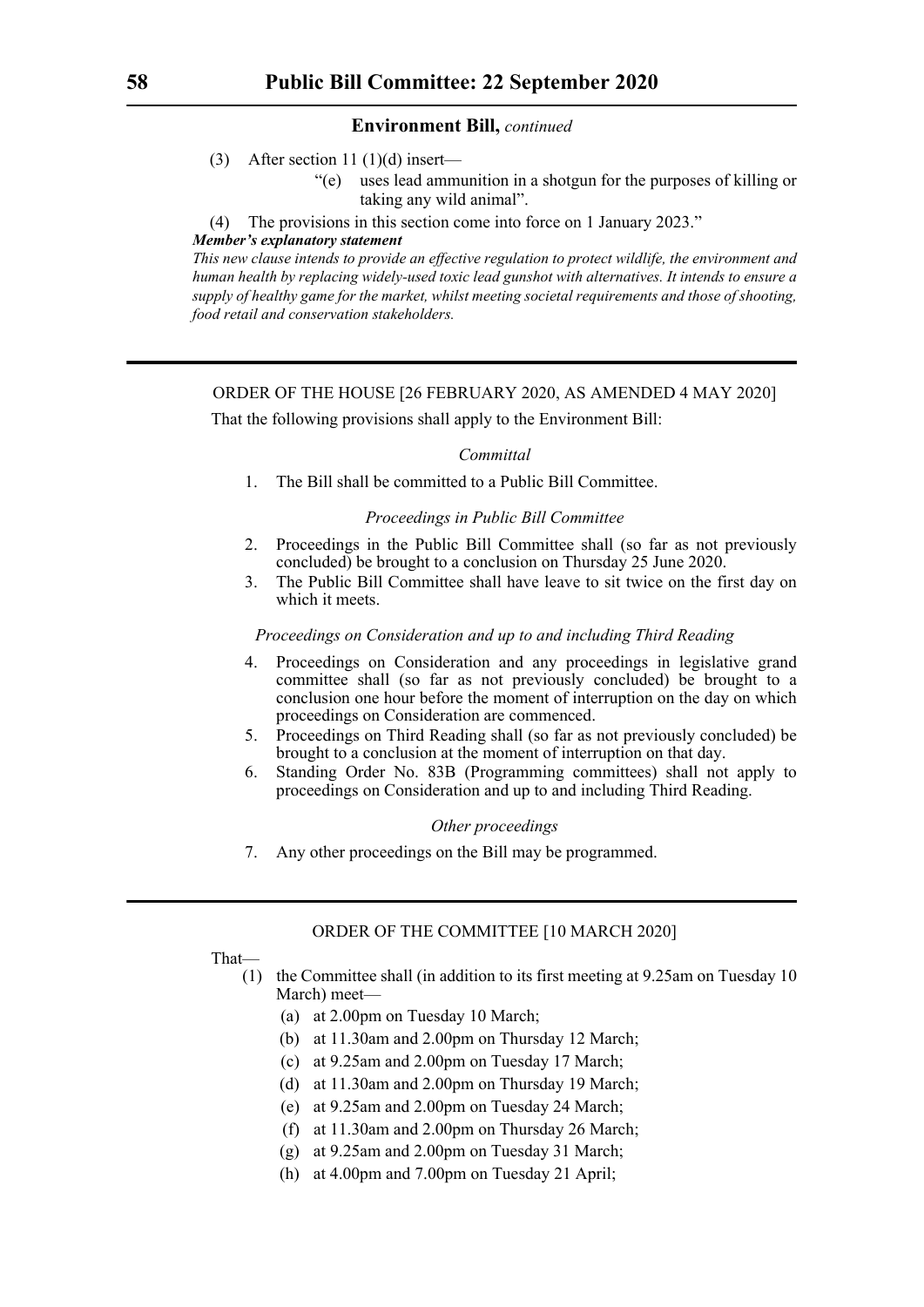- (i) at 11.30am and 2.00pm on Thursday 23 April;
- (j) at 9.25am and 2.00pm on Tuesday 28 April;
- (k) at 11.30am and 2.00pm on Thursday 30 April;
- (l) at 9.25am and 2.00pm on Tuesday 5 May;
- (2) the Committee shall hear oral evidence in accordance with the following Table:

## **TABLE**

| Date                 | Time                                     | Witness                                                                                         |
|----------------------|------------------------------------------|-------------------------------------------------------------------------------------------------|
| Tuesday 10 March     | Until no later than<br>10.30am           | Aldersgate Group; Broadway<br>Initiative                                                        |
| Tuesday 10<br>March  | Until no later<br>than $11.25$ am        | Food and Drink Federation;<br>Federation of Small Businesses;<br>Veolia                         |
| Tuesday 10<br>March  | Until no later<br>than $2.30 \text{ pm}$ | <b>Local Government Association</b>                                                             |
| Tuesday 10<br>March  | Until no later<br>than $3.30 \text{ pm}$ | Natural England; Wildlife<br>Trusts; Country Land and<br><b>Business Association; NFU</b>       |
| Tuesday 10<br>March  | Until no later<br>than $4.00 \text{ pm}$ | National Federation of Builders                                                                 |
| Tuesday 10<br>March  | Until no later<br>than $5.00 \text{ pm}$ | Greener UK; Greenpeace; Royal<br>Society for the Protection of<br><b>Birds</b>                  |
| Thursday 12<br>March | Until no later<br>than $12.15$ pm        | Asthma UK and British Lung<br>Foundation; UNICEF; Air<br>Quality Expert Group;<br>ClientEarth   |
| Thursday 12<br>March | Until no later<br>than $1.00 \text{ pm}$ | Water UK; Blueprint for Water;<br>Marine Conservation Society                                   |
| Thursday 12<br>March | Until no later<br>than $2.45$ pm         | George Monbiot; Wildlife and<br><b>Environment Link</b>                                         |
| Thursday 12<br>March | Until no later<br>than $3.15$ pm         | Keep Britain Tidy; Green<br>Alliance                                                            |
| Thursday 12<br>March | Until no later<br>than $4.00 \text{ pm}$ | Chem Trust; Chemical<br>Industries Association; Unite                                           |
| Thursday 12<br>March | Until no later<br>than 5.00 pm           | Scottish Environment LINK;<br><b>Environmental Protection</b><br>Scotland; Law Society Scotland |

(3) proceedings on consideration of the Bill in Committee shall be taken in the following order: Clauses 1 to 21; Schedule 1; Clauses 22 to 45; Schedule 2; Clause 46; Schedule 3; Clause 47; Schedule 4; Clause 48; Schedule 5; Clause 49; Schedule 6; Clause 50; Schedule 7; Clause 51; Schedule 8; Clause 52;